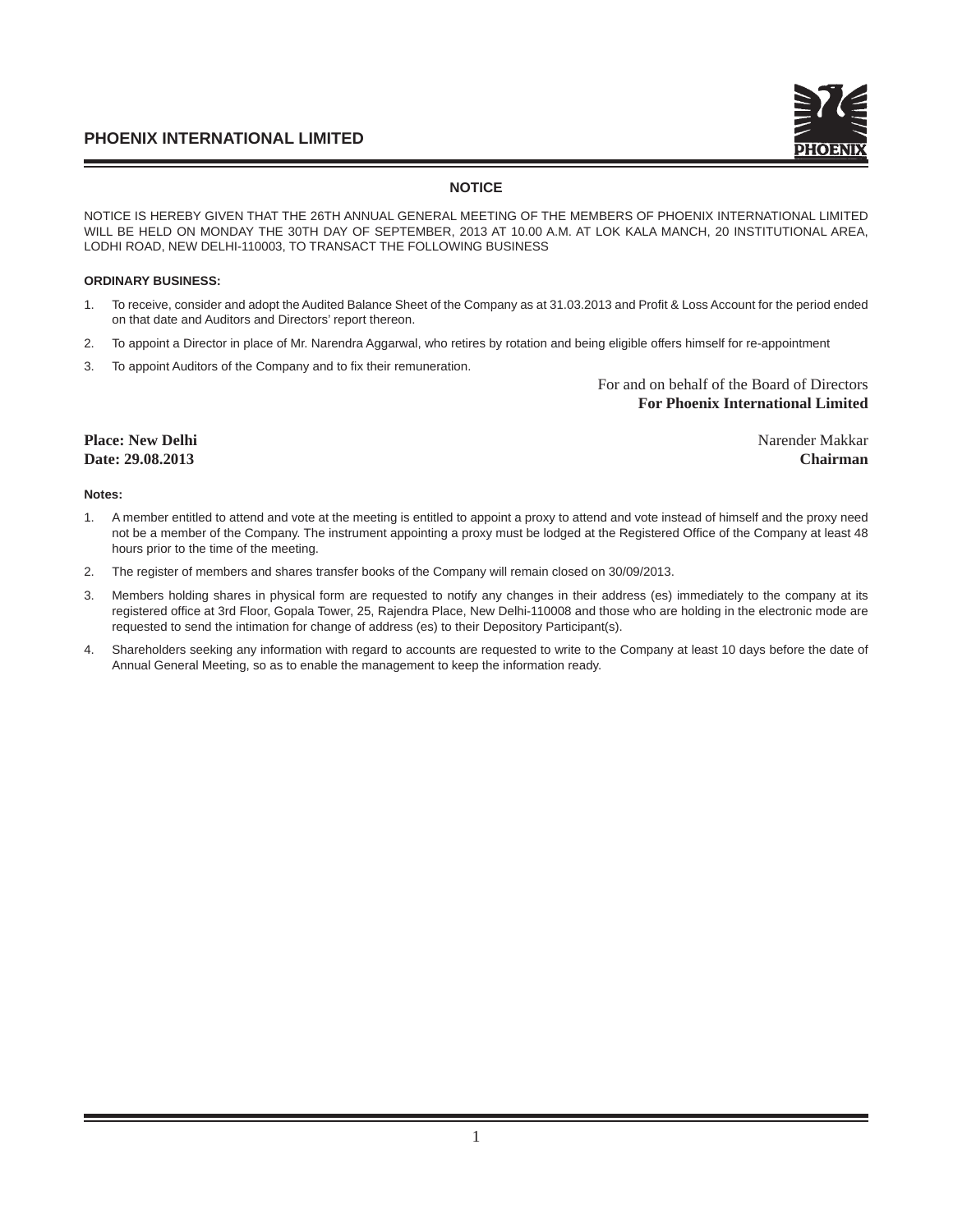

# **INFORMATION AS PER CLAUSE 49(IV)(G)(i) OF THE LISTING AGREEMENT FOR ITEM NO.2 OF THE NOTICE FOR RE-APPOINTMENT OF DIRECTOR OF THE COMPANY:**

| ltem No.2 |
|-----------|
|           |

|                                                | Item No.2                                                       |   |                                                   |
|------------------------------------------------|-----------------------------------------------------------------|---|---------------------------------------------------|
|                                                | Name of the Director                                            | ÷ | Mr. Narendra Aggarwal.                            |
|                                                | Date of Birth                                                   | ÷ | 15.07.1964.                                       |
|                                                | Date of appointment                                             | ÷ | 31.01.2005.                                       |
|                                                | Expertise in Specific Functional area                           | ÷ | International Trade.                              |
|                                                | Qualification                                                   |   | Graduate, Post Grad. Dip. In International Trade. |
|                                                | Mr. Narendra Aggarwal is Director in other following Companies: |   |                                                   |
| $Sr. No. -$                                    | Nature Of Interest                                              |   |                                                   |
| 1                                              | Phoenix Real Time Services Limited - Listed Companies           |   |                                                   |
| 2                                              | <b>Granada Services Private Limited</b>                         |   |                                                   |
| 3                                              | Phoenix Hydrocarbons Limited                                    |   |                                                   |
| Phoenix Power Development Corporation Ltd<br>4 |                                                                 |   |                                                   |
| 5                                              | <b>Phoenix Cement Limited</b>                                   |   |                                                   |
| 6                                              | Phoenix International Finance Limited                           |   |                                                   |
| 7                                              | Phoenix Land Development Limited                                |   |                                                   |
| 8                                              | Spartan Agro Industries Limited                                 |   |                                                   |
| 9                                              | I Energizer India Private Limited                               |   |                                                   |
| 10                                             | Phoenix Industries Limited                                      |   |                                                   |
| 11                                             | Focus Offshore Private Limited                                  |   |                                                   |

- 12 Granada Elevator Private Limited
- 13 Deccan I services Private Limited
- 14 I Services India Private Limited

Mr. Narendra Aggarwal is a member of Committee in the following Companies:

- 1. Phoenix Industries Limited (Audit Committee).
- 2. Phoenix Real Time Services Limited (Audit Committee).
- 3. Phoenix Cement Limited (Audit Committee).

He does not hold any Share in the Company.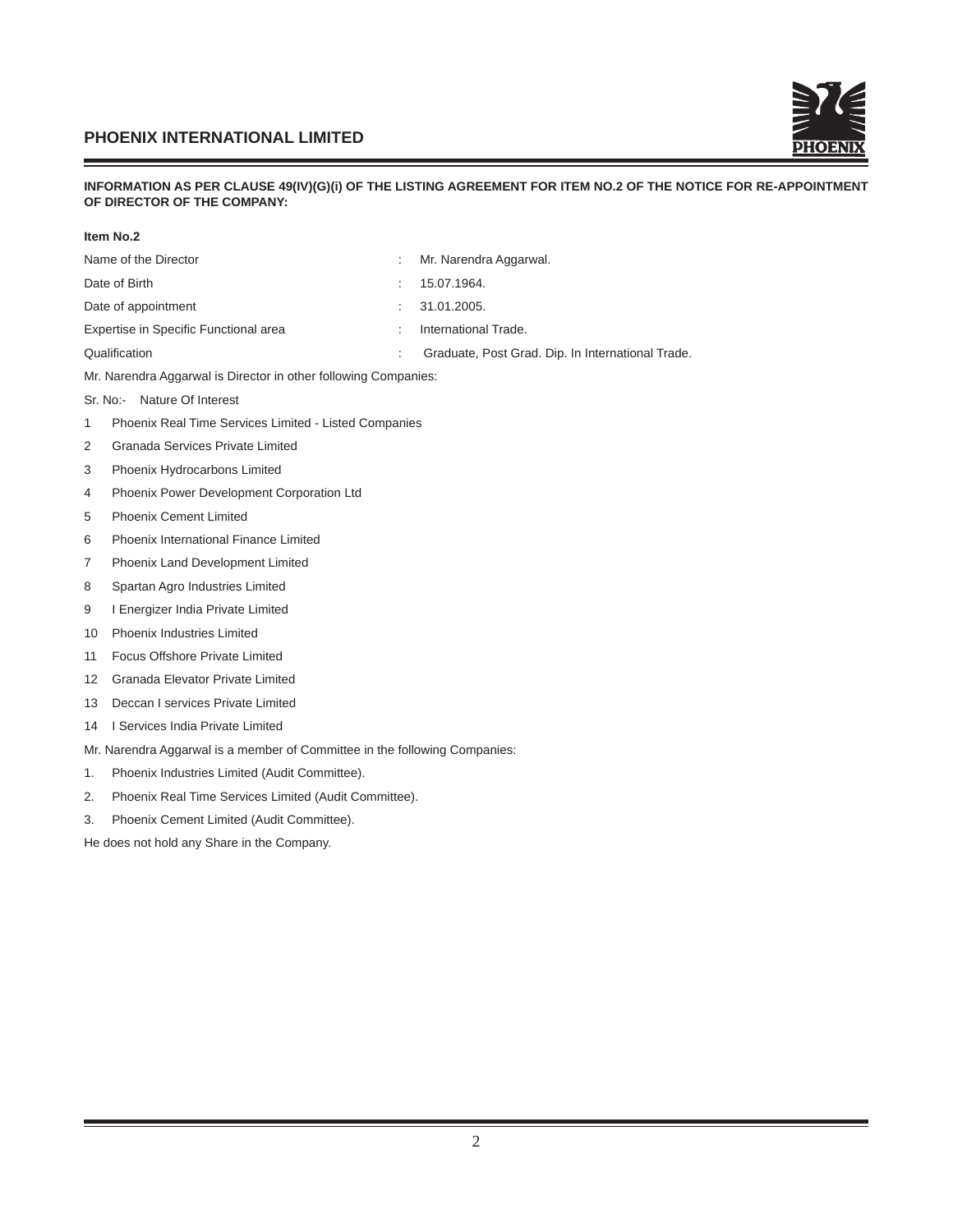# **DIRECTOR'S REPORT**

#### **Dear Shareholder,**

The Directors of your company present the 26th Annual Report along with the Audited Statement of Accounts of the company for the year ended 31st March 2013.

# **FINANCIAL RESULTS**

|                                                                    |                                 | (Rs. In Lacs)            |
|--------------------------------------------------------------------|---------------------------------|--------------------------|
|                                                                    | <b>Year Ended</b><br>31.03.2013 | Year Ended<br>31.03.2012 |
| Sales & Other Income                                               | 3623.00                         | 2989.00                  |
| Profit /(Loss) before depreciation                                 | 362.18                          | 350.75                   |
| Less: Depreciation                                                 | 224.52                          | 223.69                   |
| Profit / (loss) after Depreciation but before Extra Ordinary Items | 137.66                          | 127.06                   |
| Add: Extra Ordinary Items                                          |                                 |                          |
| Profit / (loss) after Extra Ordinary Items - but before Tax        | 137.66                          | 127.06                   |
| Less: Provision for Income Tax/Fringe benefit Tax                  | 40.00                           | 33.52                    |
| Profit / (Loss) After Tax                                          | 97.66                           | 93.54                    |

## **OPERATIONAL PERFORMANCE / FUTURE PLANS**

The Company has carried out shoes related activities at its unit at Chennai during the financial year under review. The Company achieved turnover of Rs. 3623.00 Lacs during the current year as compared to Rs. 2989.08 Lacs during previous year. **The Company is in process of widening the base of manufacturing and export.**

#### **FIXED DEPOSITS**

The Company has not accepted or invited deposits from public covered under the provision of Section 58A of the Companies Act, 1956 read with the Companies (Acceptance of Deposit) Rules 1975.

#### **DIVIDEND**

To implement the plans and to expand the business activities, your Directors do not recommend any dividend for the year ended 31.03.2013.

## **PARTICULARS OF EMPLOYEES**

During the year under review, the Company had no employees in respect of whom information's as per Section 217(2A) of the Companies Act, 1956 is required to be given in the Directors' Report.

#### **DIRECTORS**

Mr. Narendra Aggarwal, Director of the Company retires by rotation and being eligible offer himself for re-appointment.

#### **DIRECTOR'S RESPONSIBILITY**

To the best of their knowledge and belief and according to information and explanation obtained by them, your Directors make the following statement in terms of Section 217 (2AA) of the Companies Act, 1956.

- a) That in preparation of Annual Accounts for the year ended 31st March, 2013 the applicable accounting standards have been followed along with proper explanation relating to material departures, if any.
- b) That selected accounting policies were applied consistently and the Directors have made judgment and estimate that are reasonable and prudent so as to give a true and fair view of the state of affairs of the Company at the end of the financial year 31st March, 2013 and of the Profit of the Company for the year ended on that date.
- c) That proper and sufficient care has been taken for the maintenance of adequate accounting records in
- d) with the provisions of the Companies Act, 1956 for safeguarding the assets of the company and for preventing and detecting fraud and other irregularities.
- e) That the Annual Accounts for the year ended 31st March, 2013 has been prepared on a going concern basis.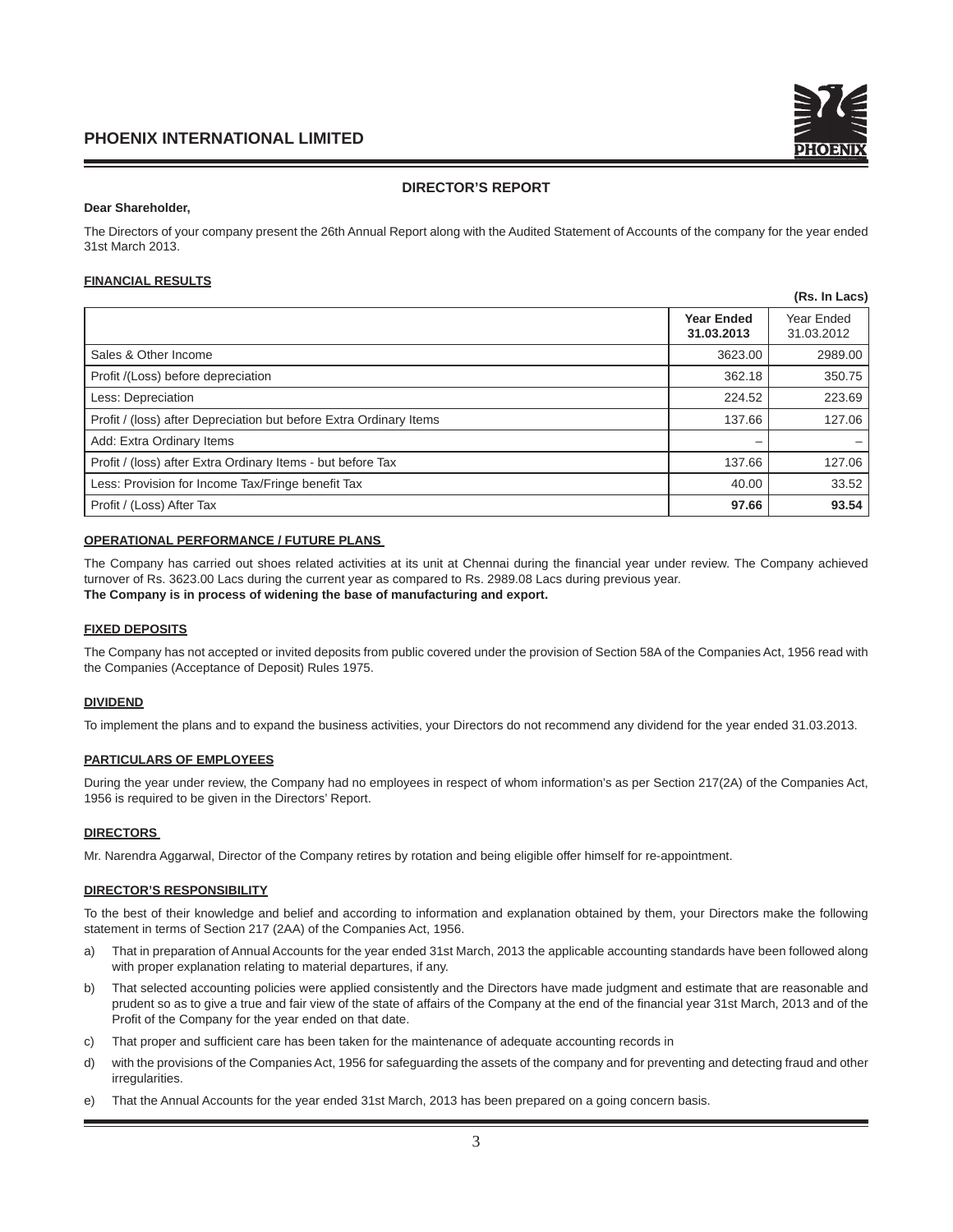# **AUDITORS**

The Auditors, M/s Pradip Bhardwaj & Co, Chartered Accountant, New Delhi, retires at the conclusion of ensuring Annual General Meeting and being eligible, offers them for re- appointment. A certificate as required under section 224(IB) of the Companies Act, 1956 to the effect that their appointment if made, shall be within the limits as specified in the said section, has been obtained from them.

# **SUBSIDIARY COMPANIES**

Statement regarding subsidiary companies pursuant to provision of Section 212 of the Companies Act, 1956 forming part of the Balance Sheet is attached.

## **CONSERVATION OF ENERGY AND TECHNOLOGY ABSORPTION**

Annexure "A" to this report gives information in respect of Conservation of Energy, Technology Absorption and Foreign Exchange earning and outgo, required under Section 217(1)(e) of the Companies Act, 1956 read with the Companies (Disclosure of Particulars in the Report of the Board of Directors) Rules 1988 and forms a part of the Directors Report.

# **CORPORATE GOVERNANCE**

Your company is committed to maintain the highest standards of Corporate Governance. Your Directors adhere to the requirements set out by the Securities and Exchange Board of India's Corporate Governance practices and have implemented all the stipulations prescribed. Over and above the statutory requirements, your Company has implemented several best corporate governance practices.

Report on Corporate Governance stipulated under Clause 49 of the Listing Agreements with the Stock Exchanges forms part of the Annual Report.

Certification from Chairman and Director and Certificate from the Auditors of the Company, M/s Pradip Bhardwaj & Co, Chartered Accountants confirming compliance of conditions of Corporate Governance as stipulated under the aforesaid Clause 49, are annexed to that Report.

# **ACKNOWLEDGMENT**

Your Directors place on record their appreciation for the assistance and support extended by all Government Authorities, Financial Institution, Banks, Solicitors and Shareholders of the Company. Your Directors express their appreciation for the dedicated and sincere service rendered by employees of the Company.

## **For and on behalf of the Board PHOENIX INTERNATIONAL LIMITED**

Place: New Delhi **Narender Makkar Narender Makkar P.M. Alexander**<br>Director & Company Secretary **P.M. Alexander**<br>Director & Company Secretary **P.M. Alexander Director & Company Secretary**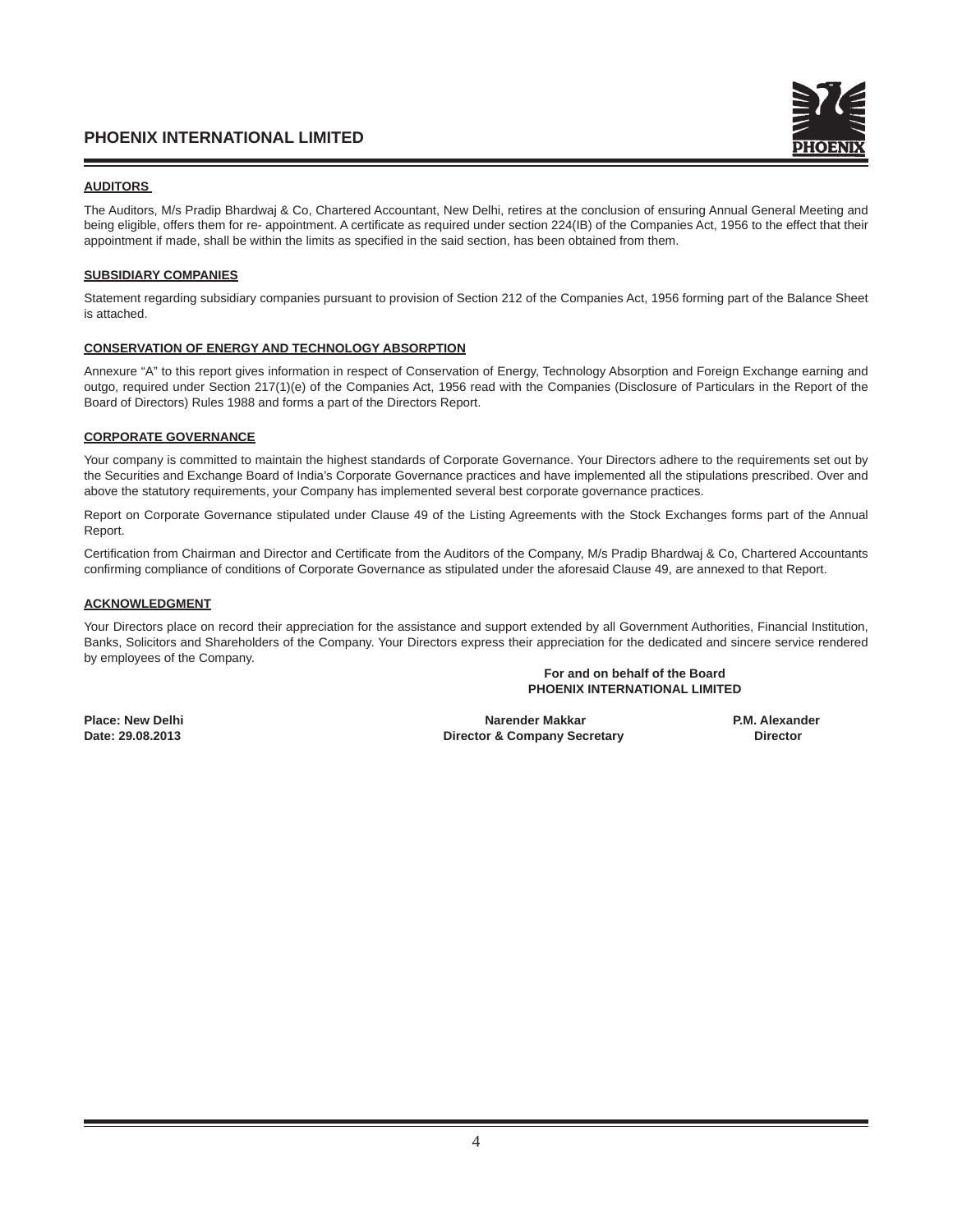

## **ANNREXURE "A" FORMING PART OF THE DIRECTOR'S REPORT**

Information pursuant to Section 217(1)(e) of the Companies Act, 1956, read with the Companies (Disclosure of Particulars in the Report of the Board of Director's) Rules 1988 in respect of Conservation of Energy, Technology Absorption and Foreign Exchange Earning and Outgo.

|    |                                                                                                                                                                                                                                                                                                                                                                                                                                                                                                           | <b>Current</b><br>Year                               | Previous<br>Period              |
|----|-----------------------------------------------------------------------------------------------------------------------------------------------------------------------------------------------------------------------------------------------------------------------------------------------------------------------------------------------------------------------------------------------------------------------------------------------------------------------------------------------------------|------------------------------------------------------|---------------------------------|
| Α. | <b>CONSERVATION OF ENERGY</b><br>1. (a) Energy conservation measures undertaken<br>(b) Proposed energy conservation measures<br>Impact of measures on reduction of energy<br>2.<br>consumption and consequent impact on the cost of production of goods<br>The details of energy consumption:<br>3.<br>(a) Power and Fuel consumption<br>(b) Consumption per unit of production                                                                                                                           | <b>Nil</b><br>Nil<br><b>Nil</b><br>Nil<br><b>Nil</b> | Nil<br>Nil<br>Nil<br>Nil<br>Nil |
| В. | <b>TECHNOLOGY ABSORPTION, ADOPTION AND INNOVATION</b><br>1. Specific area in which R & D was carried out by the Company<br>Benefits derived as a result of the above R&D<br>Future plan of Action<br>4. Expenditure on R & D                                                                                                                                                                                                                                                                              | <b>Nil</b><br>Nil<br><b>Nil</b><br><b>Nil</b>        | Nil<br>Nil<br>Nil<br>Nil        |
| C. | <b>FOREIGN EXCHANGE EARNING &amp; OUTGO</b><br>a) Activities relating to exports: Initiatives taken to increase exports: Development of<br>new export methods for products and services and export plans<br>The Foreign exchange earning through exports were NIL during the year to UK.<br>The efforts to broaden the export base to other countries are continuing.<br>The foreign Exchange Earning & Outgo during the period are as under:<br>b)<br>Foreign Exchange Earning<br>Foreign Exchange Outgo | <b>NIL</b><br><b>NIL</b>                             | <b>NIL</b><br><b>NIL</b>        |

#### **CHAIRMAN AND DIRECTOR CERTIFICATION**

We, Narender Makkar, Chairman, and Narendra Aggarwal, Director certify to the Board that:

- (a) We have reviewed financial statements and the cash flow statement for the financial year ended on 31st March, 2013, and that to the best of our knowledge and belief:
	- (i) these statements do not contain any materially untrue statement or omit any material fact or contain statements that might be misleading;
	- (ii) these statements together present a true and fair view of the company's affairs and are in compliance with existing accounting standards, applicable laws and regulations.
- (b) There are, to the best of our knowledge and belief, no transactions entered into by the company during the year which are fraudulent, illegal or violative of the company's code of conduct.
- (c) We accept responsibility for establishing and maintaining internal controls for fi nancial reporting and we have evaluated the effectiveness of internal control systems of the Company pertaining to financial reporting and we have disclosed to the auditors and Audit Committee, deficiencies in the design or operation of such internal controls, if any, of which we are aware and the steps we have taken or propose to take to rectify these deficiencies.
- (d) We have indicated to the auditors and the Audit committee:-
	- (i) significant changes, if any, in internal control over financial reporting during the year:
	- (ii) significant changes, if any, in accounting policies during the year and that the same have been disclosed in the notes to the financial statements:
	- (iii) instances of significant fraud of which we have become aware and the involvement therein, if any, of the management or an employee having a significant role in the company's internal control system over financial reporting.

For and on behalf of the Board PHOENIX INTERNATIONAL LIMITED

Place: New Delhi Narender Makkar Narender Makkar P.M. Alexander P.M. Alexander Date: 29.08.2013 Director & Company Secretary Director & Company Secretary Director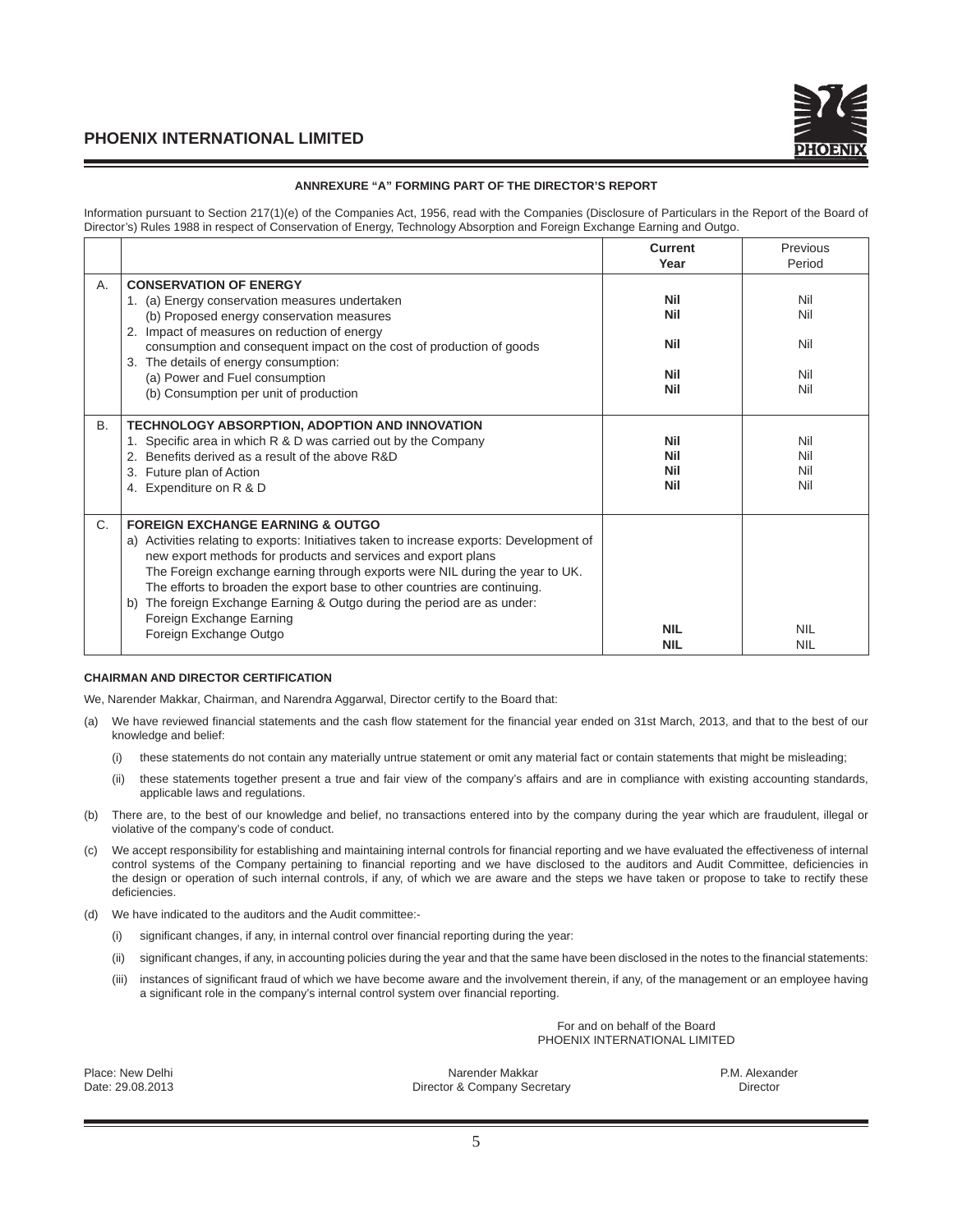

## **REPORT ON CORPORATE GOVERNANCE**

## **(1) CORPORATE GOVERNANCE:**

Sound Corporate Governance practices are guided by culture, conscience and mindset of an organization and are based on principles of openness, fairness, professionalism, transparency and accountability with an aim to building confidence of its various stakeholders and paving way for its long-term success. In Phoenix International Limited, Corporate Governance is defined as a systematic process by which companies are directed and controlled keeping in mind the long-term interests of all their stakeholders. Achievement of excellence in good Corporate Governance practices requires continuous efforts and focus on its resources, strengths and strategies towards ensuring fairness and transparency in all its dealings with its stakeholders including society at large. Corporate Governance has indeed assumed greater significance as the world has moved towards closer integration and free trade.

# **COMPANY'S PHILOSOPHY ON GOVERNANCE:**

Your Company's philosophy on the Corporate Governance is founded upon a rich legacy of fair and transparent governance practices which are essentially aimed at ensuring transparency in all dealings and hence seeks to focus on enhancement of long-term shareholder value without compromising on integrity, social obligations and regulatory compliances. Your Company has continued its pursuit of achieving these objectives through the adoption and monitoring of corporate strategies and prudent business plans, thereby ensuring that the Company pursues policies and procedures to satisfy its legal and ethical responsibilities. The Company's comprehensive written code of conduct serves as a guide for your company and its employees on the standards of values, ethics and business principles, which should govern their conduct. Your company operates within accepted standards of propriety, fair play and justice and aims at creating a culture of openness in relationships between itself and its stakeholders. Even in a fiercely competitive business environment that the Company is operating in, the management and employees of your Company are committed to uphold the core values of transparency, integrity, honesty and accountability, which are fundamental to the Company and for achieving Corporate Excellence.

#### **CORPORATE GOVERNANCE PRACTICES:**

The Company's Corporate Governance practices seek to go beyond the regulatory requirements and with a view to ensuring commitment to transparent, law abiding behavior and good Corporate Governance, the Company has put in place the following practices:-

a) Code of Conduct:

 The Company's Code of Conduct is based on the principle that business should be conducted in a professional manner with honesty, integrity and law abiding behavior and thereby enhancing the reputation of the Company. The Code ensures lawful and ethical conduct in all affairs and dealings of the Company.

b) Business Policies:

 The Business Policies of Company ensures transparency and accountability to its stakeholders. The policies provide motivation and support for professional development of employees, fair market practices and high level of integrity in financial reporting. The policies recognize Corporate Social Responsibility of the Company and also seek to promote health, safety and quality of environment.

c) Prohibition of Insider Trading:

The Code on prevention of Insider Trading, which applies to the Board Members and all officers and employees, seeks to prohibit trading in the securities of the Company based on unpublished price sensitive information. Trading window remains closed so long unpublished price sensitive information is not made public.

d) Risk Management:

The Company has developed and implemented a comprehensive risk management policy for risk identification, assessment and minimization procedure. The risk management procedures are clearly defined and periodically reviewed by the Board of Directors with a view to strengthening the risk management framework and to continuously review and reassess the risk that the Company may confront with.

e) Environment Policy:

 The Company is committed to conducting its business in a manner that values the environment and helps to ensure the safety and health of all its employees and society at large. The policy is aimed towards strengthening pollution prevention and control measures.

f) Equal Employment Opportunity:

 The employment policy of the Company assure that there shall be no discrimination or harassment against an employee or applicant on the grounds of race, color, religion, sex, age, marital status, disability, national origin, or any other factor made unlawful by applicable laws and regulations. The policy also ensures fair and respectful treatment of all fellow employees.

A brief report on Corporate Governance for the year ended on 31st March 2012 is given below: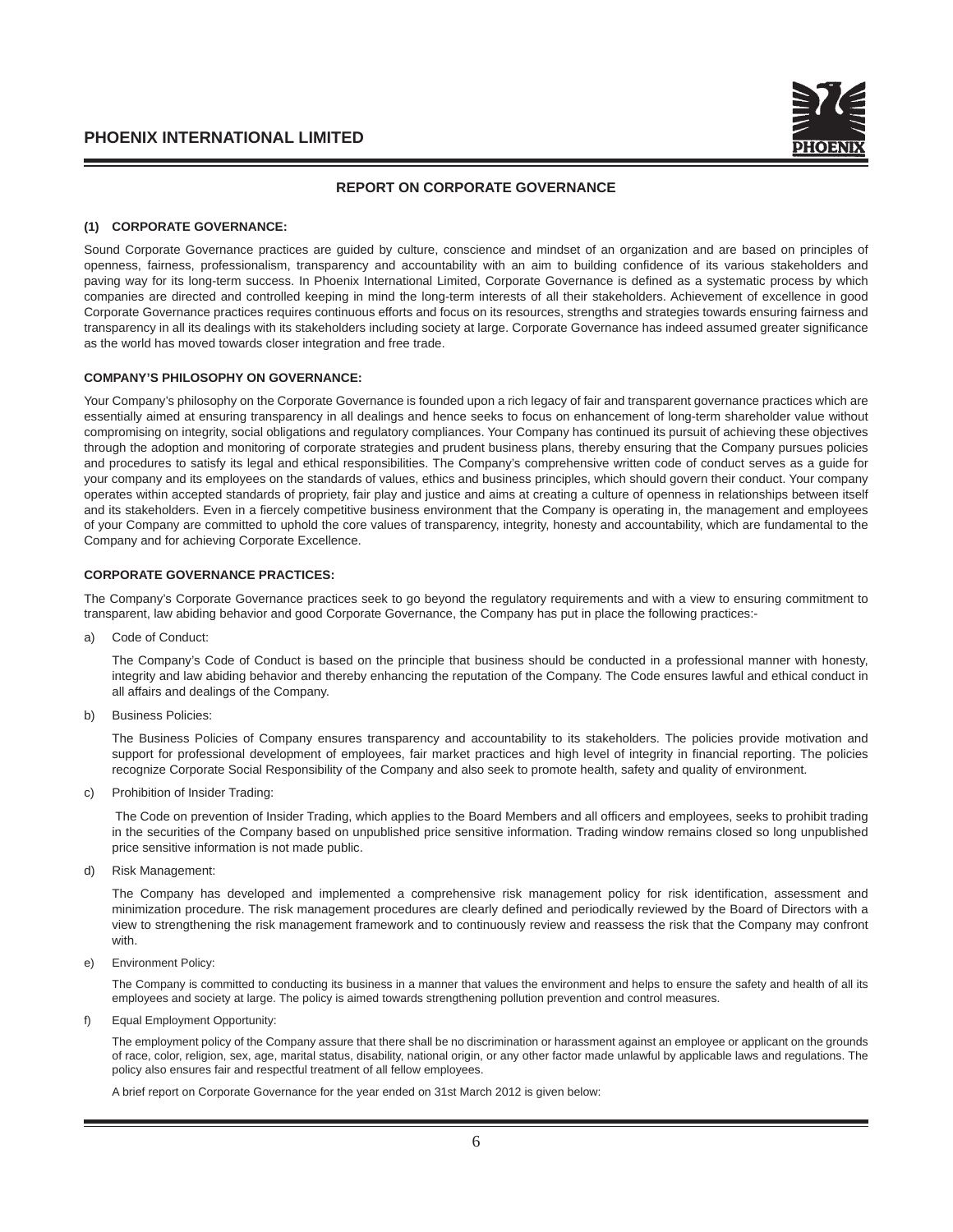## **(2) Board of Directors**

#### **(A) Composition and Category of Directors**

The Board of Directors comprises of 4 Directors at the year end, which includes one executive director, and three non-executive directors.

 The composition of Board of Directors, their attendance at Board Meetings during the year ended 31st March 2012, the last Annual General Meeting and their Directorships/Committee Memberships in other Companies as on 31st March 2012 is as follows:

#### **(B) Details of Meeting of Board of Directors held during the year ended on 31st March, 2013**

| Name of the Directors | Category                                  | No. of Board<br><b>Meeting</b><br><b>Attended</b> | Attendance<br>at last AGM | No. of other<br>Directorships in<br>other Companies | As Member in<br><b>Committees</b><br>of other<br><b>Companies</b> | As Chairman<br>in Committees<br>of Other<br><b>Companies</b> |
|-----------------------|-------------------------------------------|---------------------------------------------------|---------------------------|-----------------------------------------------------|-------------------------------------------------------------------|--------------------------------------------------------------|
| Mr. Arun K. Sinha     | Non Executive and<br>Independent Director | 5                                                 | Yes                       | 5                                                   |                                                                   |                                                              |
| Mr. Narendra Agarwal  | Non Executive and<br>Independent Director | 4                                                 | No.                       | $14**$                                              | 3                                                                 | Nil                                                          |
| Mr. Narender Makkar   | <b>Executive Director</b>                 |                                                   | Yes                       | $16***$                                             |                                                                   | 2                                                            |
| Mr. P.M. Alexander    | Non Executive and<br>Independent Director | 5                                                 | <b>Yes</b>                | $15***$                                             |                                                                   | Nil                                                          |

\*\* Out of them 7 Directorships are in Private Limited Companies

\*\*\* Out of them 7 Directorships are in Private Limited Companies

\*\*\*\* Out of them 4 Directorships are in Private Limited Companies

None of the Directors on the Board is a member on more than 10 Committee and Chairman of more than 5 Committees (as specified in clause 49 of the Listing Agreement with the Stock Exchanges) across the Companies in which he is a Director.

#### **(C) Details of Meetings of Board of Directors held during the year**

| Date of Board Meetings | <b>No. of Directors Present</b> |
|------------------------|---------------------------------|
| 14.05.2012             |                                 |
| 14.08.2012             |                                 |
| 27.08.2012             |                                 |
| 10-11-2012             | ঽ                               |
| 12-02-2013             |                                 |

The maximum time gap between any two meetings did not exceed four calendar months.

#### **Information to the Board**

The Company holds at least four board meetings in a year with at least one meeting in each quarter to review the quarterly financial results. The maximum gap between two board meetings is not more than four months. Agenda papers are circulated to the Board members well in advance. In addition to the specific matters which are taken at the Board meetings, the following information is also placed before the Board for its review:

- Annual Operating Plans and Capital budget and any updates in connection therewith.
- Minutes of the meetings of the Audit Committee and all other committees of the Board.
- Terms of reference of the Committees of the Board.
- Statutory Compliance Certificate.
- Information on appointment and resignation of senior officers of the Company.
- Show cause, demand, persecution notices and penalty notices of material importance.
- Any material default in financial obligations to and by the Company, or substantial non recovery for sale of goods by the Company.
- Non-compliance of any regulatory, statutory or listing requirements and shareholders service such as non-payment of dividend, delay in share transfer etc.
- Sale of a material nature, of investments and/or assets, which are not in the normal course of business.
- Any issue involving possible public or product liability claims of a substantial nature, including any judgment or order which may have passed strictures on the conduct of the Company.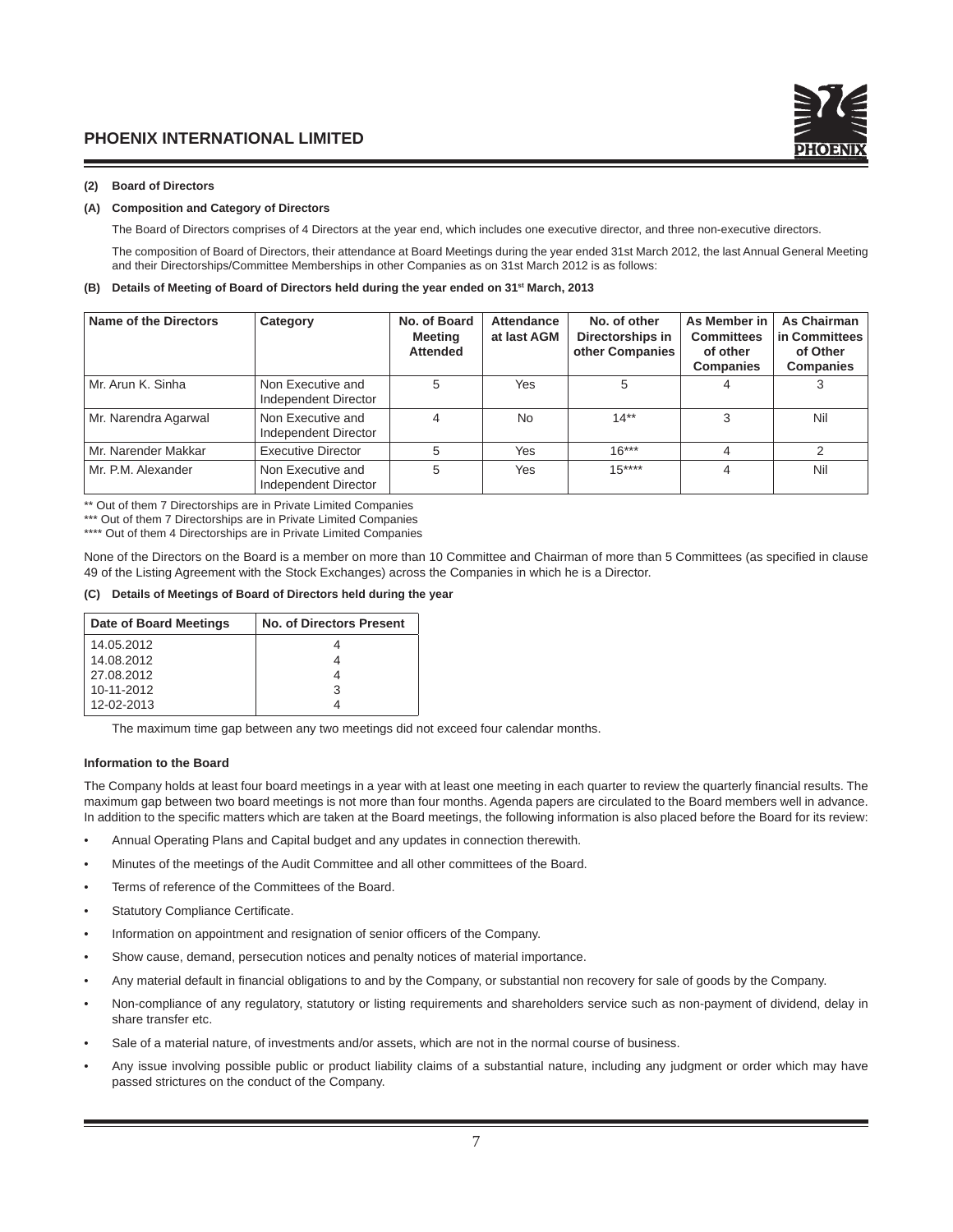#### **(D) Details of Directors seeking re-appointment at the ensuing Annual General Meeting**

In respect of Directors seeking appointment or re-appointment, the relevant information, like brief resume of the Directors, nature of their expertise in specific, functional areas and names of the Companies in which they hold Directorship and Membership of any Committee of the Board is given as annexure to this report.

# **(3) Audit Committee**

## **(A) Constitution**

The Audit Committee of the Board was constituted in the year 2000-01. The following were the members of the Committee during the year 2012- 2013.

| (A) | Mr. Narendra Aggarwal | Independent Director |
|-----|-----------------------|----------------------|
| (B) | Mr. Arun K. Sinha     | Independent Director |
| (C) | Mr. P. M. Alexander   | Independent Director |

Mr. Narender Kumar Makkar, Company Secretary, is the Secretary of the committee.

#### **(B) Terms of Reference**

Keeping in view the provisions of Section 292A of the Companies Act, 1956 and matters specified under clause 49 of the Listing Agreement with stock exchanges, terms of reference are as under;

- 1. Oversight of the company's financial reporting process and the disclosure of its financial information to ensure that the financial statement is correct, sufficient and credible.
- 2. Recommending to the Board, the appointment, re-appointment and if required, the replacement or removal of the statutory auditor and the fixation of audit fees.
- 3. Approval of payment to statutory auditors for any other services rendered by the statutory auditors.
- 4. Reviewing, with the management, the annual financial statements before submission to the board for approval, with particular reference to:
	- a) Matters required to be included in the Director's Responsibility Statement to be included in the Board's report in terms of Clause (2AA) of Section 217 of the Companies Act, 1956.
	- b) Changes, if any, in accounting policies and practices and reasons for the same.
	- c) Major accounting entries involving estimates based on the exercise of judgment by management.
	- d) Significant adjustments made in the financial statements arising out of audit findings.
	- e) Compliance with listing and other legal requirements relating to financial statements.
	- f) Disclosure of any related party transactions.
	- g) Qualifications in the draft audit report.
- 5. Reviewing, with the management, the quarterly financial statements before submission to the board for approval.
- 6. Reviewing, with the management, performance of statutory and internal auditors, adequacy of the internal control systems.
- 7. Reviewing, the adequacy of internal audit function, if any, including the structure of the internal audit department, staffing and seniority of the official heading the department, reporting structure coverage and frequency of internal audit.
- 8. Discussion with internal auditors any significant findings and follow up there on.
- 9. Reviewing, the finding of any internal investigations by the internal auditors into matters where there is suspected fraud or irregularity or a failure of internal control systems of a material nature and reporting the matter to the board.
- 10. Discussion with statutory auditors before the audit commences, about the nature and scope of audit as well as post-audit discussion to ascertain any area of concern.
- 11. To look into the reasons for substantial defaults in the payment to the depositors, debenture holders, shareholders (in case of non payment of declared dividends) and creditors.
- 12. To review the functioning of the Whistle Blower mechanism, in case the same is existing.
- 13. Carrying out any other function as required.

#### **(C) Meeting and Attendance during the year**

Five meetings of the Committee were held during the year on 14.05.2012, 14-08-2012, 27-08-2012, 12-11-2012 and 12-02-2013. The attendance particulars are as follows: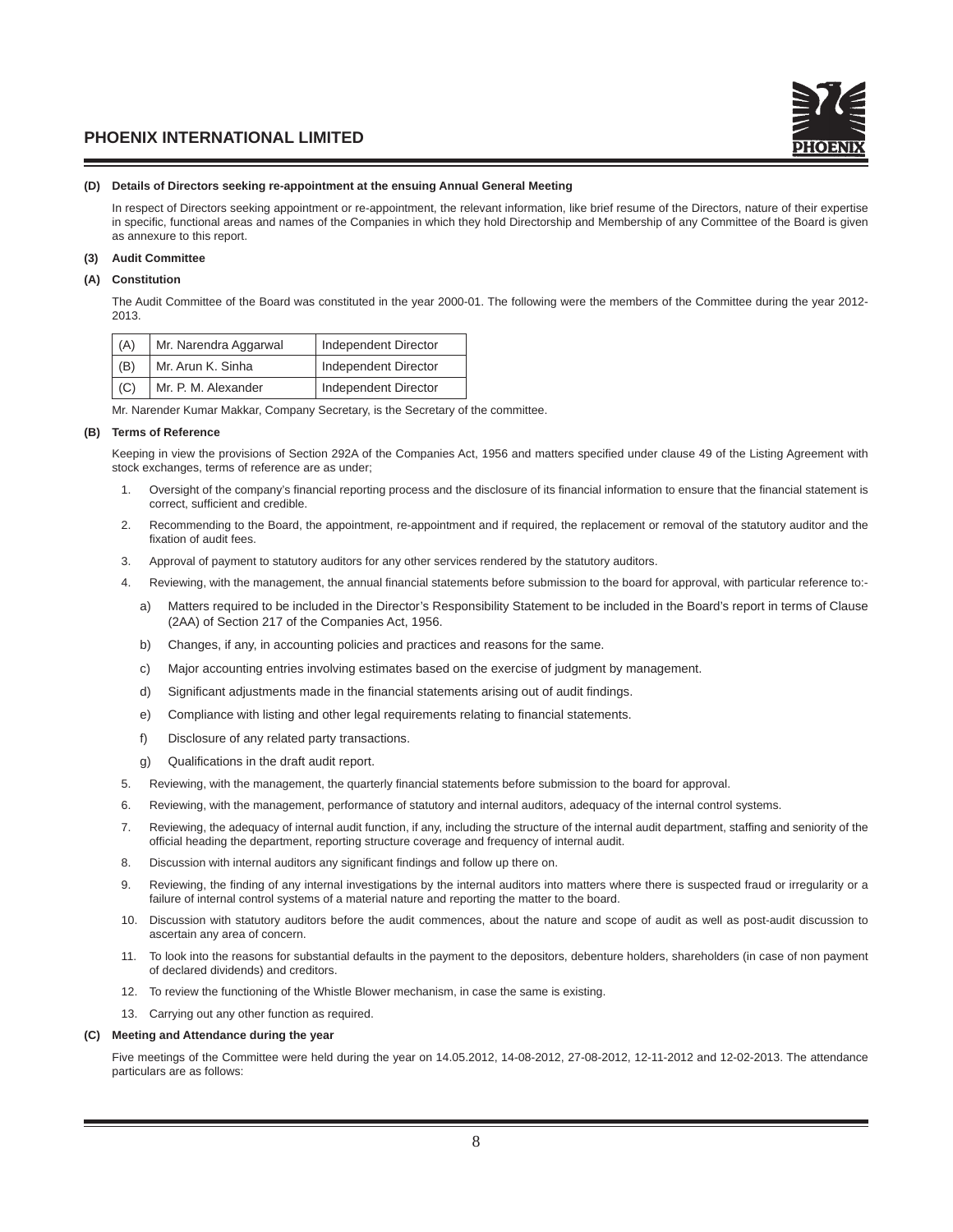

| Name of the Chairman /Member | <b>Meeting</b> |                 |
|------------------------------|----------------|-----------------|
|                              | Held           | <b>Attended</b> |
| Mr. Narendra Agarwal         |                |                 |
| Mr. Arun K. Sinha            |                |                 |
| Mr. P. M. Alexander          |                |                 |

#### **(4) Remuneration Committee**

The Company has a Remuneration Committee which comprises of three members. Mr. P.M. Alexander, Mr. Arun K. Sinha and Mr. Narendra Agarwal, Mr. Narender Makkar, the Company Secretary, acts as Secretary of the Committee.

 The functioning and terms of reference of the Committee are as prescribed under the Listing Agreement with the Stock Exchanges. It determines the Company's policy on all elements of remuneration packages of directors and employees of the Company.

#### **Terms of reference:**

Two meeting of the Remuneration Committee were held during the year. Attendance at meeting during the year is as under.

| <b>DIRECTOR</b>       | <b>NO. OF MEETINGS ATTENDED</b> |
|-----------------------|---------------------------------|
| Mr. P.M. Alexander    |                                 |
| Mr. Arun K. Sinha     |                                 |
| Mr. Narendra Aggarwal |                                 |

#### **Remuneration to Directors**

Remuneration to Directors for the year 2012–2013:

| a  | Name                      | <b>Designation</b>           | All elements of Remuneration package<br>i.e. Salary benefits bonus, pension etc |
|----|---------------------------|------------------------------|---------------------------------------------------------------------------------|
|    | Mr. Narender Kumar Makkar | Director & Company Secretary | 18,00,000                                                                       |
| b) | <b>Name</b>               | <b>Particulars</b>           | <b>Sitting Fees</b>                                                             |
|    | Mr. Arun K. Sinha         | Non Executive Directors      | $20,000/-$                                                                      |
|    | Total                     |                              | $20,000/-$                                                                      |

## **(5) Share Transfer and Shareholders' /Investors' Grievance Committee**

 The Company has structured a system of reviewing the Shareholders'/Investors' Grievance at every Board Meeting. However, a Committee was constituted in the financial year 2001 with a specific authority to look into the Investors'/ Shareholders' Grievance. The following were the members of the Committee during the year.

| (A)        | Mr. Narendra Aggarwal | Independent Director |
|------------|-----------------------|----------------------|
| (B)        | Mr. Arun K. Sinha     | Independent Director |
| $\mid$ (C) | Mr. P. M. Alexander   | Independent Director |

Mr. Narender Makkar, Company Secretary, is the Secretary of the committee and is also the Compliance Officer.

During the financial year, six meetings of the committee were held on the following dates;

16.04.2012, 30.07.2012, 29.09.2012, 30.10.2012, 17.12.2012, 07.11.2013

 The Investors' Grievance Committee, for the purpose of Investor grievances, designated particularly the email Id as per clause 47(f) of the Listing Agreement, which is "narendermakkar@yahoo.com.

The number of complaints received during the year were 05 (Five) and there were no pending as at the end of the financial year.

#### **(6) General Body Meeting**

(A) The venue date and time of the last 3 Annual General Meetings were as follows;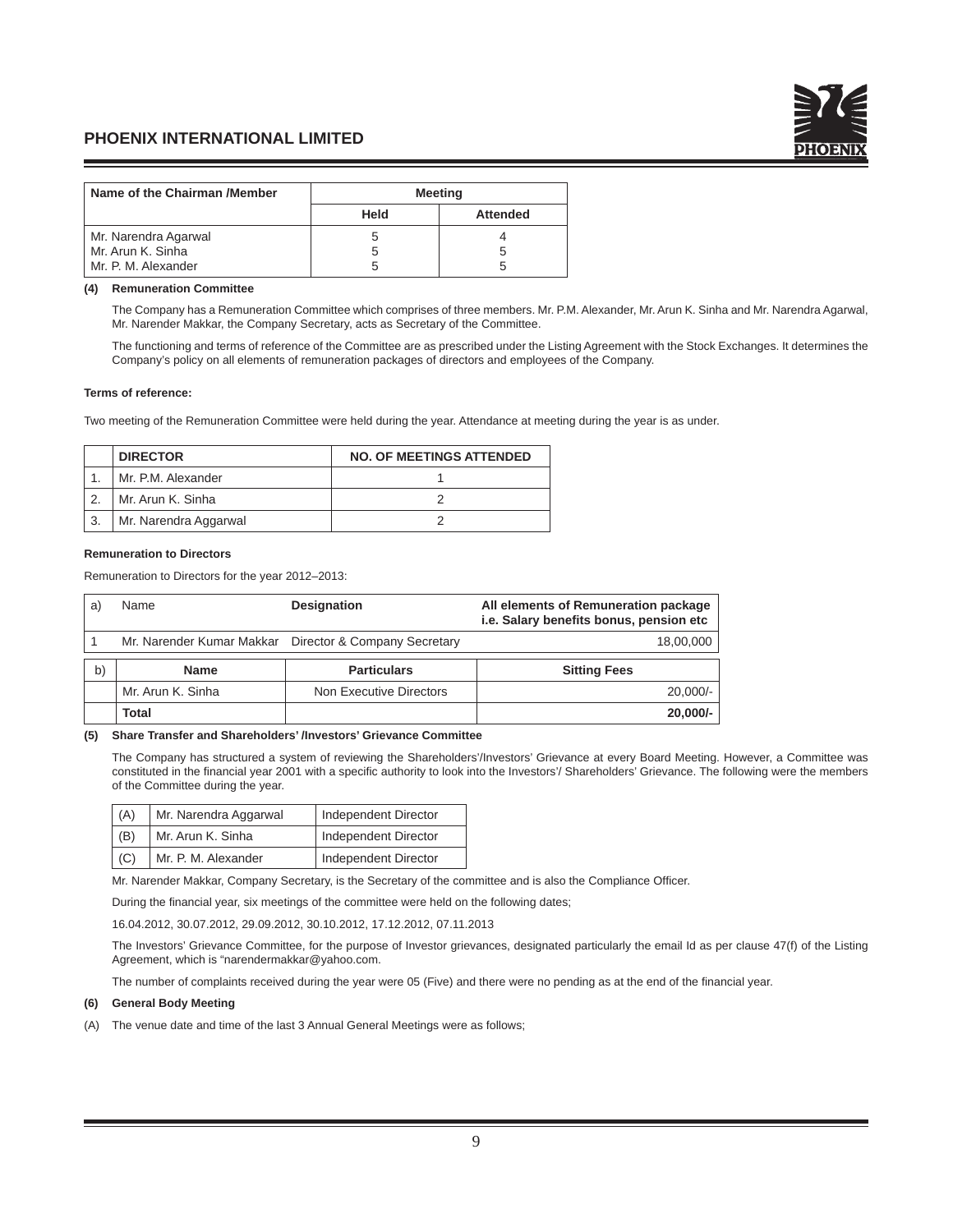

| Date & Time                        | Location                                                              |
|------------------------------------|-----------------------------------------------------------------------|
| 30th September, 2010 at 9:30 a.m.  | Lok Kala Manch, 20 Institutional Area, Lodhi Road, New Delhi - 110003 |
| 30th September, 2011 at 10:00 a.m. | Lok Kala Manch, 20 Institutional Area, Lodhi Road, New Delhi - 110003 |
| 27th September, 2012 at 10:00 a.m. | Lok Kala Manch, 20 Institutional Area, Lodhi Road, New Delhi - 110003 |

(B) No Special Resolution has been passed during the last three Annual General Meetings

(C) No Resolution has been passed / moved through postal ballot during the year.

#### **(7) Disclosure**

- I. The details of materially significant related party transactions are discussed in Notes to the Financial Statement.
- II. Whistle Blower Mechanism: The Company promotes ethical behavior in all its business activities and has put in place mechanism of the reporting illegal or unethical behavior. Employees are free to report violations of laws, rules, regulations or unethical conduct to their immediate supervisor/notified person. The reports received from any employee will be reviewed by the Ethics Office and the Corporate Governance and Shareholders'/Investors' Grievance Committee. The Directors and Senior Management are obliged to maintain confidentially of such report and ensure that the whistle blowers are not subjected to any discriminatory practices.
- III. There are no pecuniary relationships or transactions with the Non-Executive Directors other than sitting fees paid to them.

#### **(8) Means of Communication**

| <b>Quarterly Result</b>                                                                                                    | Un-audited quarterly and yearly results have been published.                                                                                                                                                                      |
|----------------------------------------------------------------------------------------------------------------------------|-----------------------------------------------------------------------------------------------------------------------------------------------------------------------------------------------------------------------------------|
| Whether the website also displays official news releases and<br>ii.<br>presentation to institutional investors / analysts. | Website has been developed and is active. Steps taken to display it on<br>website. Notice of Annual General Meeting along the Annual Report is<br>being sent to each shareholder well within time frame.                          |
| iii. Newspapers where Audited Financial Results, Un-audited<br>quarterly and yearly results are published                  | Pioneer Delhi English & Hindi Edition                                                                                                                                                                                             |
| iv. Whether Management Discussion and Analysis is a part of<br>Annual Report or not.                                       | Yes                                                                                                                                                                                                                               |
| <b>Annual Report</b><br>V.                                                                                                 | Annual Report containing, inter alia, Audited Annual Accounts, Consolidated<br>Financial Statements, Director's Report, Auditors' Report and other<br>important information is circulated to members and others entitled thereto. |

#### **(9) Code of Business Conduct and Ethics for Directors and Senior Management**

 The Board is committed to follow the Code of Business Conduct and Ethics for Directors and Senior Management ('the Code') as recommended by the Corporate Governance and Shareholders/Investors' Grievance Committee. This Code is a comprehensive Code applicable to all Directors, Executive as well as Non-Executive as well as members of Senior Management. The Code of ethics and compliance with the code of ethics is attached as an Annexure to this report.

#### **(10) Subsidiary Monitoring Framework**

 All the subsidiary companies of the Company are Board managed with their Boards of Directors having the rights and obligations to manage such companies in the best interest of their Shareholders. As a majority shareholder, the Company nominates its representatives on the Boards of subsidiary companies and monitors the performance of such companies inter alia, by the following means-

- a) Financial statements, in particular the investments made by the unlisted subsidiary companies, are reviewed quarterly by the Audit Committee of the Company.
- b) All minute of the meetings of subsidiary companies are placed before the Company's Board regularly.
- c) A statement containing all significant transactions and arrangements entered into by the unlisted subsidiary companies is placed before the Company's Board.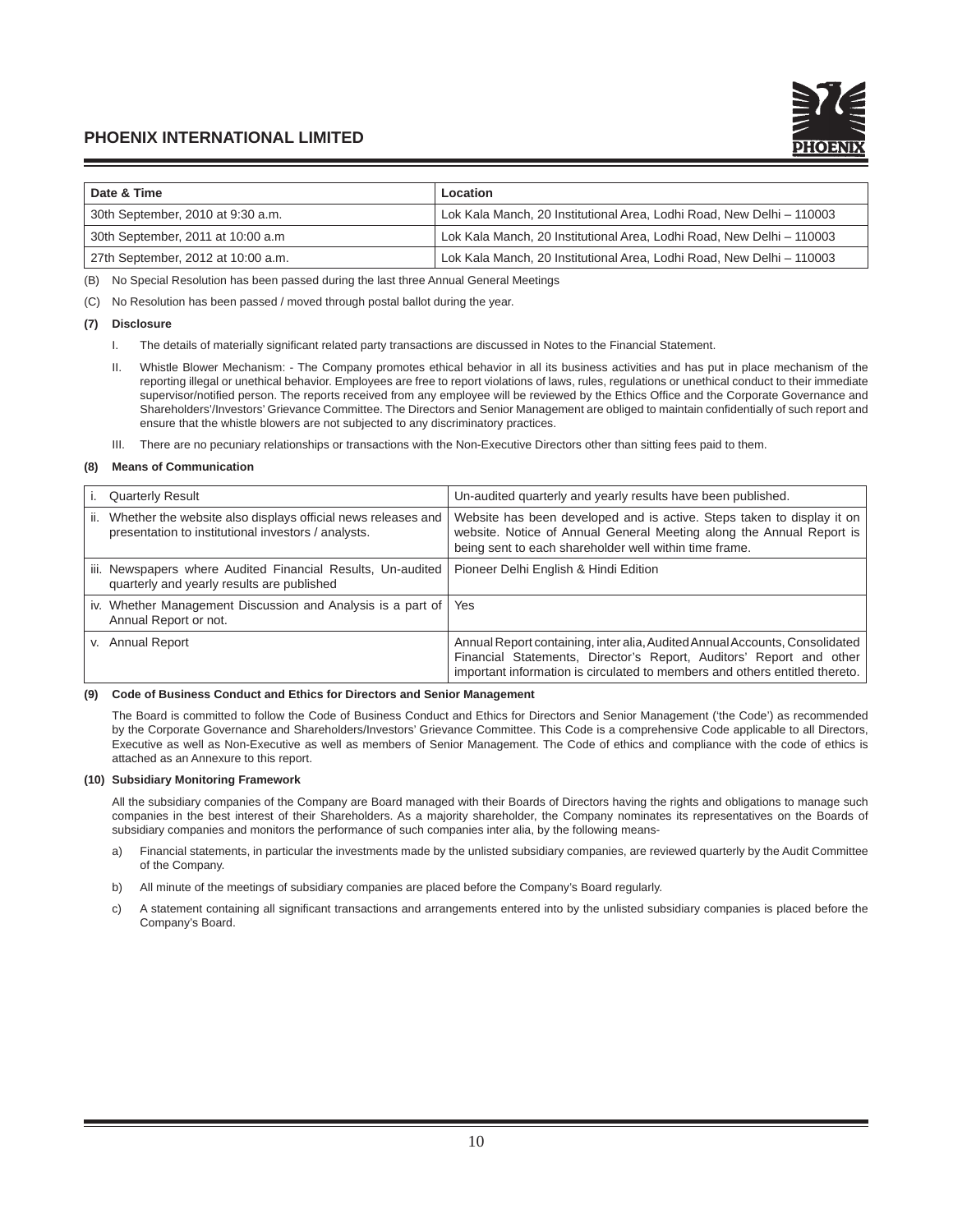

#### **MANAGEMENT DISCUSSION AND ANALYSIS REPORT**

The Indian Footwear Industry has demonstrated exponential growth and continues to take advantage of the favorable current economic climate to further leverage growth opportunities. The Government has acted as an important catalyst in bringing greater investment to this sector and has granted fiscal relief and incentives to augment production and exports. Innovation continues to be the focal point in your Company's manufacturing, sales, marketing and various brand-building efforts.

During the previous year the company has started manufacturing of shoes uppers at Chennai. The company has expanded the manufacturing and export base during the current year and achieved a turnover of Rs.2846.00 Lacs during the current year as compared to Rs. 2335.82 Lacs during the previous year.

Your Company is always striving to create a favorable work environment with the available resources at its command and is doing its best to retain the available talents within the company.

The Company is having expertise in the product line in which it has been operating. The Company in the past was a continuously profit earning and dividend paying Company.

Your company is well aware of the opportunities, threats and risks involved in the business and it takes every effort to convert the threats and risks into opportunities.

Your Company annually reviews "risk maps" to help identify potential business threats. The capability of these risk mitigation plans, developed to redress identified threats, is honed to protect the interests of all Shareholders. Crisis management plans are well documented.

The Company has a proper and adequate system of internal controls to ensure that all assets are safeguarded and protected against loss from unauthorized use or disposition and that transaction are authorized and reported correctly.

#### **(11) General Shareholder Information**

#### **(a) Annual General Meeting**

| $\cdots$ |                                          |       |                                                                               |
|----------|------------------------------------------|-------|-------------------------------------------------------------------------------|
|          | Date & Time                              |       | 30/09/2013 at 10:00 A.M.                                                      |
|          | Place                                    |       | Lok Kala Manch, 20, Institutional Area, Lodhi Road, New Delhi-110003          |
| (b)      | <b>Financial Calendar</b>                |       | 2013-14                                                                       |
|          | (Tentative)                              |       |                                                                               |
|          | Financial Results for the Quarter Ended: |       |                                                                               |
|          | 30 <sup>th</sup> June, 2013              |       | 13th August, 2013                                                             |
|          | 30 <sup>th</sup> September, 2013         | $ \,$ | 13th November, 2013                                                           |
|          | $31st$ December, 2013 $-$                |       | 11th February, 2014                                                           |
|          | 31 <sup>st</sup> March, 2014             | $ \,$ | 12th May, 2014                                                                |
|          |                                          |       | Approval of Audited Results for the year ended 31.03.2014 - 13th August, 2014 |
|          |                                          |       |                                                                               |

#### **(c) Date of book Closure – 29th September, 2014**

## **Listing on Stock Exchanges:**

The shares of the Company are listed on the following stock exchanges:

|     | S. No. STOCK EXCHANGE | <b>ADDRESS</b>                                                                  |
|-----|-----------------------|---------------------------------------------------------------------------------|
| (a) | Bombay Stock Exchange | The Bombay Stock Exchange                                                       |
|     |                       | Phiroze Jeejeebhoy Tower, 25 <sup>th</sup> Floor, Dalal Street, Mumabi- 400 001 |
| (b) | Delhi Stock Exchange  | The Delhi Stock Exchange, DSE House, 3/1, Asaf Ali Road, New delhi - 110002     |
|     |                       |                                                                                 |

The Company has paid Annual Listing Fees to Stock Exchanges.

#### **(d) Stock Exchange Code at BSE : 526481**

Stock Market Data: High & Low during each month in last financial year from April, 2011 to March, 2012 on Bombay Stock Exchange.

| <b>YEAR</b> | <b>MONTH</b> | <b>HIGHEST RATE (Rs.)</b> | <b>LOWEST RATE (Rs.)</b> |
|-------------|--------------|---------------------------|--------------------------|
| 2012        | April        | 9.99                      | 8.52                     |
| 2012        | May          | 11.20                     | 9.63                     |
| 2012        | June         | 10.80                     | 9.63                     |
| 2012        | July         | 10.55                     | 7.91                     |
| 2012        | August       | 10.35                     | 7.79                     |
| 2012        | September    | 10.50                     | 7.67                     |
| 2012        | October      | 9.80                      | 7.80                     |
| 2012        | November     | 10.05                     | 7.07                     |
| 2012        | December     | 9.87                      | 8.24                     |
| 2013        | January      | 10.78                     | 8.60                     |
| 2013        | February     | 10.10                     | 9.26                     |
| 2013        | March        | 10.49                     | 9.70                     |

#### **(e) Share Transfer System:**

 The Company has out sourced share transfer function to M/s Mas Services Limited, which is registered with SEBI as a Category-I Registrar and Transfer Agent.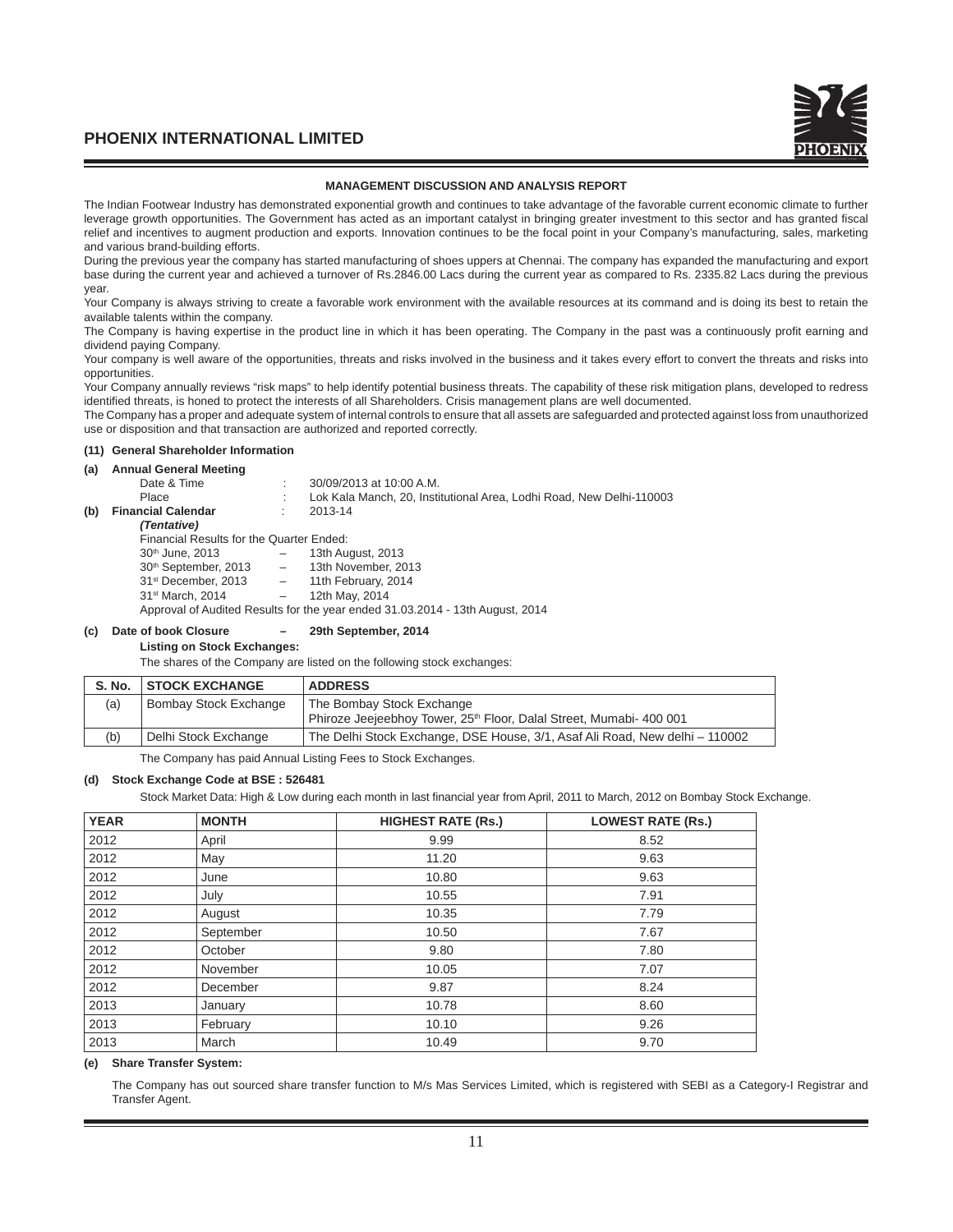

## **(f) Dematerialization of Shares:**

The Company has entered into agreement with NSDL and CDSL for the purpose. The Company ISIN No. is INE245B01011.

# **(i) Distribution of Shareholding as on 31st March, 2013**

| <b>Shareholding of Nominal Value (Rs.)</b> | <b>Shareholders</b> |            | <b>Share Amount</b> |                 |  |
|--------------------------------------------|---------------------|------------|---------------------|-----------------|--|
|                                            | <b>Number</b>       | % to Total | In Rs.<br>4         | % to Total<br>5 |  |
| Up to 5000                                 | 8417                | 90.369     | 15438700            | 9.195           |  |
| $5001 - 10,000$                            | 500                 | 5.368      | 4013160             | 2.39            |  |
| 10,001-20,000                              | 206                 | 2.212      | 3095500             | 1.844           |  |
| 20,001-30,000                              | 65                  | 0.698      | 1667660             | 0.993           |  |
| 30.001-40.000                              | 29                  | 0.311      | 1020040             | 0.608           |  |
| 40,001-50,000                              | 31                  | 0.333      | 1451040             | 0.864           |  |
| 50,001-1,00,000                            | 27                  | 0.29       | 2014200             | 1.2             |  |
| 1,00,001- and above                        | 39                  | 0.419      | 139195300           | 82.906          |  |
|                                            | 9314                | 100.00     | 16,78,95,600        | 100.00          |  |

# **(g) (ii) Shareholding Pattern as on 31st March, 2013**

| Category |                                                                                                                                                      | No. of shares held | Percentage of<br>shareholding |
|----------|------------------------------------------------------------------------------------------------------------------------------------------------------|--------------------|-------------------------------|
| А.       | Promoter's holding                                                                                                                                   |                    |                               |
| 1.       | Promoters                                                                                                                                            |                    |                               |
|          | - Indian Promoters<br>- Foreign Promoters                                                                                                            | 27,36,000<br>Nil   | 16.296<br>Nil                 |
| 2.       | Persons acting in concert                                                                                                                            | 9053450            | 53.923                        |
|          | $Sub - Total:$                                                                                                                                       | 11789450           | 70.219                        |
| В.       | <b>Non-Promoters Holding</b>                                                                                                                         |                    |                               |
| 3.       | Institutional Investors                                                                                                                              |                    |                               |
|          | a. Mutual Funds and UTI<br>Banks, Financial Institutions, Insurance Companies (Central/Sale Govt.<br>b.<br>Institutions/Non-Government Institutions) | Nil<br>Nil         | Nil<br>Nil                    |
|          | <b>FIIs</b><br>C.                                                                                                                                    | Nil                | Nil                           |
|          | <b>Sub Total</b>                                                                                                                                     | Nil                | <b>Nil</b>                    |
| 4.       | Others                                                                                                                                               |                    |                               |
|          | a. Corporate Bodies                                                                                                                                  | 781560             | 4.655                         |
|          | b. Indian Public                                                                                                                                     | 3084465            | 18.371                        |
|          | c. NRIs/OCBs                                                                                                                                         | 1120438            | 6.673                         |
|          | d. Any other (please specify)- Clearing Members                                                                                                      | 13647              | 0.081                         |
|          | Sub-Total                                                                                                                                            | 5000110            | 29.781                        |
|          | <b>Grand Total</b>                                                                                                                                   | 1,67,89,560        | 100.00                        |

## **(h) Registrar and Transfer Agent**

Mas Services Limited, T-34,2nd Floor, Okhla Industrial Area, Phase-II, New Delhi-110 020

# **(i) Plant Location**

 Phoenix International Ltd. No77/70A, Thiruneermalai Main Road, Nagalkeni, Chromepet, Chennai, Tamilnadu India Pin - 600044

## **(j) Address for Correspondence**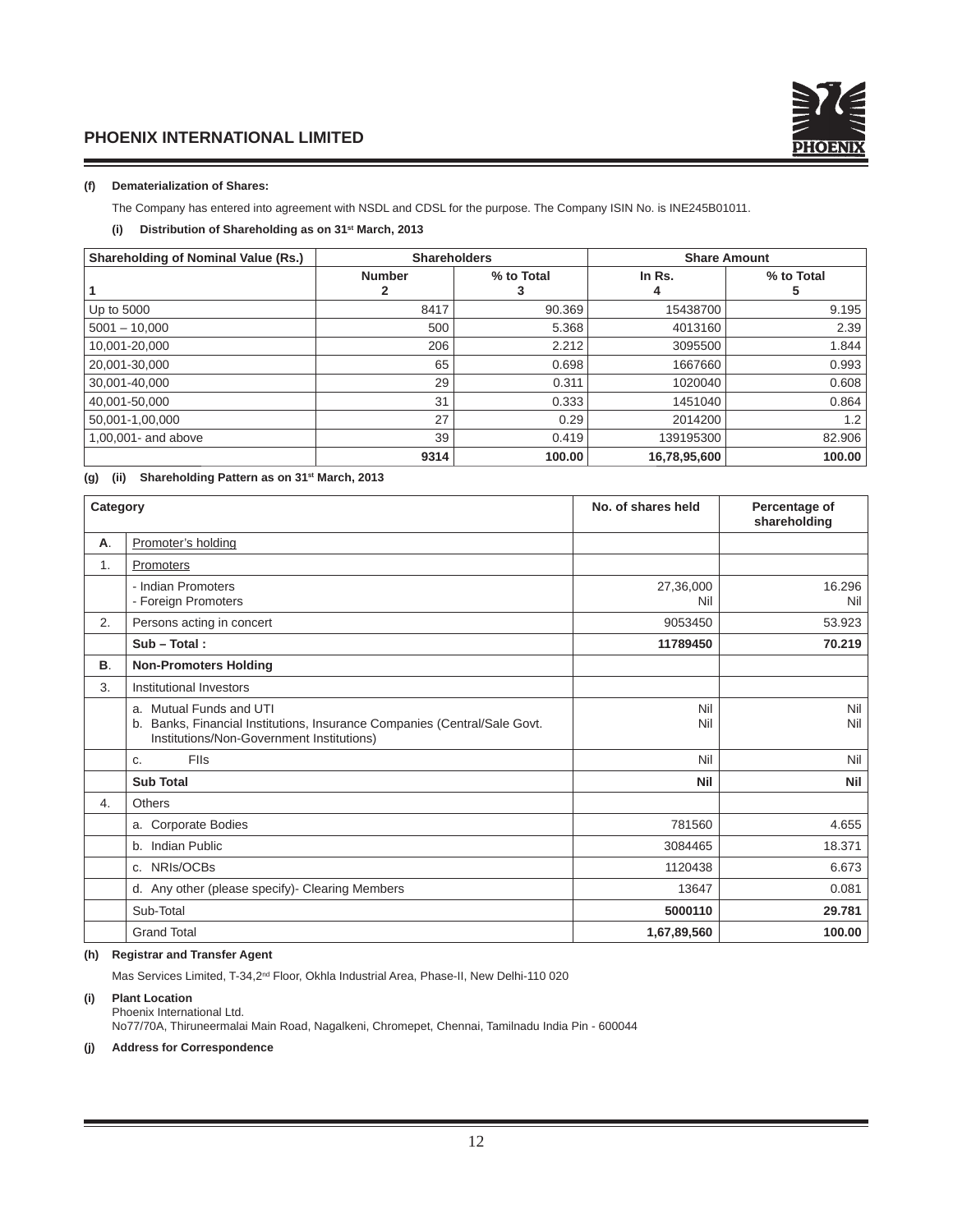

 **Phoenix International Limited** 3rd Floor, Gopala Tower, 25, Rajendra Place, New Delhi – 110008 NON MANDATORY REQUIREMENT The company has not adopted non-mandatory requirement.

> **For and on behalf of the Board PHOENIX INTERNATIONAL LIMITED**

**Place : New Delhi** Narender Makkar P.M. Alexander **Director & Company Secretary**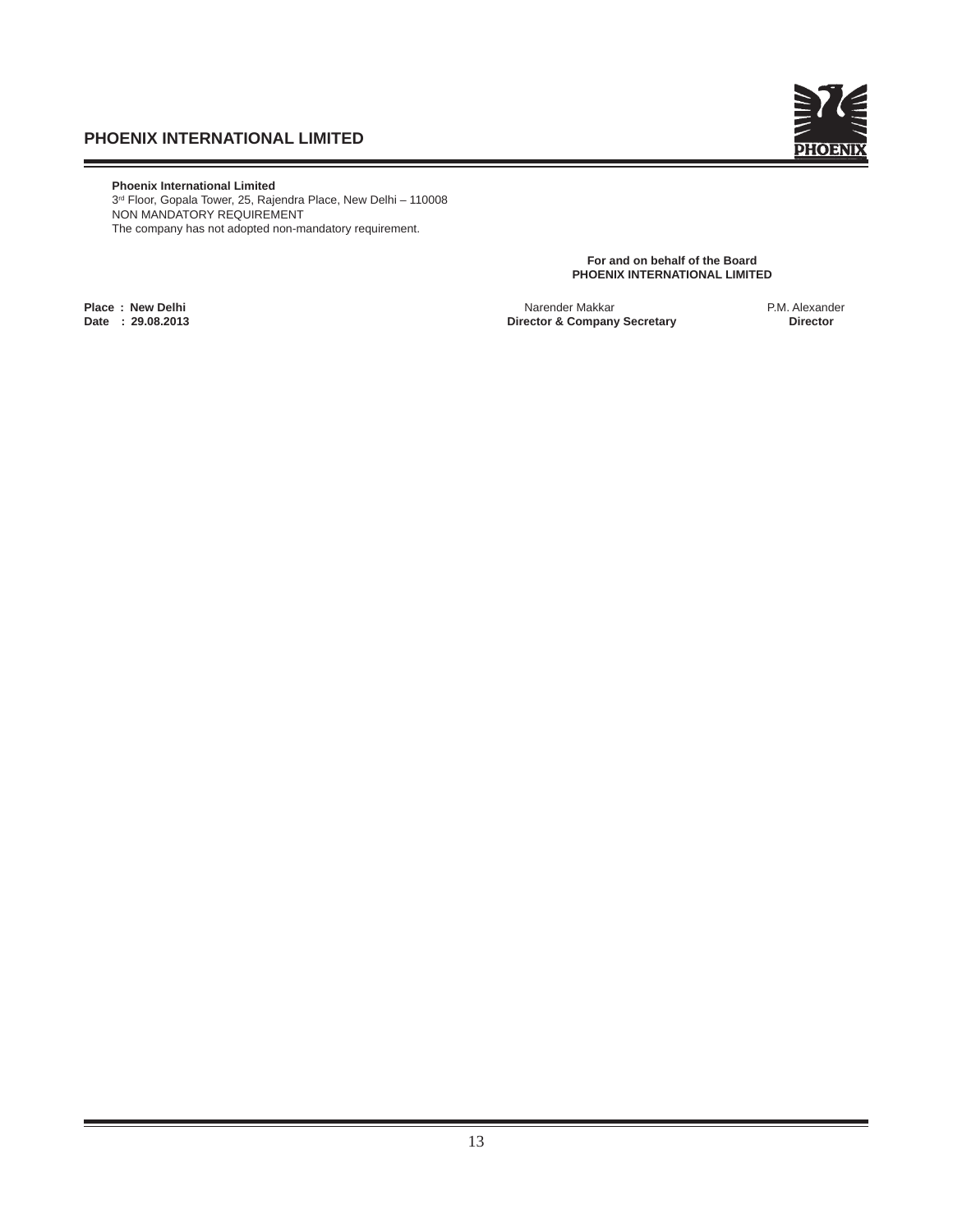

# **ANNEXURE – 1 INFORMATION AS PER CLAUSE 49 (IV) (G) (i) OF THE LISTING AGREEMENT FOR ITEM NO. 2 OF THE NOTICE FOR RE-APPOINTMENT OF DIRECTOR OF THE COMPANY:**  Name of the Director **interval and the Director** intervalsed a metal of the Director Date of Birth : 15.07.1964. Date of appointment  $\qquad \qquad$ : 31.01.2005. Expertise in Specific Functional area : International Trade. Qualification **Cation 2006** Craduate, Post Grad. Dip. In International Trade. Mr. Narendra Aggarwal is Director in other following Companies: Sr. No:- Nature Of Interest 1 Phoenix Real Time Services Limited - Listed Companies 2 Granada Services Private Limited 3 Phoenix Hydrocarbons Limited 4 Phoenix Power Development Corporation Ltd 5 Phoenix Cement Limited 6 Phoenix International Finance Limited 7 Phoenix Land Development Limited 8 Spartan Agro Industries Limited 9 I Energizer India Private Limited 10 Phoenix Industries Limited 11 Focus Offshore Private Limited 12 Granada Elevator Private Limited 13 Deccan I services Private Limited 14 I Services India Private Limited Mr. Narendra Aggarwal is a member of Committee in the following Companies: 1. Phoenix Industries Limited (Audit Committee). 2. Phoenix Real Time Services Limited (Audit Committee). 3. Phoenix Cement Limited (Audit Committee).

He does not hold any Share in the Company.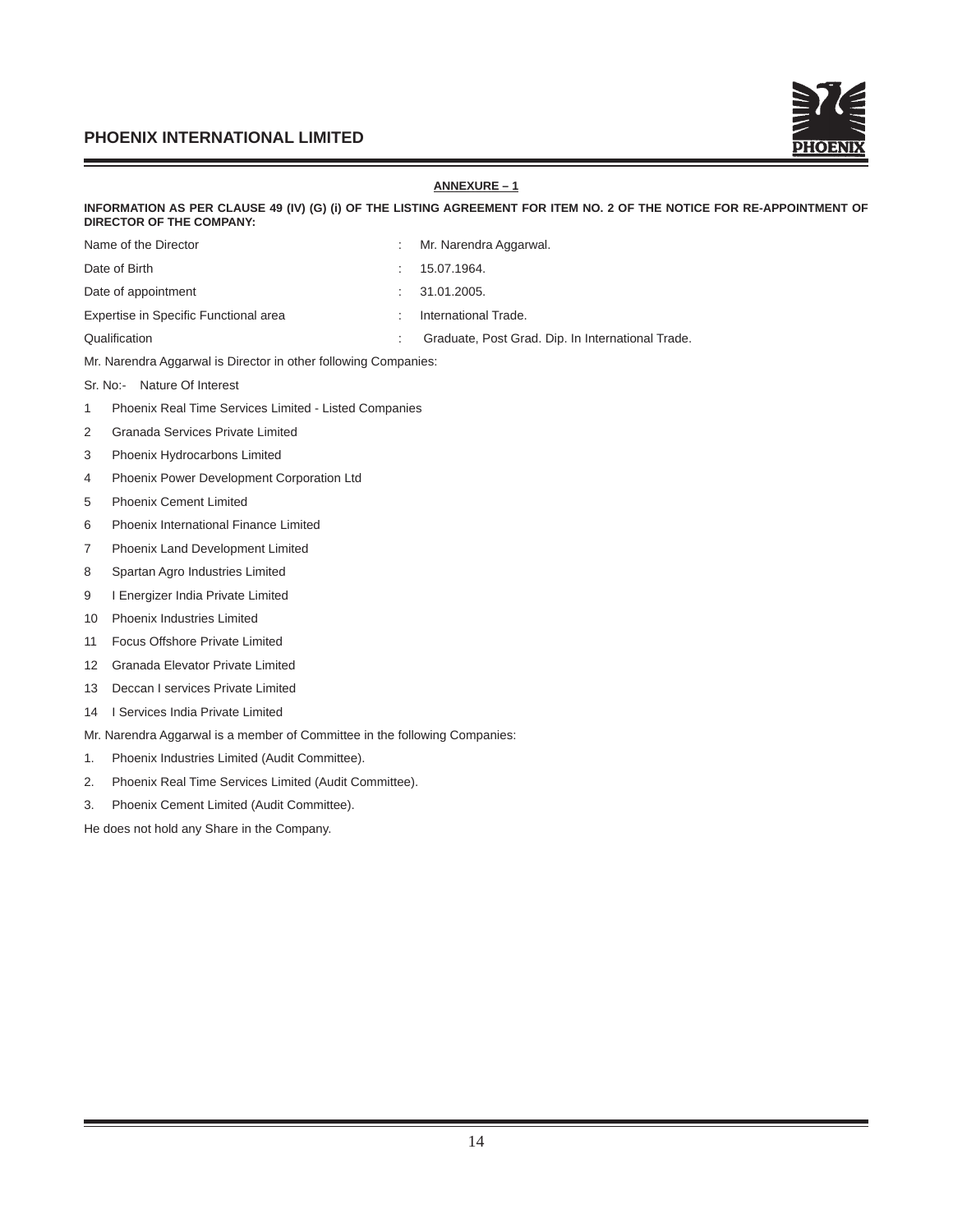

# **ANNEXURE – 2**

#### **CODE OF CONDUCT AND COMPLIANCE WITH THE CODE OF CONDUCT**

"The Company's Board of Directors and Senior Management are responsible for and are committed to setting the standards of conduct contained in this Code and for updating these standards, as appropriate, to ensure their continuing relevance, effectiveness and responsiveness to the need of investors and all other stakeholders as also reflect corporate, legal and regulatory developments. This Code should be adhered to in letter and in sprit.'

The Code has been circulated to all the members of the Board and Senior Management and the compliance of the same has been affirmed by them. A declaration signed by the Whole Time Director is given below:

#### I hereby confirm that:

The Company has obtained from all the members of the Board and Senior Management, affirmation that they have complied with the Code of Business Conduct and Ethics for Directors and Senior Management in respect of the financial year 2012-2013.

#### **PHOENIX INTERNATIONAL LIMITED**

Place : New Delhi Narender Makkar<br>Director & Company Secretary (1999) 29.08.2013 **Director & Company Secretary** 

## **AUDITOR'S REPORT ON CORPORATE GOVERNANCE**

#### **To,**

#### **THE MEMBERS OF PHOENIX INTERNATIONAL LIMITED**

We have examined the compliance of conditions of Corporate Governance by Phoenix International Limited ("Company") for the year ended on 31<sup>st</sup> March, 2013 as stipulated in the Clause 49 of the Listing Agreement in respect of equity shares of the said Company with the Stock Exchanges.

The compliance of conditions of corporate governance is the responsibility of the management. Our examination was limited to review the procedures and implementation thereof, adopted by the Company for ensuring the compliance of the conditions of the Corporate Governance. It is neither an audit nor an expression of opinion on the financial statements and records of the Company.

According to the information and explanations given to us, in our opinion, the Company has complied with the conditions of Corporate Governance as stipulated in clause 49 of the Listing Agreements with the Stock Exchanges.

We state that no shareholder grievance is pending for a period exceeding one month against the Company as per the information furnished by the Registrar & Transfer Agent and records maintained by the company.

We further state that such compliance is neither an assurance as to the future viability of the Company nor the efficiency and effectiveness with which the management has conducted the affairs of the Company.

> *For* **M/s Pradip Bharadwaj & Co,** Chartered Accountants Firm Regd. No. 013697C

> > **Pradip Bhardwaj Partner. M.No. 500219**

Place : New Delhi Date : 29.08.2013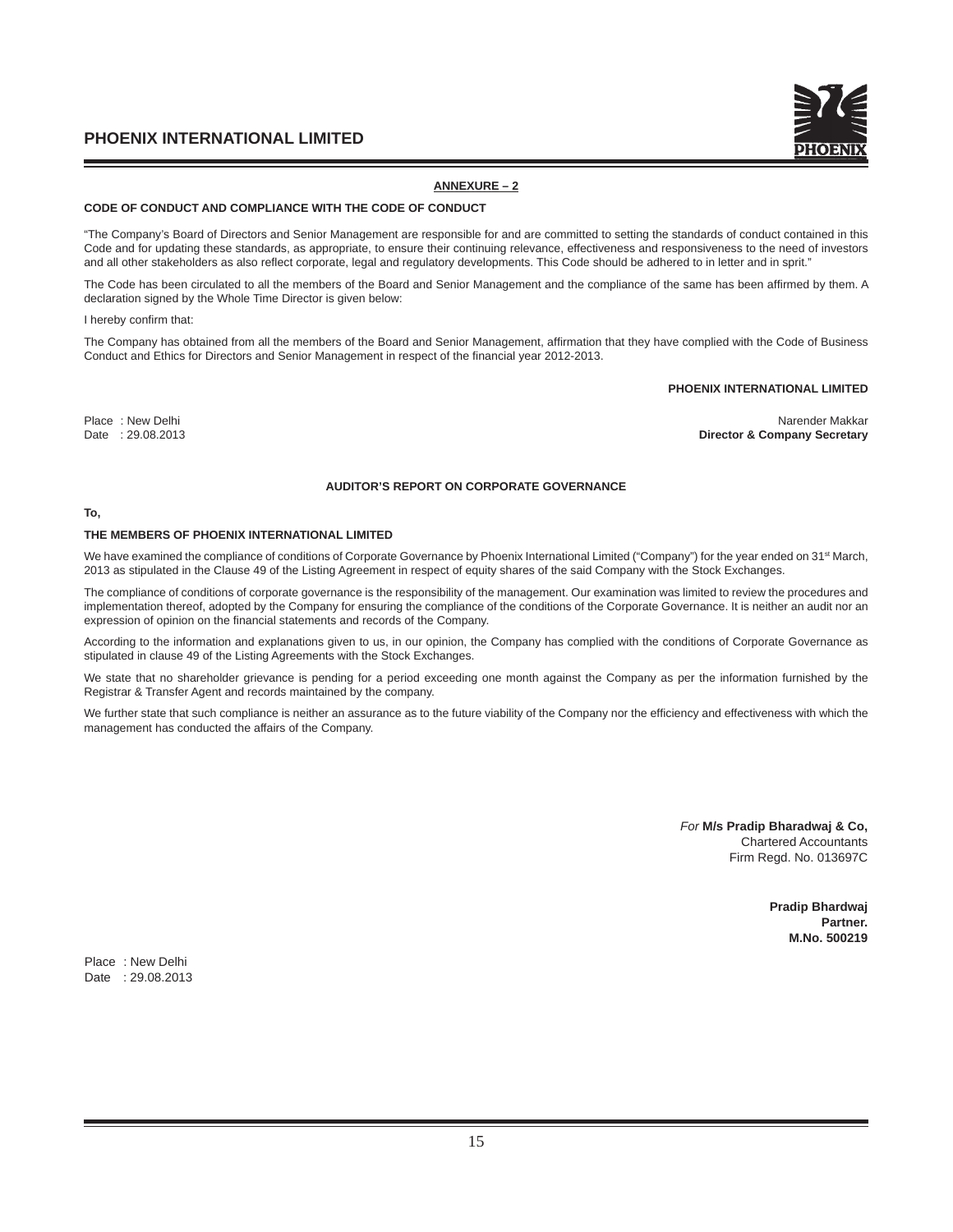

# **STATEMENT PURSUANT TO SECTION 212 OF THE COMPANIES ACT, 1956 RELATING TO SUBSIDIARY COMPANIES**

| Name of the subsidiary                                                                                                                                                                                                                                                                        | <b>Phoenix Industries Ltd.</b>                                        | <b>Phoenix Cement Ltd.</b>                                                 |
|-----------------------------------------------------------------------------------------------------------------------------------------------------------------------------------------------------------------------------------------------------------------------------------------------|-----------------------------------------------------------------------|----------------------------------------------------------------------------|
| 1. Financial year of the Subsidiary ended on                                                                                                                                                                                                                                                  | March 31, 2013                                                        | March 31, 2013                                                             |
| 2. Holding company's Interest<br>i) No. and Face Value of Shares                                                                                                                                                                                                                              | Holding of 84,32,300 Equity Shares<br>of Rs. 10/- each fully paid-up. | Holding of 4,19,53,510<br>Equity<br>Shares of Rs. 10/- each fully paid-up. |
| ii) Extent of holding                                                                                                                                                                                                                                                                         | 89.40%                                                                | 50.57%                                                                     |
| Net aggregate amount of Subsidiary's Profit / Loss so far as<br>3.<br>they concerns the member of the Holding Company and not<br>dealt with in the Holding Company's accounts<br>i) For Subsidiary Financial Year                                                                             | $(10.72)$ Lacs                                                        | $(0.55)$ Lacs                                                              |
| For Subsidiary previous financial year since it became<br>ii)<br>Subsidiary                                                                                                                                                                                                                   | (922.99) Lacs                                                         | (1158.54) Lacs                                                             |
| 4. Net aggregate amount of Subsidiary's Profits/(Loss) so far as<br>it concerns the member of the Holding Company and dealt<br>with in the Holding Company's accounts<br>For subsidiary financial year<br>For Subsidiary previous financial year since it became<br>ii)                       | Nil                                                                   | Nil                                                                        |
| subsidiary                                                                                                                                                                                                                                                                                    | <b>NIL</b>                                                            | <b>NIL</b>                                                                 |
| 5. Change in the interest of Holding Company between the<br>end of Subsidiary financial year and the end of Holding<br>Company's financial year.                                                                                                                                              | Not applicable                                                        | Not Applicable                                                             |
| 6. Material change between the end of Subsidiary company<br>financial year and the Holding Company's financial year<br><b>Fixed Assets</b><br>Investments<br>ii)<br>iii) Monies lent by the subsidiary<br>iv) Monies borrowed by the subsidiary Other than for meeting<br>current liabilities | Not applicable<br>Not applicable<br>Not applicable<br>Not applicable  | Not applicable<br>Not applicable<br>Not applicable<br>Not applicable       |

#### For and on behalf of Board of Directors **Phoenix International Limited**

Place : New Delhi **Narender Makkar** P.M. Alexander Makkar P.M. Alexander Narendra Aggarwal Director Company Secretary **P.M. Alexander Narendra Aggarwal** Director Sumpany Secretary **P.M. Alexander Narendra Aggarwal** Directo **Director & Company Secretary Director Director**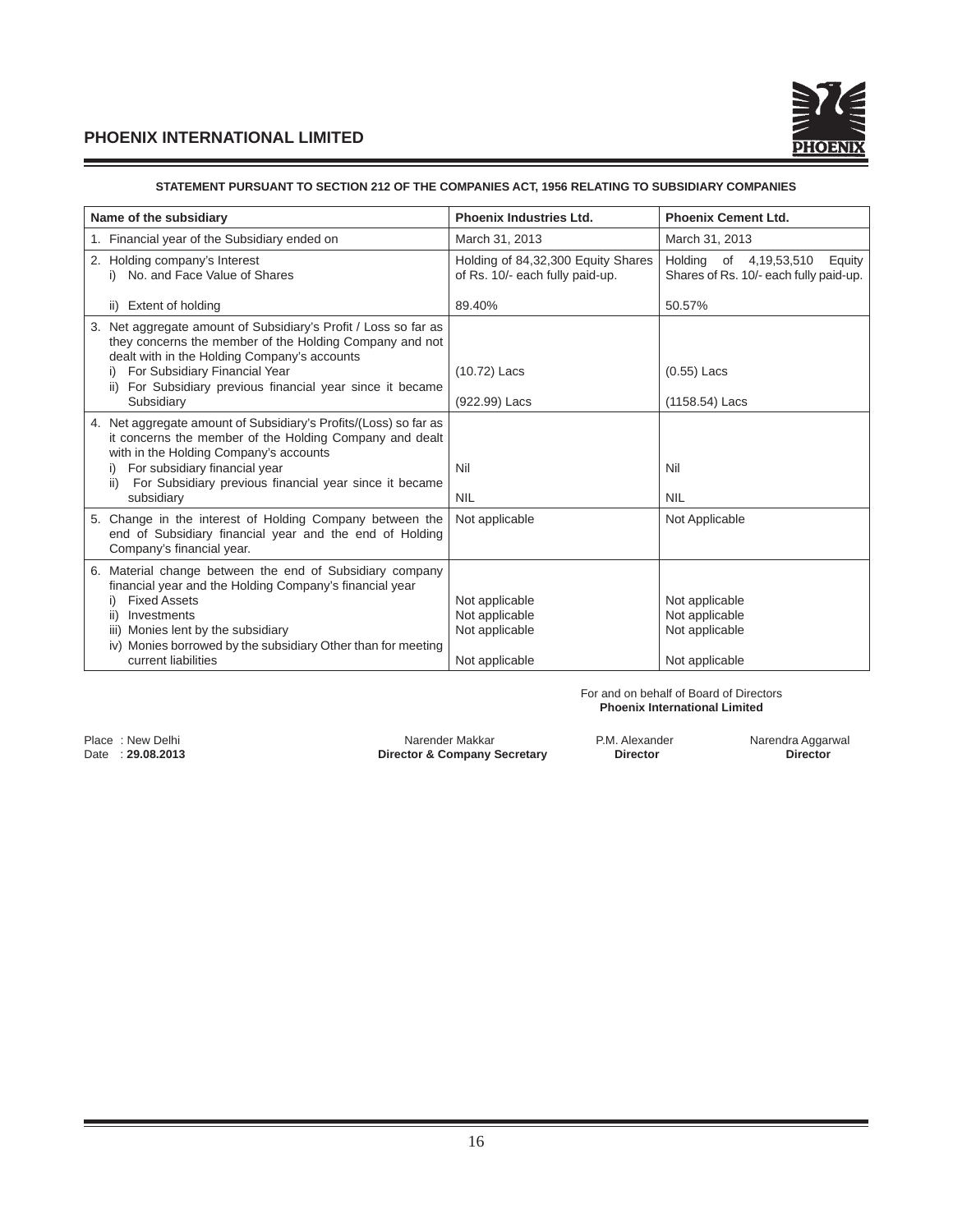# **Auditors' Report**

# TO THE MEMBERS OF PHOENIXINTERNATIONAL LIMITED

We have audited the attached Balance Sheet of PHOENIX INTERNATIONAL LIMITED as at 31 March, 2013, the Profit and Loss Account and Cash Flow Statement for the year ended on that date annexed thereto. These financial statements are the responsibility of the company's management. Our responsibility is to express an opinion on these financial statements based on our audit.

- 1. We conducted our Audit in accordance with Auditing Standards generally accepted in India. Those standards require that we plan and perform the audit to obtain reasonable assurance about whether the financial statements are free from material misstatement. An Audit includes examining, on the test basis, evidences supporting the amount and disclosures in the financial statements. An Audit also includes assessing the accounting principles used and significant estimates made by management, as well as evaluating the overall financial statements presentation. We believe that our Audit provides a reasonable basis for our opinion
- 2. Companies (Auditor's Report)(Amended)order,2004 issued by Central Government of India in terms of Sub Section (4A) of Section 227 of Companies Act, 1956 is applicable and report on CARO is annexed.
- 3 Further subject to our comments in the Annexure referred to in paragraph 2 above or elsewhere given, we report that subject to Notes No.28 :
	- a) We have obtained all the information and explanations which to the best of our knowledge and belief were necessary for the purpose of our Audit.
	- b) In our opinion, the Company has kept books of accounts as required by law, so far, as appears from our examination of those books.
	- c) The Balance Sheet dealt with in this report is in agreement with the books of accounts.
	- d) In our opinion the Balance Sheet dealt with in this report complies with the Accounting Standards referred to in Sub Section (3C) of Section 211 of the Companies act 1956.
	- e) On the basis of written representation received from the Directors as on 31st March 2013 and taken on record by the Board of Directors we report that none of the directors is disqualified as on 31st March 2013 from being appointed as a Director in terms of Clause (g) of Sub-Section (1) of Section 274 of the Companies Act, 1956.
	- f) In our opinion and to the best of our information and according to the explanations given to us, the said accounts give the information required by the Companies Act, 1956 in the manner so required and give a true & fair view in conformity with the accounting principles generally accepted in India:
	- i. in case of the Balance Sheet , the statement of affairs of the Company as at 31stMarch, 2013;
	- ii. in the case of Profit and Loss Account, the profit for the year ended on that date; and
	- iii. in the case of the Cash Flow Statement, the cash flows of the company for the year ended on that date.

*For* **M/s Pradip Bharadwaj & Co,** Chartered Accountants Firm Regd. No. 013697C

> **Pradip Bhardwaj Partner M.No. 500219**

Place : Noida Date : 29.08.2013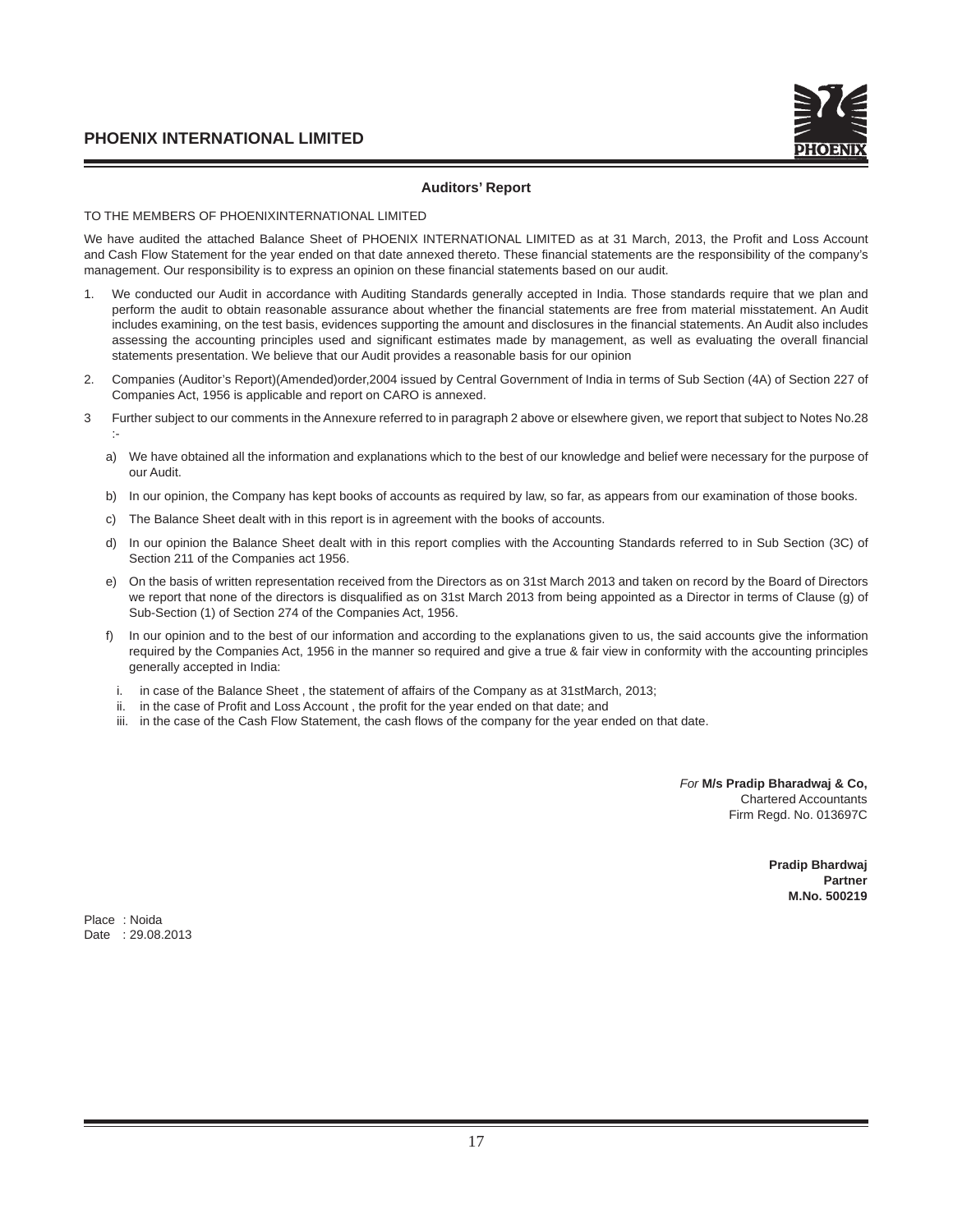

# **ANNEXURE TO THE AUDIT REPORT OF PHOENIX INTERNATIONAL LIMITED**

## (REFERRED TO IN PARAGRAPH '2' OF OUR REPORT OF EVEN DATE)

#### **In respect of its fi xed assets:**

- The Company has maintained proper records showing full particulars, including quantitative details and situation of fixed assets on the basis of available information. However, the records need to be updated with regard to the situation of fixed assets and sufficient description to make identification of fixed assets possible.
	- (b). As explained to us, the company has physically verified certain assets, in accordance with phased program of verification, which in our opinion is reasonable, having regards to the size of the company. The discrepancies noticed at the time of such verification were properly dealt with in these books of accounts.
	- (c). The Fixed Assets disposed off during the period, in our opinion, do not constitute a substantial parts of fi xed assets of company and such disposal has, in our opinion, not affect the going concern status of the company.
- 2. (a) According to the information and explanation given to us, the inventories have been physically verified by the management at the end of accounting year.
	- (b) In our opinion, the frequency and procedure of physical verification is reasonable in relation to the size of company and nature of its business.
	- (c). According to the information and explanation given to us, the Company has maintained proper records of inventory and no material discrepancies have been noticed on physical verification of inventory as compared to the book records.
- 3. (a) The company during the year has not granted and / or taken any loans, secured or Unsecured, to companies, firm or other parties covered in the register maintained under section 301 of the companies Act, 1956 except an interest free loan of Rs.4840.00 lacs granted to its subsidiary company Phoenix Industries Ltd. The maximum amount involved during the year was 4840.00 lacs and the year-end balance of loan granted to subsidiary company was Rs 4840.00 lacs.
	- (b) The company has not charged any interest on above loan granted to its subsidiary company. Other than the above, in our opinion, the other terms and conditions of above loan granted by the company are not prima facie, prejudicial to the interest of the company.
	- (c) The term and condition of above loan granted to subsidiary company have not been stipulated in writing.
	- (d) According to the information and explanations given to us, there is no overdue amount of loan granted to its subsidiary company.
	- (e) The company has not taken any interest free unsecured loans during the year from parties covered in the register maintain under section 301 of the Companies Act, 1956. The opening balance of the unsecured loans taken was Rs. 87.00 lacs. The maximum amount involved during the year was Rs.87.00 lacs and the year-end balance of the interest free unsecured loans was Rs. Nil.
	- (f) The above stated unsecured loans taken by company are interest free. In our opinion, the term and condition of the same are prima facie, not prejudicial to the interest of the company.
	- (g) The term of repayment of interest free unsecured loans obtained have not been stipulated in writing.
- 4. According to the information and explanations given to us, there are adequate internal control procedures commensurate with the size of the company and the nature of its business. During the course of our audit, we have not observed any continuing failure to correct major weaknesses in the internal control procedures.
- 5. (a) According to the information and explanations given to us, particulars of contract or arrangements referred to in section 301 of the companies Act 1956 have been entered in the register required to be maintained under that section.
	- (b) Excluding certain transactions purchase / sale of goods and material of special nature,for which alternate quotations / source of supply was not available and on the basis of technical evaluation in respect of the quality of items and because of special type of work involved, the transactions entered in to pursuant to such contracts and arrangements, in our opinion and according to the information and explanation given to us , have been made at prices which are prima facie reasonable having regard to the prevailing market price at the relevant time.
- 6. According to the information and explanations given to us, the company has not accepted any deposits from the public to which the provision of section 58A and 58AA of the companies Act, and the companies (Acceptance of deposits) Rules, 1975 apply.
- 7. In our opinion and according to the information and explanations given to us, the company has an effective internal audit system commensurate with size and nature of its business.
- 8. The Company has maintained Cost Accounting records as prescribed for Footwear and its components by the Central Government under section 209 (1) (d) of the Companies Act, 1956 for any of the products of the company. However, we have not made detailed examination of such records with a view to determine whether they are accurate and complete. However Cost Compliance report for the year ended 31st March 2013 has not been provided.
- 9. (a) According to the records of the company, the company is generally regular in deposit the appropriate authorities undisputed statutory dues including Provident Fund,Investor Education and Protection Fund,Employees State Insurance , Income Tax, Sales Tax, Wealth Tax, Excise duty,CustomDuty and other material statutory due as applicable to it.
	- (b) According to the information and explanations given to us, no undisputed amount payable in respect of income-tax, sales-tax, wealth tax, excise duty, and cess were outstanding as at 31stMarch 2013, for a period for more than six month from the date they become payable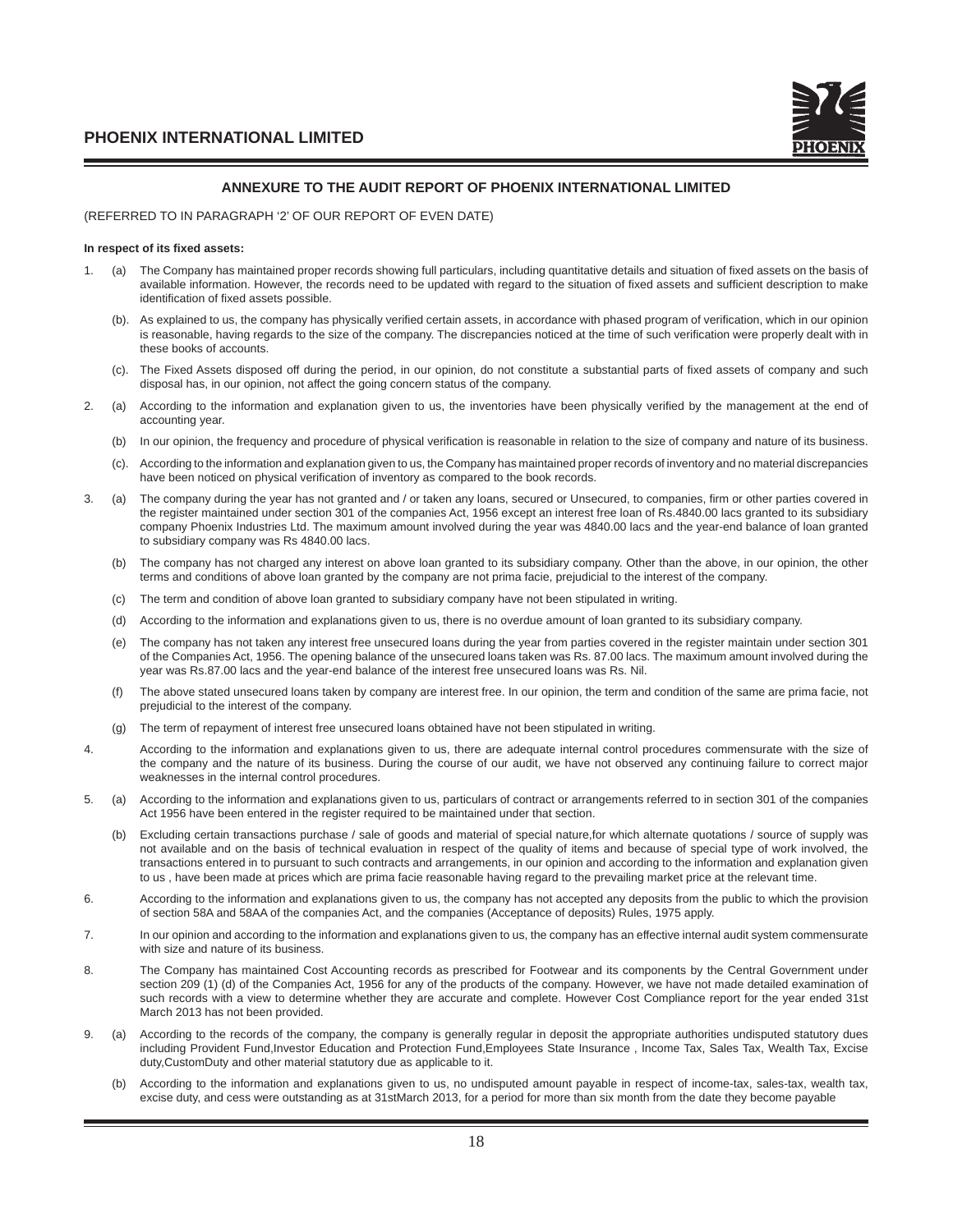

 (c). According to the information and explanations given to us, the disputed statutory dues, which have not been deposited with appropriate authorities on account of any dispute, are as under:-

| Nature of the dues | Period to which relates | Amount involved Rs. | Forum where dispute is pending          |
|--------------------|-------------------------|---------------------|-----------------------------------------|
| 1. Sales Tax       | 1994-95                 | 291,515             | Hbn'ble Allahabad High Court, Allahabad |
| 2. Wealth Tax      | $(i)$ 2002-03           | 465,431             | Income Tax Appellate                    |
|                    | (ii) 2003-04            | 379,713             | Tribunal, New Delhi                     |
| 3 EPF, DLIF        | 03/2011 to 12/2012      | 1863744             | Asst. P.F. Commissioner, Chennai.       |
| 4 Service Tax      | $(i)$ 2007-08           | 3090000             | CESTAT, New Delhi.                      |
|                    | $(ii) 2008-09$          | 3954465             |                                         |
|                    | (iii) 2009-10           | 3090000             |                                         |
|                    | (iv) 2010-11            | 3090000             |                                         |

10. The Company does not have accumulated losses at the end of financial year and also not incurred any cash losses during the current financial year (1.4.2012 to 31.3.2013) and also immediately preceding financial year.

11. In our opinion and according to the information and explanations given to us, the company during the year has not defaulted in repayment of dues to a financial institution, bank, or debenture holder.

- 12. According to the information and explanations given to us, the company has not granted any loans and advance on the basis of security by way of pledge of shares debenture and other securities.
- 13. The company is not chit fund, a nidhi or a mutual benefit fund / society. Accordingly, the provision of clause 4(xiii) of the Companies (Auditor's Report) order, 2003 are not applicable to the company.
- 14. The company is not dealing in or trading in shares, securities debentures and other investment. Accordingly, the provision of 4 (xiv) of the Companies (Auditor's Report) order, 2003 are not applicable to the company.
- 15. According to the information and explanations given to us, the company has not given any guarantee for loans taken by others from banks or financial institutions.
- 16. According to the information and explanations given to us, the company has not availed any fresh term loan. Accordingly, the provision of 4(xvi) of the Companies (Auditor's Report) Order, 2003 are not applicable to the company.
- 17. According to the information and explanations given to us, no funds raised on short term basis have been used for long term investment and vice-versa. Accordingly, the provision of 4 (xvii) of the Companies (Auditor's Report) Order, 2003 are not applicable to the company.
- 18. According to the information and explanations given to us, the company has not made a preferential allotment of shares to parties and companies covered in the register maintained under section 301 of the Companies Act, 1956.
- 19. According to the information and explanations given to us, the company has not issued any debenture. Accordingly, the provision of 4 (xix) of the Companies (Auditor's Report) Order, 2003 are not applicable to the company.
- 20. During the year covered by our report the Company has not raised any money by public issue. Accordingly, the provision of 4 (xx) of the Companies (Auditor's Report) Order, 2003 are not applicable to the company.
- 21. During the course of our examination of the books and records of the company, no fraud on or by the company has been noticed or reported during the year covered by our audit.

*For* **M/s Pradip Bharadwaj & Co,** Chartered Accountants Firm Regd. No. 013697C

> **Pradip Bhardwaj Partner M.No. 500219**

Place : **Noida** Date : **29.08.2013**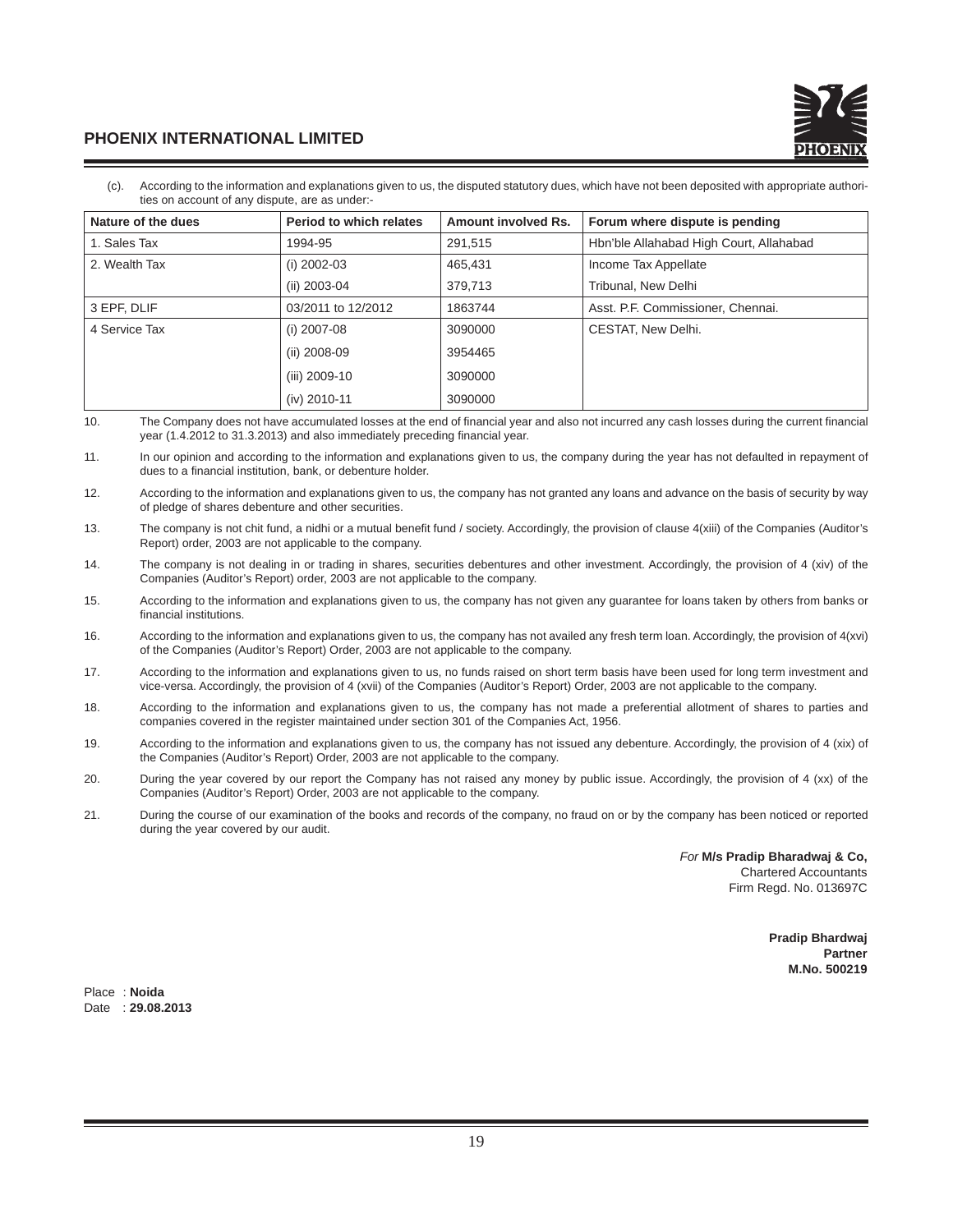

|    | <b>BALANCE SHEET AS AT 31'st MARCH, 2013</b> |              |                          |                                       |                                       |  |
|----|----------------------------------------------|--------------|--------------------------|---------------------------------------|---------------------------------------|--|
|    | <b>DESCRIPTION</b>                           |              | <b>Note</b><br><b>No</b> | As at<br>31st March, 2013<br>(Rupees) | As at<br>31st March, 2012<br>(Rupees) |  |
| L. | <b>EQUITY AND LIABILITIES</b>                |              |                          |                                       |                                       |  |
|    | (1) Shareholder's Funds                      |              |                          |                                       |                                       |  |
|    | (a) Share Capital                            |              | 2                        | 187,895,600                           | 187,895,600                           |  |
|    | (b) Reserves and Surplus                     |              | 3                        | 505,775,772                           | 496,010,125                           |  |
|    | (2) Non-Current Liabilities                  |              |                          |                                       |                                       |  |
|    | (a) Long Term Borrowings                     |              | 4                        | 506,774,526                           | 556,709,993                           |  |
|    | (b) Other Long-Term Liabilities              |              | 5                        | 43,446,339                            | 43,446,339                            |  |
|    | (c) Long Term Provisions                     |              | 6                        | 2,104,026                             | 2,104,026                             |  |
|    | (3) Current Liabilities                      |              |                          |                                       |                                       |  |
|    | (a) Trade Payables                           |              | $\overline{7}$           | 167,035,457                           | 252,594,285                           |  |
|    | (b) Other Current Liabilities                |              | 8                        | 39,192,943                            | 39,682,736                            |  |
|    | (c) Short-Term Provisions                    |              | 9                        | 13,043,500                            | 12,153,899                            |  |
|    |                                              | <b>TOTAL</b> |                          | 1,465,268,163                         | 1,590,597,003                         |  |
| Ш. | <b>ASSETS</b>                                |              |                          |                                       |                                       |  |
|    | (1) Non-Current Assets                       |              |                          |                                       |                                       |  |
|    | (a) Fixed Assets                             |              |                          |                                       |                                       |  |
|    | (i) Tangible Assets                          |              | 10                       | 405,928,911                           | 427,972,863                           |  |
|    | (ii) Capital Work-in-Progress                |              | 10                       | 23,242,075                            | 34,615,848                            |  |
|    | (b) Non-Current Investments                  |              | 11                       | 159,082,580                           | 159,082,580                           |  |
|    | (c) Long Term - Loans and Advances           |              | 12                       | 505,299,294                           | 53,513,279                            |  |
|    | (2) Current Assets                           |              |                          |                                       |                                       |  |
|    | (a) Inventories                              |              | 13                       | 65,110,803                            | 34,300,180                            |  |
|    | (b) Trade Receivables                        |              | 14                       | 112,350,462                           | 247,022,104                           |  |
|    | (c) Cash and Cash Equivalents                |              | 15                       | 39,580,961                            | 23, 137, 128                          |  |
|    | (d) Short Term Loans & Advances              |              | 16                       | 40,954,439                            | 29,284,247                            |  |
|    | (e) Other Current Assets                     |              | 17                       | 113,718,638                           | 581,668,774                           |  |
|    |                                              |              |                          |                                       |                                       |  |
|    |                                              | <b>TOTAL</b> |                          | 1,465,268,163                         | 1,590,597,003                         |  |

**Chartered Accountants**

Significant Accounting Policies WAS Per Our Report of Even Date Annexed

**For Pradip Bhardwaj & Co. For and on behalf of the Board of Directors** 

**Narender Makkar P. M. Alexander** *Director* **Director Director Director Director** 

Pradip Bhardwaj Partner M.No. 500219

FRN- 013697C

Place : New Delhi Dated : 29/08/2013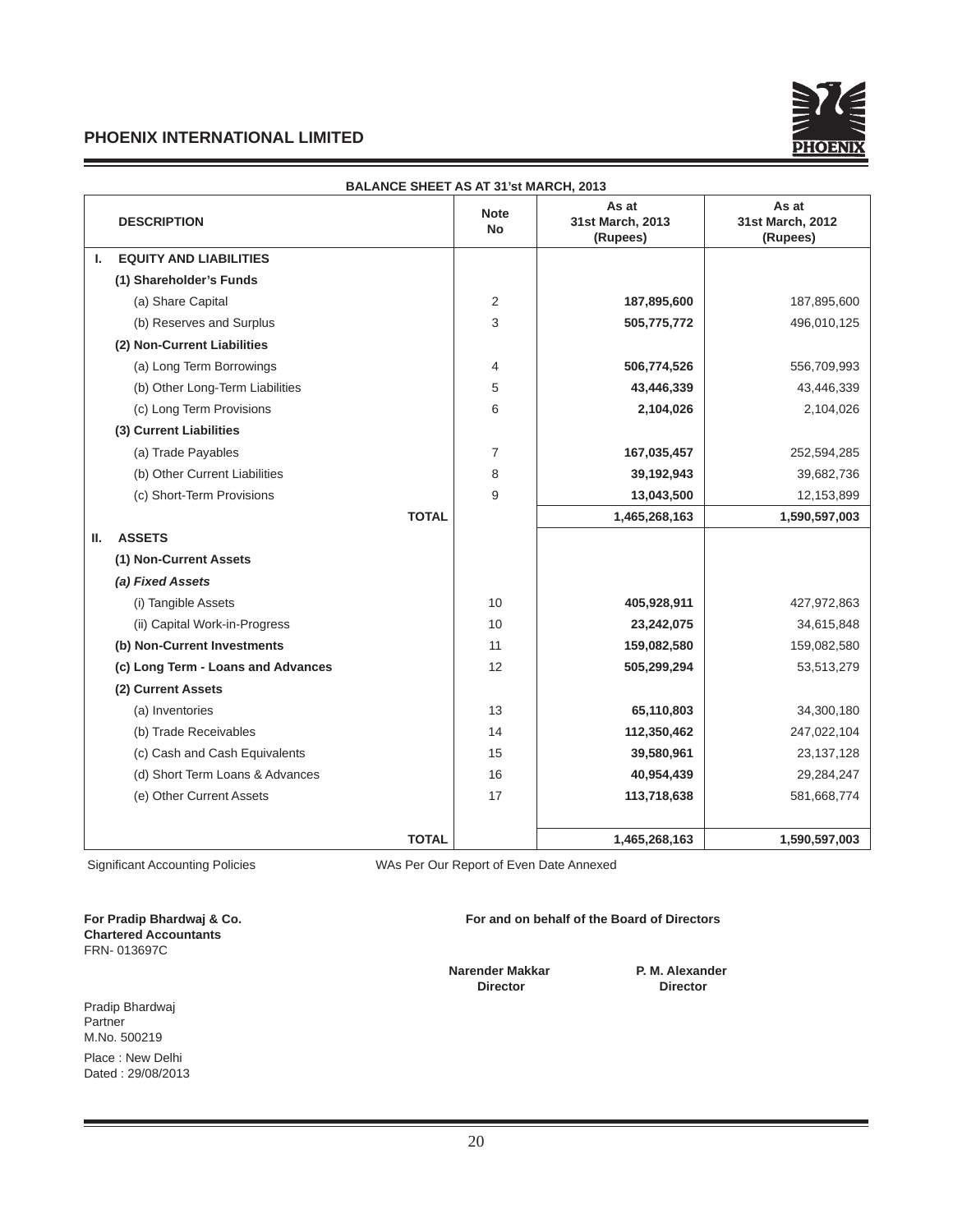

|      | <b>DESCRIPTION</b>                                                       | <b>Note</b><br><b>No</b> | For the Year Ended<br>31st March, 2013<br>(Rupees) | For the Year Ended<br>31st March, 2012<br>(Rupees) |
|------|--------------------------------------------------------------------------|--------------------------|----------------------------------------------------|----------------------------------------------------|
| L    | <b>Revenue from Operations</b>                                           | 18                       | 353,217,240                                        | 291,649,659                                        |
| Ш    | <b>Other Income</b>                                                      | 19                       | 9,101,623                                          | 7,258,233                                          |
| Ш    | Total Revenue (I +II)                                                    |                          | 362,318,863                                        | 298,907,892                                        |
| IV   | <b>Expenses</b>                                                          |                          |                                                    |                                                    |
|      | <b>Cost of Material Consumed</b>                                         | 20                       | 168,766,419                                        | 137,335,098                                        |
|      | Changes in Inventories of finished goods,                                |                          |                                                    |                                                    |
|      | Work-in-progress and Stock-in-Trade                                      | 21                       | (1, 245, 148)                                      | (1,274,736)                                        |
|      | <b>Employees' Benefit Expenses</b>                                       | 22                       | 25,995,640                                         | 23,798,422                                         |
|      | <b>Financial Costs</b>                                                   | 23                       | 91,650,019                                         | 77,946,574                                         |
|      | Depreciation                                                             | 10                       | 22,452,782                                         | 22,369,083                                         |
|      | Miscellaneous Expenses Written off                                       |                          | 7,140,233                                          | 6,755,964                                          |
|      | <b>Other Expenses</b>                                                    | 24                       | 33,793,272                                         | 19,271,739                                         |
|      | <b>Total Expenses (IV)</b>                                               |                          | 348,553,217                                        | 286, 202, 144                                      |
| v    | Profit before Tax (III - IV)                                             |                          | 13,765,646                                         | 12,705,749                                         |
| VI   | <b>Tax Expenses</b>                                                      |                          |                                                    |                                                    |
|      | (1) Current tax                                                          |                          | 4,000,000                                          | 3,351,500                                          |
|      | (2) Deferred tax                                                         |                          |                                                    |                                                    |
| VII  | Profit/(Loss) for the year (V-VI)                                        |                          | 9,765,646                                          | 9,354,249                                          |
| VIII | Earning per equity share:                                                |                          |                                                    |                                                    |
|      | <b>Basic &amp; Diluted</b>                                               | 25                       | 0.58                                               | 0.56                                               |
|      | <b>Significant Accounting Policies</b>                                   | 1                        |                                                    |                                                    |
|      | Notes on Financial Statements                                            | 2 to 42                  |                                                    |                                                    |
|      | As Per Our Report of Even Date                                           |                          |                                                    |                                                    |
|      | For Pradip Bhardwaj & Co.<br><b>Chartered Accountants</b><br>FRN-013697C |                          |                                                    | For and on behalf of the Board of Directors        |

# **PROFIT AND LOSS ACCOUNT FOR THE YEAR ENDED 31ST MARCH, 2013**

**Partner Director** Director Director Director Director Director Director Director Director Director Director Director M.No. 500219 Place : **New Delhi**  Date : **29.08.2013**

21

Pradip Bhardwaj **Pradip Bhardwaj (Research Controller Area)**<br>Partner Makkar **Partner Director** Director Director Director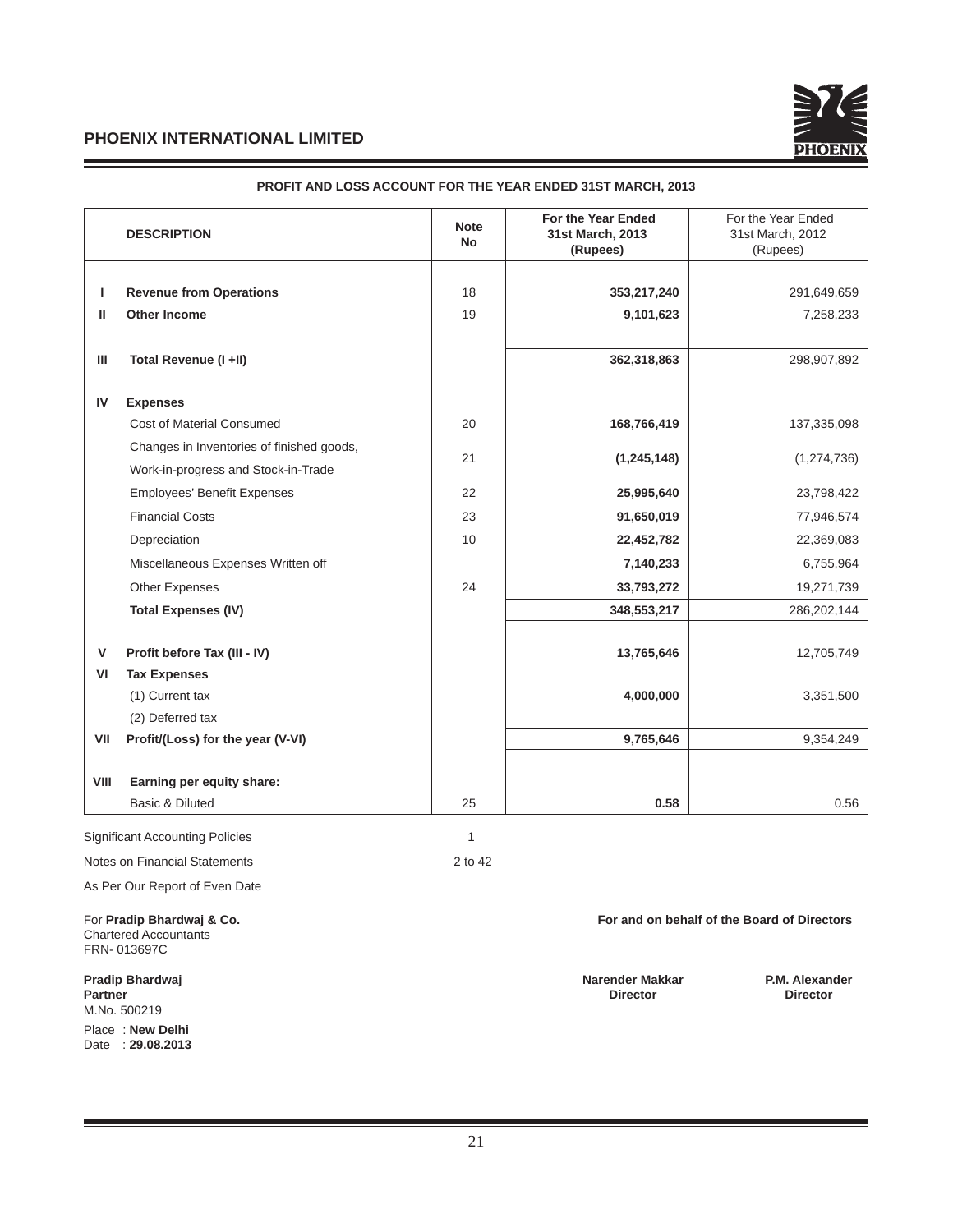

| CASH FLOW STATEMENT FOR THE YEAR ENDED 31.03.2013      |                                                         |                                                         |  |  |  |
|--------------------------------------------------------|---------------------------------------------------------|---------------------------------------------------------|--|--|--|
| <b>PARTICULARS</b>                                     | For the Year Ended<br>31st March, 2013<br>(Rs. In Lacs) | For the Year Ended<br>31st March, 2012<br>(Rs. In Lacs) |  |  |  |
| A. Cash Flow from Operating Activities                 |                                                         |                                                         |  |  |  |
| Net Profit /(Loss) before Tax                          | 137.66                                                  | 127.06                                                  |  |  |  |
| <b>Adjustments for</b>                                 |                                                         |                                                         |  |  |  |
| Depreciation & Amortisation Exp.                       | 295.93                                                  | 291.25                                                  |  |  |  |
| Foreign Excahange (Net)                                | 179.24                                                  |                                                         |  |  |  |
| Interest (Net)                                         | 728.21                                                  | 769.17                                                  |  |  |  |
| Loss on sale of Fixed Assets                           | 80.02                                                   |                                                         |  |  |  |
| Misc. Income Written back                              | (71.29)                                                 | (49.62)                                                 |  |  |  |
| Misc. Exp. Written off                                 |                                                         | 4.76                                                    |  |  |  |
| <b>Operating profit before Working Capital Changes</b> | 1,349.77                                                | 1,142.62                                                |  |  |  |
| Trade receivables & Other current assets               | 5,909.52                                                | (885.43)                                                |  |  |  |
| Changes in Stock in Trade                              | (308.11)                                                | 81.70                                                   |  |  |  |
| Trade Payables & other liabilities                     | (851.59)                                                | 931.53                                                  |  |  |  |
| <b>Cash from Operating Activities</b>                  | 6,099.59                                                | 1,270.43                                                |  |  |  |
| <b>Taxes paid</b>                                      | 40.00                                                   | 33.51                                                   |  |  |  |
| Net cash from operating activities                     | 6,059.59                                                | 1,236.92                                                |  |  |  |
| <b>B. Cash flow from Investing Activities</b>          |                                                         |                                                         |  |  |  |
| Purchase of Fixed Assets / CWIP                        | (9.81)                                                  | (46.41)                                                 |  |  |  |
| Foreign Exchange (Net)                                 | (179.24)                                                |                                                         |  |  |  |
| Sale of Fixed Assets                                   | 39.33                                                   |                                                         |  |  |  |
| <b>Interest Received</b>                               | 9.05                                                    | 10.29                                                   |  |  |  |
| Net Cash used in investing activities                  | (140.66)                                                | (36.12)                                                 |  |  |  |
| C. Cash flow from Financing Activities                 |                                                         |                                                         |  |  |  |
| <b>Advances to Subsidiaries</b>                        | (4,500.00)                                              |                                                         |  |  |  |
| Repayment of Long Term Borrowing (Net)                 | (499.35)                                                | (206.87)                                                |  |  |  |
| <b>Refund of Security Deposits</b>                     |                                                         | (124.53)                                                |  |  |  |
| Security Deposits paid                                 | (17.87)                                                 | (2.55)                                                  |  |  |  |
| <b>Interest Paid</b>                                   | (737.26)                                                | (779.47)                                                |  |  |  |
| <b>Net Cash from Financing Activities</b>              | (5,754.49)                                              | (1, 113.42)                                             |  |  |  |
| Net Increases (Decreases) in cash and cash Equivalents | 164.44                                                  | 87.38                                                   |  |  |  |
| Cash and Cash Equivalent at the beginning              | 231.37                                                  | 143.99                                                  |  |  |  |
| Cash and Cash Equivalent at the end of the Year        | 395.81                                                  | 231.37                                                  |  |  |  |

As Per Our Report of Even Date **For and on behalf of the Board of Directors** 

#### **Narender Makkar P.M. Alexander Director Director**

## **AUDITOR'S CERTIFICATE**

We have examined the above cash flow statement of Phoenix International Limited for the period ended 31.03.2013. The statement has been prepared by the management in accordance with the listing requirments of stock exchange in India and is based on and derived from the audited financial statement of the company for the year ended 31.03.2013.

> For **Pradip Bhardwaj & Co.**  Chartered Accountants FRN- 013697C

**Pradip Bhardwaj** Place : **New Delhi Partner**

Date : **29/08/2013** M.No. 500219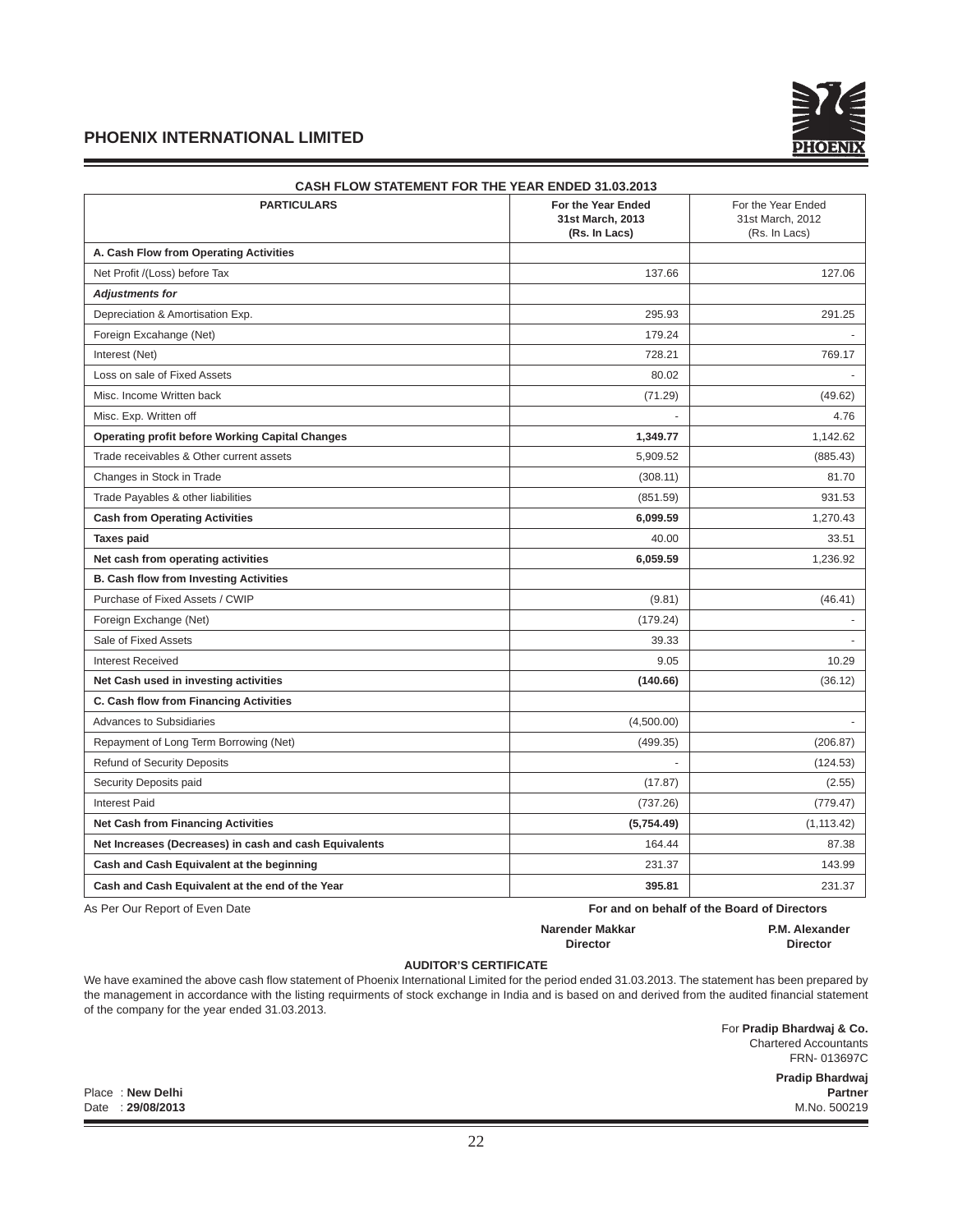## **Note - 1**

## **SIGNIFICANT ACCOUNTING POLICIES**

## **1. a) BASIS OF PREPRATION OF FINANCIAL STATEMENT**

The financial statements have been prepared under the historical cost convention on accrual basis, in accordance with Generally Accepted Accounting Principles (GAAP) and comply in all material respect with the mandatory applicable accounting standards and relevant provisions and presentational requirements of the Companies Act, 1956.

## **b) USE OF ESTIMATES**

The preparations of financial statements in conformity with Generally Accepted Accounting Principles (GAAP) requires Management to make estimates and assumptions that affect the reported amounts of assets and liabilities and disclosure of contingent liabilities on the date of financial statements and reported amounts of revenue and expenses for that year. Actual results could differ from these estimates. Any revision to accounting estimates is recognized prospectively in current and future periods.

## **2. FIXED ASSETS**

 Fixed assets are stated at cost of acquisition or construction less accumulated depreciation. All cost relating to the acquisition and installation of Fixed Assets are capitalized and include financing costs relating to the borrowed funds attributable to construction or acquisition of fixed asset up to the assets is put to use. Capital Work in Progress is stated at amount expended up to the date of Balance Sheet.

## **3. VALUATION OF INVENTORIES**

- a) Raw materials, stores and spares are valued at lower cost or net realizable value.
- b) Works in Progress are valued at lower of cost or net relizable value and inclueds cost of raw materials, direct labour and proportionate overheads including fabrication charges.
- c) Finished goods are valued at lower of cost or net realizable value. Finished Goods lying in the factory bonded premises are valued inclusive of excise duty.
- d) Goods in Transit are valued at lower of cost or net realizable value.
- e) Cost is determined on FIFO basis for all categories of inventories.

#### **4. DEPRECIATION**

- a) Depreciation on fixed assets has been provided on prorate basis on the Straight Line Method at the rates and in the manner prescribed under Schedule XIV of the Companies Act, 1956. Fixed Assets shifted from erstwhile two units, H.O. and Chennai are depreciated at Writted Down Value Method as per past practice
- b) No write off is made in respect of long term lease hold land.

#### **5. FOREIGN EXCHANGE TRANSACTION**

 Transactions in foreign currency are recorded at the exchange rates existing at the time of the transaction. All current assets and liabilities are converted at exchange rates prevailing on the last working day of the accounting year and loss or gain on conversion, if any has been charged to the Profit & Loss Account. Foreign Exchange differences relating to acquisition of fixed assets are adjusted to the carrying cost of the relevant fixed assets.

#### **6. SALES**

 Export Sales are accounted for on the basis of the date of Bill of Lading, Domestic sales are accounted for on the basis of ex-factory / godown dispatches. Sales include excise duty but exclude discounts, sales tax and all other charges.

#### **7. EXPORT BENEFITS**

Sale of advance licenses is accounted for on relizations basis, Duty Drawbacks and Duty entitlement Pass Book benefits are accounted for on accrual basis.

# **8. RETIREMENT BENEFITS**

- a) Contributions to Provident fund are made at the prescribed rates in the recognized funds and charged to the Profit and Loss A/c.
- b) Provision for Gratuity are to be made on the basis of actuarial valuation.
- c) The company operate defined benefits plans for its employees viz gratuity. The costs of providing benefits under these plans are determined on the basis of actuarial valuation at each year end.
- d) Leave encashment is accounted for on year to year basis and not accumulated to be encashed at the time of retirement.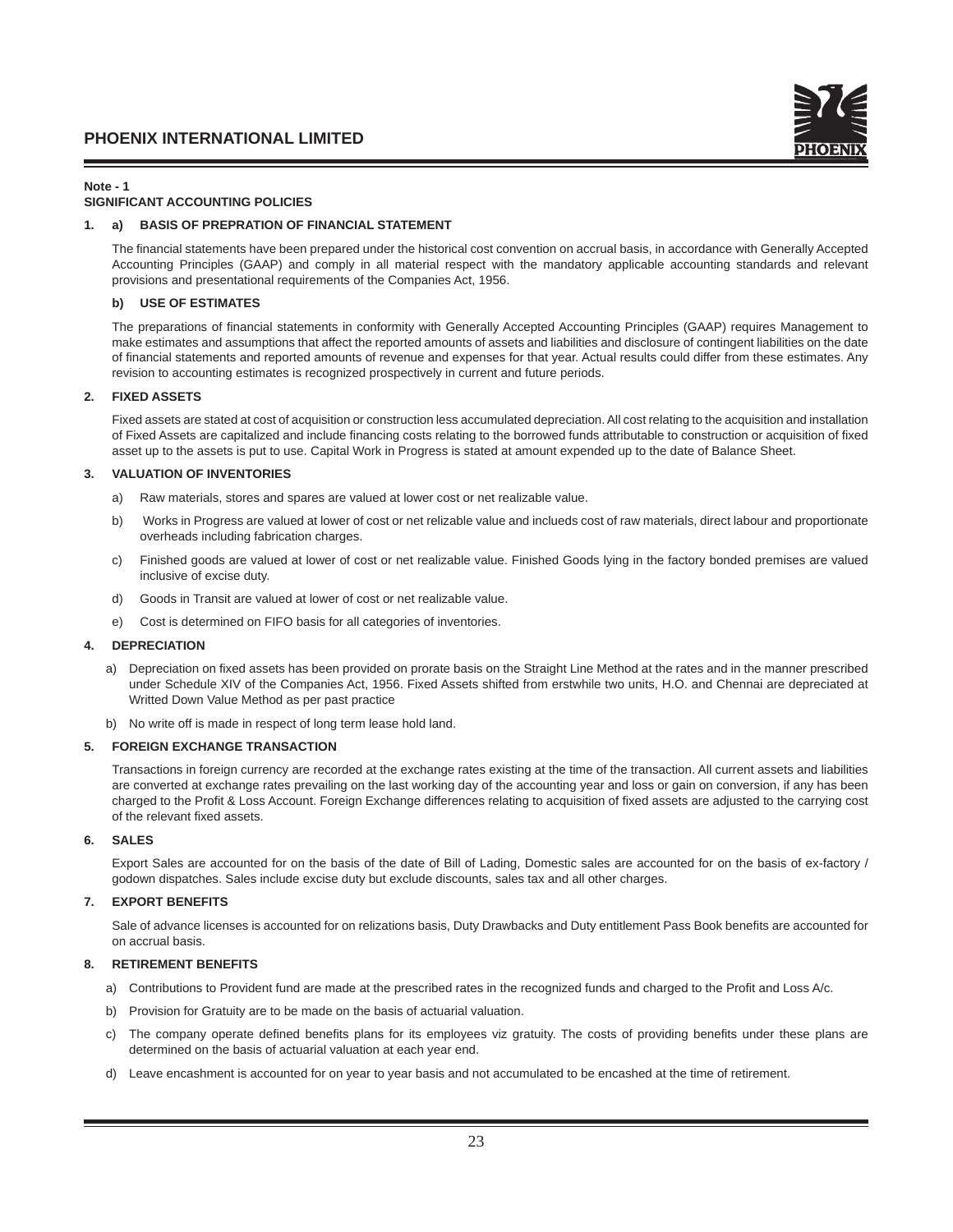# **9. INVESTMENTS**

 Investments in subsidiary and other companies are treated as long term investments and are stated at cost. Provision of diminution in the market value of long- term investments is made only if such decline is considered permanent by the Management. Dividend is accounted for as and when received.

## **10. IMPAIRMENT OF FIXED ASSETS**

- (a) Consideration is given at each balance sheet date to determine whether there is any indication of impairment of the carrying amount of the company's Fixed Assets. If any indication exists, an asset's recoverable amount is estimated. An impairment loss is recognized whenever the carrying amount of an asset exceeds its recoverable amount. The recoverable amount is the greater of the net selling price and value in use. In assessing value in use, the estimated future cash flows are discounted to their present value based on an appropriate discount factor
- (b) Reversal of impairment losses recognized in prior years is recorded when there is an indication that impairment losses recognized for the assets no longer exist or have decreased. However, the increase in carrying amount of an asset due to reversal of an impairment loss is recognized to the extent it does not exceed the carrying amount that would have been determined (net of depreciation ) had no impairment loss been recognized for the assets in prior year.

## **11. RENOVATION EXPENSES**

Renovation Expenses on building have been amortized over a period 3 years.

## **12. CONTINGENCIES**

The company creates a provision when there is present obligation as a result of a past event that probably requires an outflow of resources and a reliable estimate can be made of the amount of the obligation. A disclosure for a contingent liability is made when there is possible obligation or a present obligation that may, but probably will not; require an out flow of resources. When there is a possible obligation or a present obligation in respect of which the likelihood of outflow of resources is remote, no provision or disclosure is made.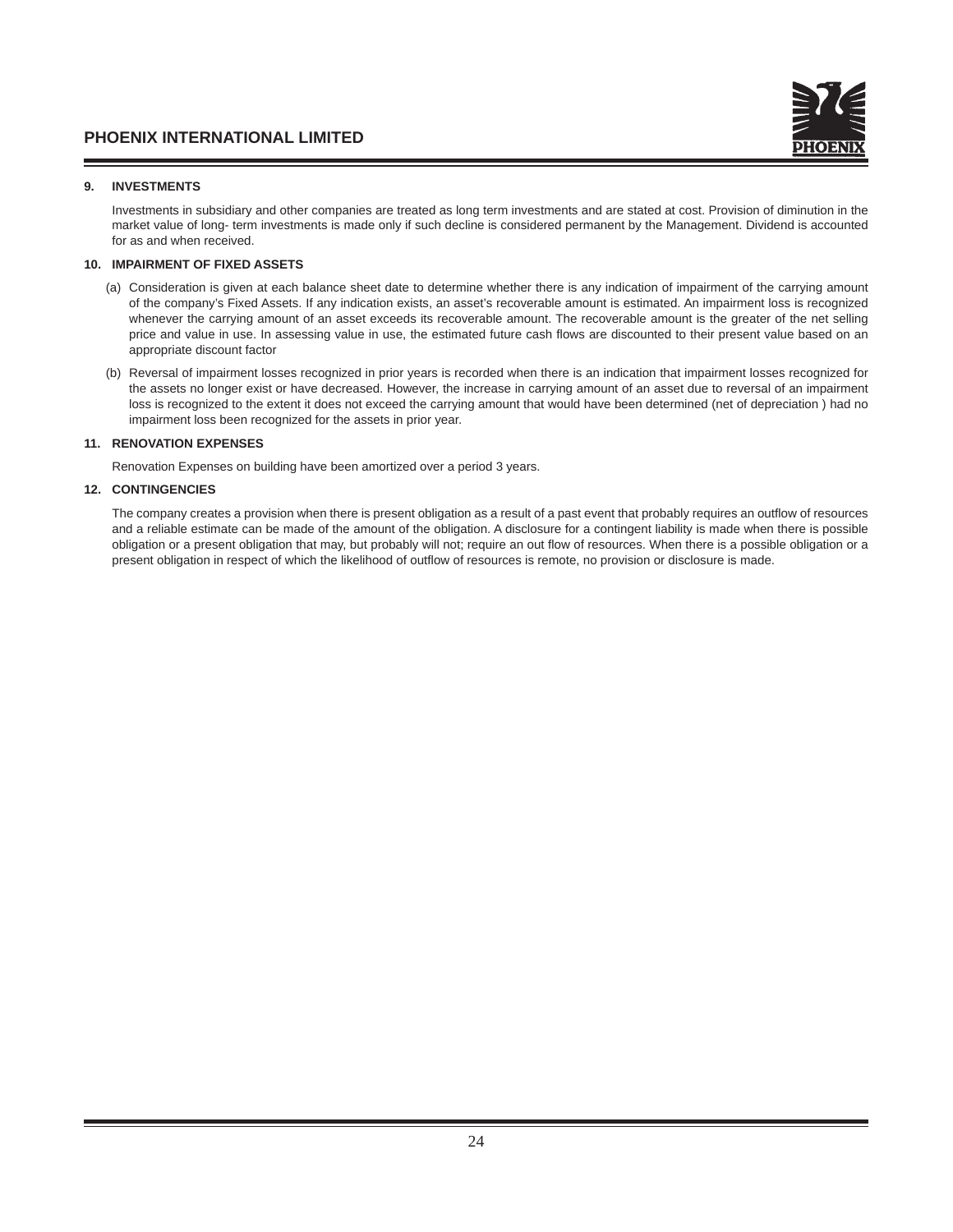

| NOTES FORMING PARTS OF THE FINANCIAL STATEMENTS        |              | <b>Year Ended</b>            |                     |                              | <b>Year Ended</b>       |  |
|--------------------------------------------------------|--------------|------------------------------|---------------------|------------------------------|-------------------------|--|
| <b>DESCRIPTION</b>                                     |              | 31st March, 2013<br>Rs.      |                     |                              | 31st March, 2012<br>Rs. |  |
| <b>2. SHARE CAPITAL</b>                                |              | <b>Nos of Shares</b>         | Value Rs.           | <b>Nos of Shares</b>         | Value Rs.               |  |
| (a) Authorised Capital                                 |              |                              |                     |                              |                         |  |
| <b>Equity Share</b>                                    |              | 50,000,000                   | 500,000,000         | 50,000,000                   | 500,000,000             |  |
| 4% Cumulative Redeemable Preference Share              |              | 10,000,000                   | 1,000,000,000       | 10,000,000                   | 1,000,000,000           |  |
|                                                        | <b>TOTAL</b> | 60,000,000                   | 1,500,000,000       | 60,000,000                   | 1,500,000,000           |  |
| (b) Issued, Subscribed and fully paid up               |              |                              |                     |                              |                         |  |
| <b>Equity Share</b>                                    |              | 16,789,560                   | 167,895,600         | 16,789,560                   | 167,895,600             |  |
| 4% Cumulative Redeemable Preference Share              |              | 200,000                      | 20,000,000          | 200,000                      | 20,000,000              |  |
|                                                        | <b>TOTAL</b> | 16,989,560                   | 187,895,600         | 16,989,560                   | 187,895,600             |  |
| (c) Disclosure for Shareholding (holding more than 5%) |              |                              |                     |                              |                         |  |
| <b>Name of Shareholder</b>                             |              | No. of<br><b>Shares held</b> | % age<br>of Holding | No. of<br><b>Shares held</b> | % age<br>of Holding     |  |
| Vanguard Services Pvt. Ltd.                            |              | 3,120,000                    | 18.58%              | 3,120,000                    | 18.58%                  |  |
| Mayflower Management Services Pvt. Ltd.                |              | 2,880,000                    | 17.15%              | 2,880,000                    | 17.15%                  |  |
| Sparton Management Services Pvt. Ltd.                  |              | 2,880,000                    | 17.15%              | 2,880,000                    | 17.15%                  |  |
| Ajay Kalsi                                             |              | 2,734,400                    | 16.29%              | 2,734,400                    | 16.29%                  |  |
|                                                        | <b>TOTAL</b> | 11,614,400                   | 69.18%              | 11,614,400                   | 69.18%                  |  |
| (d) Reconciliation of Shares Outstanding               |              | <b>Nos of Shares</b>         | Value               | Nos of Shares                | Value                   |  |
| Shares outstanding at the beginning of the year        |              | 16,989,560                   | 187,895,600         | 16,789,560                   | 167,895,600             |  |
| Shares Issued during the year                          |              |                              |                     | 200,000                      | 20,000,000              |  |
| Shares bought back during the year                     |              |                              |                     |                              |                         |  |
| Any other movement                                     |              |                              |                     |                              |                         |  |
| Shares outstanding at the end of the year              | <b>TOTAL</b> | 16,989,560                   | 187,895,600         | 16,989,560                   | 187,895,600             |  |
| <b>3. RESERVE &amp; SURPLUS</b>                        |              |                              |                     |                              |                         |  |
| <b>General Reserve</b>                                 |              |                              |                     |                              |                         |  |
| - As per last Balance Sheet                            |              |                              | 100,121,793         |                              | 100,121,793             |  |
| - Share Premium Account                                |              |                              | 124,198,900         |                              | 124,198,900             |  |
| <b>Profit &amp; Loss Account - Balance</b>             |              |                              |                     |                              |                         |  |
| <b>Opening Balance</b>                                 |              | 271,689,432                  |                     | 262,335,183                  |                         |  |
| Net Profit for the Current Year                        |              | 9,765,646                    | 281,455,079         | 9,354,249                    | 271,689,433             |  |
|                                                        | <b>TOTAL</b> |                              | 505,775,772         |                              | 496,010,126             |  |
|                                                        |              | <b>Non Current</b>           | <b>Current</b>      | <b>Non Current</b>           | <b>Current</b>          |  |
| <b>4. LONG TERM BORROWINGS</b>                         |              |                              |                     |                              |                         |  |
| <b>Term Loan from Bank: Secured</b>                    |              | 506,774,526                  | 35,000,000          | 556,709,993                  | 20,687,005              |  |
|                                                        | <b>TOTAL</b> | 506,774,526                  | 35,000,000          | 556,709,993                  | 20,687,005              |  |

# **NOTES FORMING PARTS OF THE FINANCIAL STATEMENTS**

## **Note:**

Term Loan from Oriental Bank of Commerce Of Rs. 5,417.74 Lacs (Previous year Rs. 5,773.96 Lacs) is secured by way of Equitable Mortagage of Land and Building measuring 61,690 Sq. Meters at A=37, Sector 60, Noida assigned by way of security of the rights of borrower under sub lease/lease agreements including assignment of receivables of future rentals/lease money and first charge on all moveable / Fixed Assets & Inventory (existing and future) of the Company. The Loan is Repayable in 120 Equated monthly installments from the date of disbursement. Due with in a year Rs. 1,044.00 Lacs including interest (Previous Year Rs. 1044.00 Lacs including interest).

#### **5. OTHER LONG TERM LIABILITIES**

| <b>Security Deposit</b> | 43.446.339                 | 43.446.339 |
|-------------------------|----------------------------|------------|
|                         | <b>TOTAL</b><br>43,446,339 | 43,446,339 |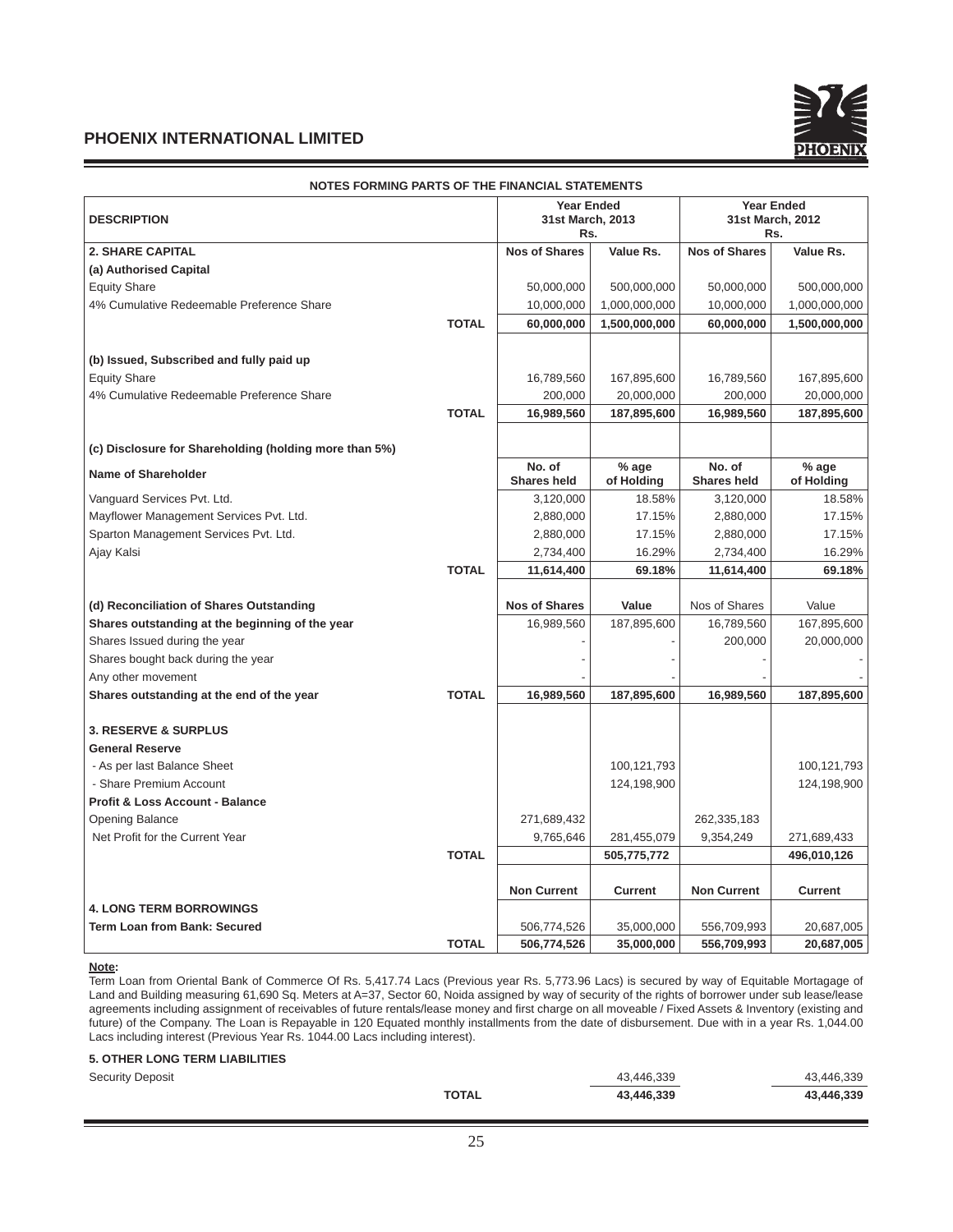

| <b>DESCRIPTION</b>                                        |              | <b>Year Ended</b><br>31st March, 2013<br>Rs. | <b>Year Ended</b><br>31st March, 2012<br>Rs. |  |
|-----------------------------------------------------------|--------------|----------------------------------------------|----------------------------------------------|--|
| 6. Long-Term Provisions                                   |              |                                              |                                              |  |
| Gratuity                                                  |              | 2,104,026                                    | 2,104,026                                    |  |
|                                                           | <b>TOTAL</b> | 2,104,026                                    | 2,104,026                                    |  |
| <b>7. TRADE PAYABLES</b>                                  |              |                                              |                                              |  |
| Payables against Supplies, Services & Others              |              | 167,035,457                                  | 252,594,285                                  |  |
|                                                           | <b>TOTAL</b> | 167,035,457                                  | 252,594,285                                  |  |
| <b>8. OTHER CURRENT LIABILITIES</b>                       |              |                                              |                                              |  |
| Current Maturity of Long Term Borrowing (Refer Not No. 4) |              | 35,000,000                                   | 20,687,005                                   |  |
| <b>Other Payables</b>                                     |              | 4,192,943                                    | 18,995,731                                   |  |
|                                                           | <b>TOTAL</b> | 39,192,943                                   | 39,682,736                                   |  |
| <b>9. SHORT TERM PROVISIONS</b>                           |              |                                              |                                              |  |
| Taxation - Income Tax                                     |              | 13,043,500                                   | 12,153,899                                   |  |
|                                                           | <b>TOTAL</b> | 13,043,500                                   | 12,153,899                                   |  |

# **10. FIXED ASSETS**

**College** 

|                                              | Amount in Rs.       |                                       |                                                |                     |                     |                   |                                               |                    |                     |                     |
|----------------------------------------------|---------------------|---------------------------------------|------------------------------------------------|---------------------|---------------------|-------------------|-----------------------------------------------|--------------------|---------------------|---------------------|
| <b>ASSETS</b>                                |                     |                                       | <b>GROSS BLOCK</b>                             |                     | <b>DEPRICIATION</b> |                   |                                               |                    | <b>NET BLOCK</b>    |                     |
| <b>Particulars</b>                           | Aa at<br>01.04.2012 | <b>Additions</b><br>for<br>the Period | Sales/<br><b>Transfer</b><br><b>Adjustment</b> | As at<br>31.03.2013 | Upto<br>31.03.2012  | For<br>the Period | Sale/<br><b>Transfer</b><br><b>Adjustment</b> | Upto<br>31.03.2013 | As at<br>31.03.2013 | As at<br>31.03.2012 |
| Land                                         | 35,715,590          |                                       |                                                | 35,715,590          |                     |                   |                                               |                    | 35,715,590          | 35,715,590          |
| <b>Building</b>                              | 571,513,620         |                                       |                                                | 571,513,620         | 203,671,050         | 19,049,670        |                                               | 22,720,720         | 348.792.900         | 367,842,570         |
| <b>Plant and Machinerv</b>                   | 42.512.110          | 750.087                               |                                                | 43.262.197          | 30,929,662          | 1,739,802         |                                               | 32.669.464         | 10,592,733          | 11,582,448          |
| <b>Electrical Installation</b>               | 29.005.953          |                                       | 786.000                                        | 28,219,953          | 17,885,258          | 1,303,745         | 214.010                                       | 18,974,993         | 9,244,960           | 11,120,695          |
| Vehicles                                     | 6,629,432           |                                       |                                                | 6,629,432           | 6,115,236           | 133,124           |                                               | 6,248,360          | 381,072             | 514,196             |
| Office and Other<br>Equipment                | 3,964,854           | 125.669                               |                                                | 4,090,523           | 3,386,373           | 89,674            |                                               | 3,476,047          | 614,476             | 578,481             |
| <b>Furniture &amp; Fixtures</b>              | 3,204,794           | 105,065                               |                                                | 3,309,859           | 2,585,912           | 136,767           |                                               | 2,722,679          | 587,180             | 618,882             |
| Wooden Structure                             | 2,878,972           |                                       |                                                | 2,878,972           | 2,878,972           |                   |                                               | 2,878,972          |                     |                     |
| <b>TOTAL</b>                                 | 695,425,325         | 980,821                               | 786,000                                        | 695,620,146         | 267,452,463         | 22,452,782        | 214,010                                       | 289,691,235        | 405,928,911         | 427,972,863         |
| <b>Capital Work In</b><br>Progress:-         |                     |                                       |                                                |                     |                     |                   |                                               |                    |                     |                     |
| Machinery                                    | 23,242,075          |                                       |                                                | 23,242,075          |                     |                   |                                               |                    | 23,242,075          | 23,242,075          |
| Air Conditioner                              | 11,373,773          |                                       | 11,373,773                                     |                     |                     |                   |                                               |                    |                     | 11,373,773          |
| <b>CURRENT YEAR</b>                          | 34,615,848          |                                       | 11,373,773                                     | 23,242,075          |                     |                   |                                               |                    | 23.242.075          | 34,615,848          |
| <b>GRAND TOTAL -</b><br><b>Current Year</b>  | 730,041,173         | 980.821                               | 12,159,773                                     | 718,862,221         | 267,452,463         | 22,452,782        | 214.010                                       | 289.691.235        | 429.170.986         | 462,588,711         |
| <b>GRAND TOTAL -</b><br><b>Previous Year</b> | 727,670,421         | 2,370,752                             |                                                | 730,041,173         | 245,083,379         | 22,369,083        |                                               | 267,452,462        | 462,588,710         |                     |

| <b>11. NON-CURRENT INVESTMENTS</b>                                          |              |                 |              |                |
|-----------------------------------------------------------------------------|--------------|-----------------|--------------|----------------|
| Long Term Investments - At Cost                                             | Nos of Share | *Value (In Rs.) | Nos of Share | Value (In Rs.) |
| Investments, Unquoted in Equity Instruments -fully paid up<br>equity shares |              |                 |              |                |
| Phoenix Industries Limited (Subsidiary Company)                             | 8.432.200    | 27.104.727      | 8.432.200    | 27,104,727     |
| Phoenix Cement Limited (Subsidiary Company)                                 | 41,953,510   | 130,846,956     | 41,953,510   | 130,846,956    |
| Bloomsbury Trading PTE Limited, Singapore                                   | 46,000       | 1,130,597       | 46.000       | 1,130,597      |
| Phoenix Hydro Carbons Limited                                               | 10           | 100             | 10           | 100            |
| l Phoenix Footwear Private Limited                                          | 10           | 100             | 10           | 100            |
| Phoenix Power Development Corporation Limited                               | 10           | 100             | 10           | 100            |
| <b>TOTAL</b>                                                                | 50,431,740   | 159,082,580     | 50,431,740   | 159,082,580    |
| * Value is net of provision of decline in value of investment.              |              |                 |              |                |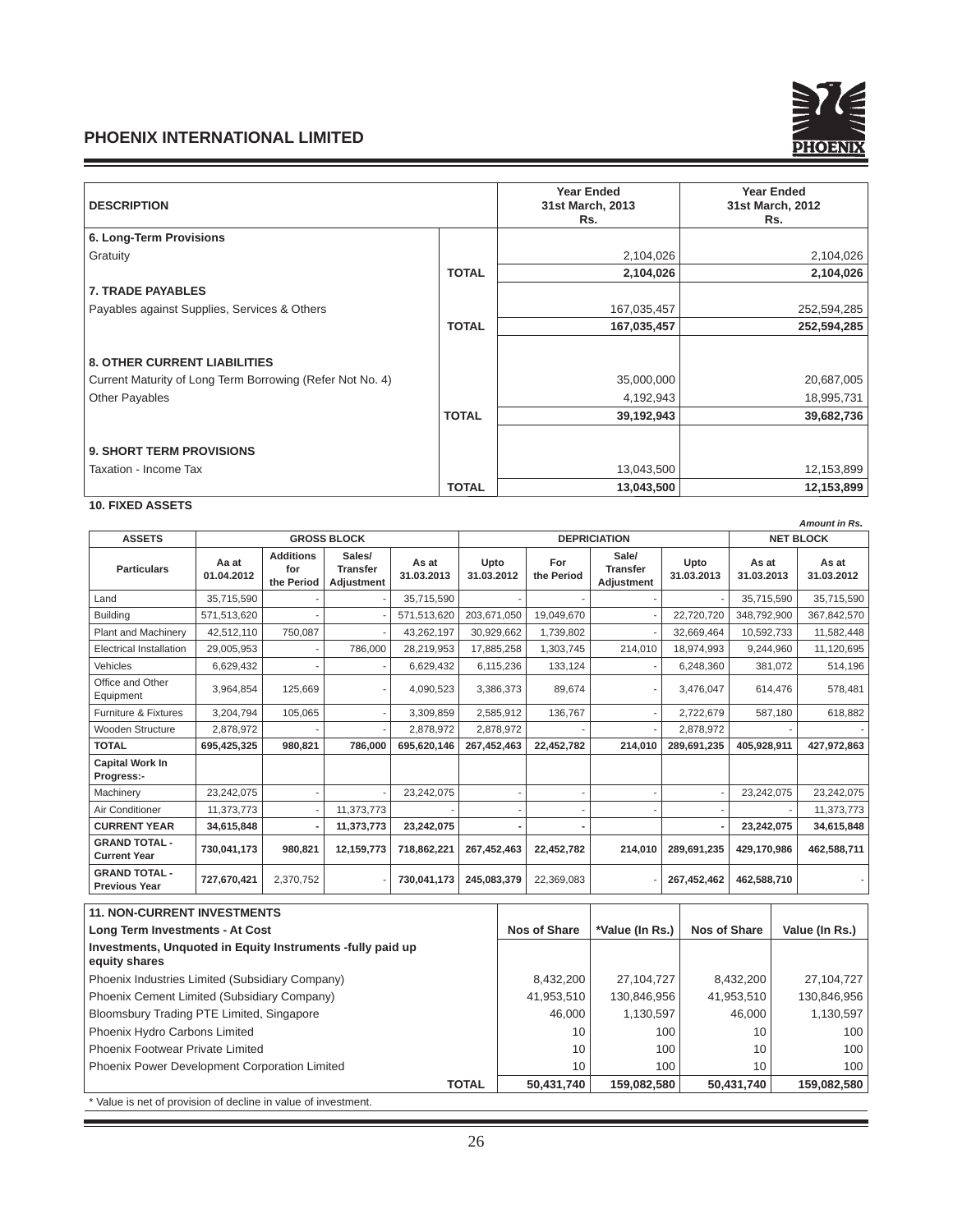Ξ

and the control of the control of the control of the control of the control of



a a

| <b>DESCRIPTION</b>                                                                                                                                         | <b>Year Ended</b><br>31st March, 2013<br>Rs. | <b>Year Ended</b><br>31st March, 2012<br>Rs. |
|------------------------------------------------------------------------------------------------------------------------------------------------------------|----------------------------------------------|----------------------------------------------|
| <b>12. LONG TERM LOANS &amp; ADVANCES</b>                                                                                                                  |                                              |                                              |
| <b>Unsecured, Considered Goods</b>                                                                                                                         |                                              |                                              |
| <b>Security Deposits</b>                                                                                                                                   | 4,873,550                                    | 3,087,535                                    |
| Loans and Advances to Related Parties *                                                                                                                    | 500,425,744                                  | 50,425,744                                   |
| <b>TOTAL</b>                                                                                                                                               | 505,299,294                                  | 53,513,279                                   |
| * Rs. 48,40,00,000 advance given to M/s. Phoenix Industries Limited and Rs. 1,64,25,744 advance given to M/s. Phoenix Cement Lt. (Subsidiary<br>Companies) |                                              |                                              |
|                                                                                                                                                            | Year Ended 31st March, 2013<br>Rs.           | Year Ended 31st March, 2013<br>Rs.           |
| <b>13. INVENTORIES</b>                                                                                                                                     |                                              |                                              |
| <b>Raw Material</b>                                                                                                                                        | 56,160,060                                   | 26,594,585                                   |
| Work In Progress                                                                                                                                           | 8,950,743                                    | 7,705,595                                    |
| <b>TOTAL</b>                                                                                                                                               | 65,110,803                                   | 34,300,180                                   |
| <b>14. TRADE RECEIVABLES</b>                                                                                                                               |                                              |                                              |
| Outstanding for a period exceeding six months                                                                                                              |                                              |                                              |
| Unsecured, considered good                                                                                                                                 | 68,345,078                                   | 183,811,929                                  |
| Less: Provision for Doubtful Debts                                                                                                                         | 61,307,832<br>7,037,246                      | 61,307,832<br>122,504,097                    |
| <b>Other Receivables</b>                                                                                                                                   |                                              |                                              |
| Unsecured, considered good                                                                                                                                 | 3,477,373                                    | 8,193,163                                    |
| <b>Receivables from Related Parties</b>                                                                                                                    | 101,835,843                                  | 116,324,844                                  |
| <b>TOTAL</b>                                                                                                                                               | 112,350,462                                  | 247,022,104                                  |
| <b>15. CASH &amp; BANK BALANCES</b>                                                                                                                        |                                              |                                              |
| (i) Cash & Cash equivalents                                                                                                                                |                                              |                                              |
| (a) Balances with Scheduled Banks                                                                                                                          |                                              |                                              |
| In current Accounts                                                                                                                                        | 25,028,527                                   | 8,588,041                                    |
| In Deposit Accounts                                                                                                                                        | 11,184,057<br>36,212,584                     | 11,184,057<br>19,772,098                     |
| (b) Cash in hand                                                                                                                                           | 3,368,377                                    | 3,365,030                                    |
| <b>TOTAL</b>                                                                                                                                               | 39,580,961                                   | 23, 137, 128                                 |
|                                                                                                                                                            |                                              |                                              |
| <b>16. SHORT TERM LOANS &amp; ADVANCES</b>                                                                                                                 |                                              |                                              |
| <b>Others</b>                                                                                                                                              | 2,702,172                                    | 253,127                                      |
| <b>Short Term Deposits</b>                                                                                                                                 | 38,252,267                                   | 29,031,120                                   |
| <b>TOTAL</b>                                                                                                                                               | 40,954,439                                   | 29,284,247                                   |
| <b>17. OTHER CURRENT ASSETS</b>                                                                                                                            |                                              |                                              |
| <b>Prepaid Expenses</b>                                                                                                                                    | 8,380,783                                    | 10,320,613                                   |
| <b>Other Receivables</b>                                                                                                                                   | 105,335,789                                  | 564,593,937                                  |
| Interest accrued but not due                                                                                                                               | 2,066                                        | 2,066                                        |
| Unamortized Expenditure                                                                                                                                    |                                              | 6,752,158                                    |
| <b>TOTAL</b>                                                                                                                                               | 113,718,638                                  | 581,668,774                                  |
| <b>18. REVENUE FROM OPERATIONS</b>                                                                                                                         |                                              |                                              |
| Sale of Products                                                                                                                                           | 235,306,613                                  | 198,819,495                                  |
| Sales of Services - Rent                                                                                                                                   | 117,910,627                                  | 92,830,164                                   |
| <b>TOTAL</b>                                                                                                                                               | 353,217,240                                  | 291,649,659                                  |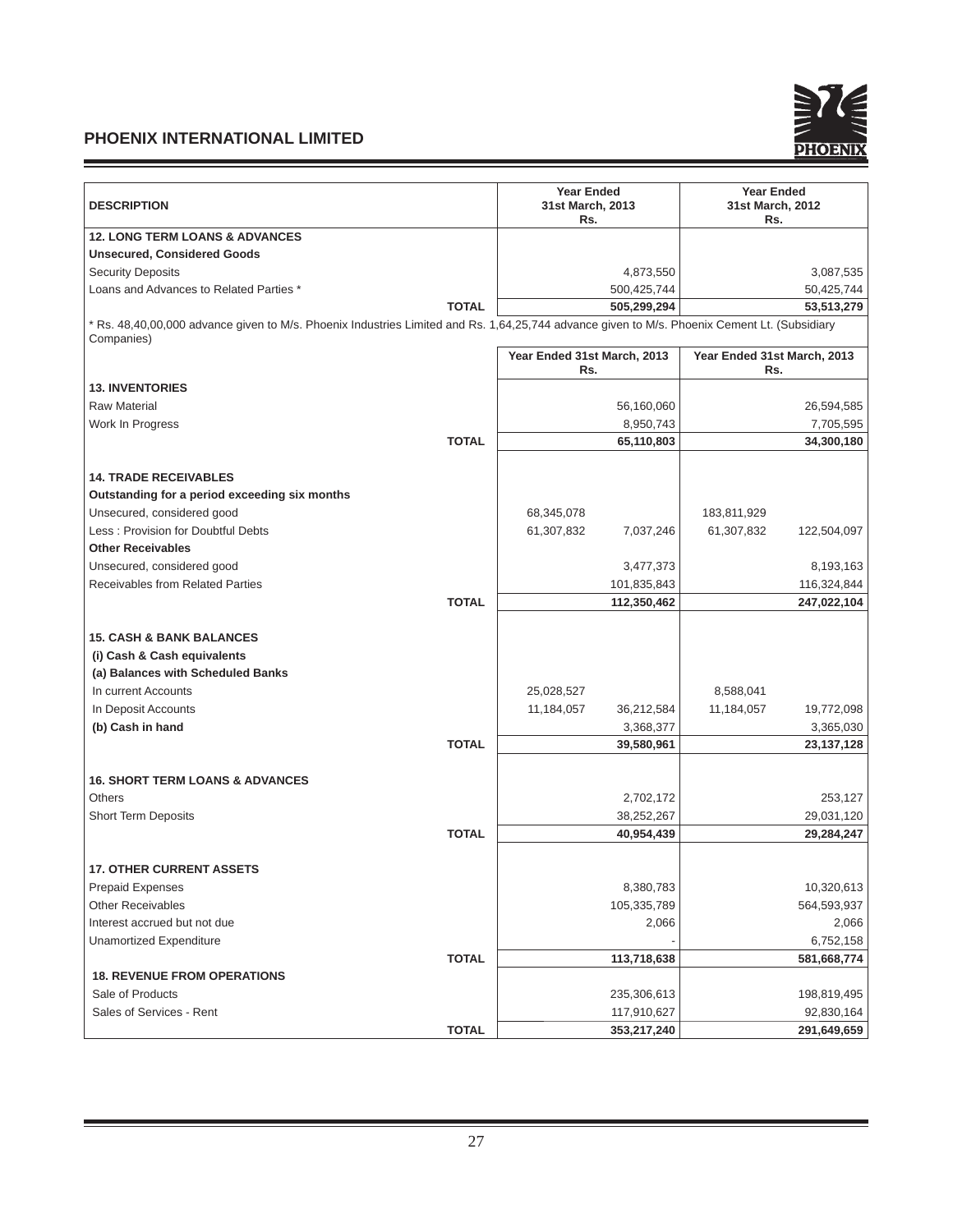and the control of the control of the control of



| <b>DESCRIPTION</b>                                          | <b>Year Ended</b><br>31st March, 2013<br>Rs. | <b>Year Ended</b><br>31st March, 2012<br>Rs. |  |
|-------------------------------------------------------------|----------------------------------------------|----------------------------------------------|--|
| <b>19. OTHER INCOME</b>                                     |                                              |                                              |  |
| Interest on Deposits, Margin Money etc.                     | 905,166                                      | 1,029,102                                    |  |
| Other Receipts / Misc. Income                               | 2,191,445                                    | 2,974,509                                    |  |
| Sundry Balance Written off                                  | 6,005,012                                    | 3,254,622                                    |  |
|                                                             | <b>TOTAL</b><br>9,101,623                    | 7,258,233                                    |  |
| <b>20. COST OF MATERIAL CONSUMED</b>                        |                                              |                                              |  |
| Inventory at the beginning of the year                      | 26,594,585                                   | 36,039,736                                   |  |
| Add: Purchase of Raw Material, components, packing material | 198,331,894                                  | 127,889,947                                  |  |
| Less: Inventory at the end of the year                      | 56,160,060                                   | 26,594,585                                   |  |
|                                                             | <b>TOTAL</b><br>168,766,419                  | 137,335,098                                  |  |
| <b>21. CHANGES IN FINISHED GOODS/WORK IN PROGRESS</b>       |                                              |                                              |  |
| <b>Closing Stock -</b>                                      |                                              |                                              |  |
| <b>Finished Goods</b>                                       |                                              |                                              |  |
| Work in Progress                                            | 8,950,743<br>8,950,743                       | 7,705,595<br>7,705,595                       |  |
| <b>Opening Stock -</b>                                      |                                              |                                              |  |
| <b>Finished Goods</b>                                       |                                              |                                              |  |
| Work in Progress                                            | 7,705,595<br>7,705,595                       | 6,430,859<br>6,430,859                       |  |
| <b>Changes in Inventory</b>                                 | <b>TOTAL</b><br>(1, 245, 148)                | (1, 274, 736)                                |  |
|                                                             |                                              |                                              |  |
| <b>22. EMPLOYEES' BENEFIT EXPENSES</b>                      |                                              |                                              |  |
| Salary & Benefits                                           | 23,894,567                                   | 21,850,473                                   |  |
| Employer Contribution to Provident Fund & ESIC              | 1,192,043                                    | 1,226,071                                    |  |
| <b>Staff Welfare Expenses</b>                               | 909,030                                      | 721,878                                      |  |
|                                                             | <b>TOTAL</b><br>25,995,640                   | 23,798,422                                   |  |
|                                                             |                                              |                                              |  |
| <b>23. FINANCIAL COST</b>                                   |                                              |                                              |  |
| a) Interest paid:                                           |                                              |                                              |  |
| On Term Loan                                                | 71,944,962                                   | 77,941,422                                   |  |
| Others                                                      | 1,781,241<br>73,726,203                      | 5,152                                        |  |
| b) Foreign Exchnage Gain / (Loss)                           | 17,923,816                                   |                                              |  |
|                                                             | <b>TOTAL</b><br>91,650,019                   | 77,946,574                                   |  |
| <b>24. OTHER EXPENSES</b>                                   |                                              |                                              |  |
| <b>Insurance Expenses</b>                                   | 127,909                                      | 17,837                                       |  |
| <b>Rent Paid</b>                                            | 4,011,546                                    | 3,812,906                                    |  |
| Rates & Taxes                                               | 362,879                                      | 97,720                                       |  |
| <b>Fabrication Expenses</b>                                 | 7,116,953                                    | 3,236,471                                    |  |
| Power & Fuel Expenses                                       | 733,276                                      | 586,883                                      |  |
| <b>Audit Fee</b>                                            | 100,000                                      | 100,000                                      |  |
| <b>Tax Audit Fee</b>                                        | 25,000                                       | 25,000                                       |  |
| Repairs & Maintainance - Building                           | 433,032                                      | 390,791                                      |  |
| Repairs & Maintainance - Others                             | 1,392,485                                    | 1,325,069                                    |  |
| Loss on Sale of Assets                                      | 8,002,311                                    |                                              |  |
| Duties & Taxes Paid                                         | 2,119,397                                    | 574,899                                      |  |
| Advertisement, Publicity & Business Promotion               | 99,569                                       | 127,063                                      |  |
| Vehicle Running & Maintenace Expenses                       | 123,590                                      | 141,558                                      |  |
| Bank & Charges                                              | 340,871                                      | 719,906                                      |  |
| Freight Outward, handling and cleaning Expenses             | 4,481,125                                    | 3,565,030                                    |  |
| Travelling & Convenyance Expenses                           | 725,952                                      | 156,518                                      |  |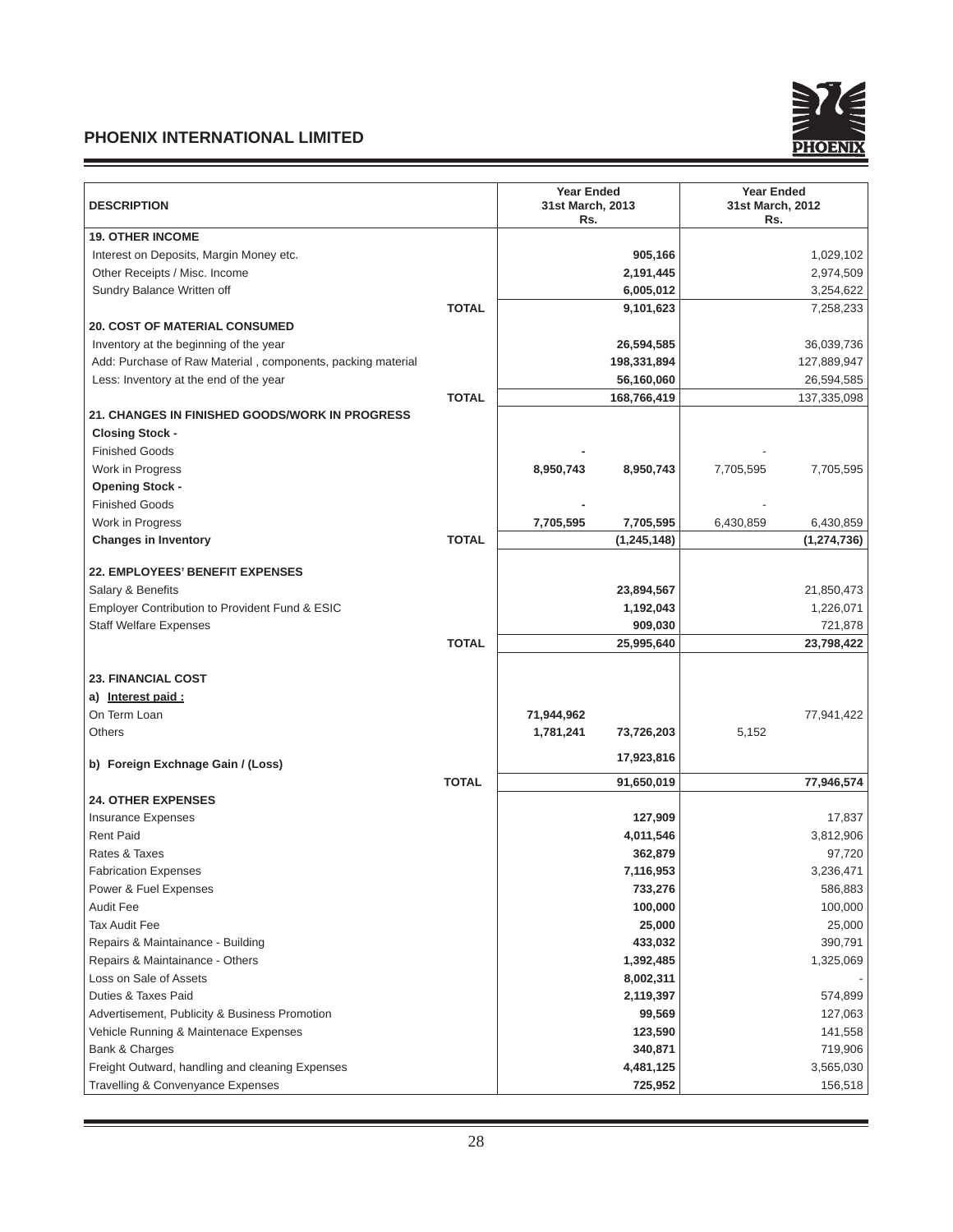

| <b>DESCRIPTION</b>                             | <b>Year Ended</b><br>31st March, 2013<br>Rs. | <b>Year Ended</b><br>31st March, 2012<br>Rs. |
|------------------------------------------------|----------------------------------------------|----------------------------------------------|
| Legal & Professional Fees                      | 1,410,240                                    | 2,113,600                                    |
| Miscellaneous Expenses                         | 496,242                                      | 1,080,790                                    |
| <b>Printing &amp; Stationery</b>               | 285,662                                      |                                              |
| Watch & Ward Expenses                          | 972,535                                      | 840,089                                      |
| Telephone & Telex Charges                      | 432,698                                      | 359,610                                      |
| <b>TOTAL</b>                                   | 33,793,272                                   | 19,271,740                                   |
| <b>25. BASIC AND DILUTED EARNING PER SHARE</b> |                                              |                                              |
| Net Profit After Tax (Rupees)                  | 9,765,646                                    | 9,354,249                                    |
| Weighted Average Number of Equity Shares       | 16,789,560                                   | 16,789,560                                   |
| Nominal Value of Equity Shares (Rupees)        | 10                                           | 10                                           |
| <b>Basic and Diluted Earning Per Share</b>     | 0.58                                         | 0.56                                         |

## **26. RELATED PARTY DISCLOSURE**

i) In accordance with the requiremnets of Accounting Standard (AS-18) on Related party Disclosures, the name of the related parties where control exist and/or with whom transactions have taken place during the year and description of relationships, as identified and certified by management are :-

**(a) Key Managerial Personnel (KMP)** Mr. Narender Kumar Makkar Mr. Arun Kr. Sinha Mr. Narender Aggarwal Mr. P.M. Alexander

#### **(b) Subsidiary Companies**

Phoenix Industries Limited

Phoenix Cement Limited

**(c) Enterprise under direct/Indirect common control:**

#### Focus Energy Limited

#### **ii) The following transactions were carried out with related parties parties in the ordinary course of business**

| Name of the Related Party         | Relationship                  | <b>Nature of Transactions</b> | Volume of<br><b>Transactions</b><br>In Rs. | Outstanding<br>Amount as on<br>31/03/2013 | Outstanding<br>Amount as on<br>31/03/2012 |
|-----------------------------------|-------------------------------|-------------------------------|--------------------------------------------|-------------------------------------------|-------------------------------------------|
| Mr. Narender Kumar Makkar         | Key Managerial Personnel      | Directors Remuneration        | 1,800,000                                  | 45,400                                    | 777,200                                   |
| Mr. Arun Kr. Sinha                | Key Managerial Personnel      | <b>Directors Sitting Fees</b> | $*20,000$                                  |                                           |                                           |
| Mr. Ajay Kalsi                    | <b>Promoters</b>              | <b>Unsecured Loans</b>        | 8,700,000                                  |                                           | 8,700,000                                 |
| <b>Phoenix Industries Limited</b> | <b>Subsidiary Companies</b>   | Advance Recoverable           | 450.000.000                                | 484,000,000                               | 34,000,000                                |
| Phoenix Industries Limited        | <b>Subsidiary Companies</b>   | Advance Recoverable           |                                            | 199,020                                   | 199,020                                   |
| Phoenix Industries Limited        | <b>Subsidiary Companies</b>   | Investment (Net of Provision) |                                            | 27,104,727                                | 27,104,727                                |
| <b>Phoenix Cement Limited</b>     | <b>Subsidiary Companies</b>   | Investment (Net of Provision) |                                            | 130,846,956                               | 130,846,956                               |
| <b>Phoenix Cement Limited</b>     | <b>Subsidiary Companies</b>   | Advance Recoverable           |                                            | 16,425,744                                | 16,425,744                                |
| <b>Focus Energy Limited</b>       | <b>Associated Enterprises</b> | Sales of Goods                | **21,57,22,314                             | 101,835,843                               | 116,324,844                               |
| <b>Focus Energy Limited</b>       | <b>Associated Enterprises</b> | Advance Recoverable           |                                            | 105,330,274                               | 564,593,937                               |

\*Director sitting fee of Mr Arun Kumar Sinha during the F.Y. ended 31/03/2012 is Rs. 20,000. \*\*Sale of Goods from Focus Energy Ltd. During the F.Y. ended 31/03/2012 is Rs.18,52,30,839.

## **27. AUDITORS REMUNERATION IS AS UNDER**

| 140.450 | 140.450 |
|---------|---------|
| 28.090  | 28,090  |
| 112.360 | 112.360 |
|         |         |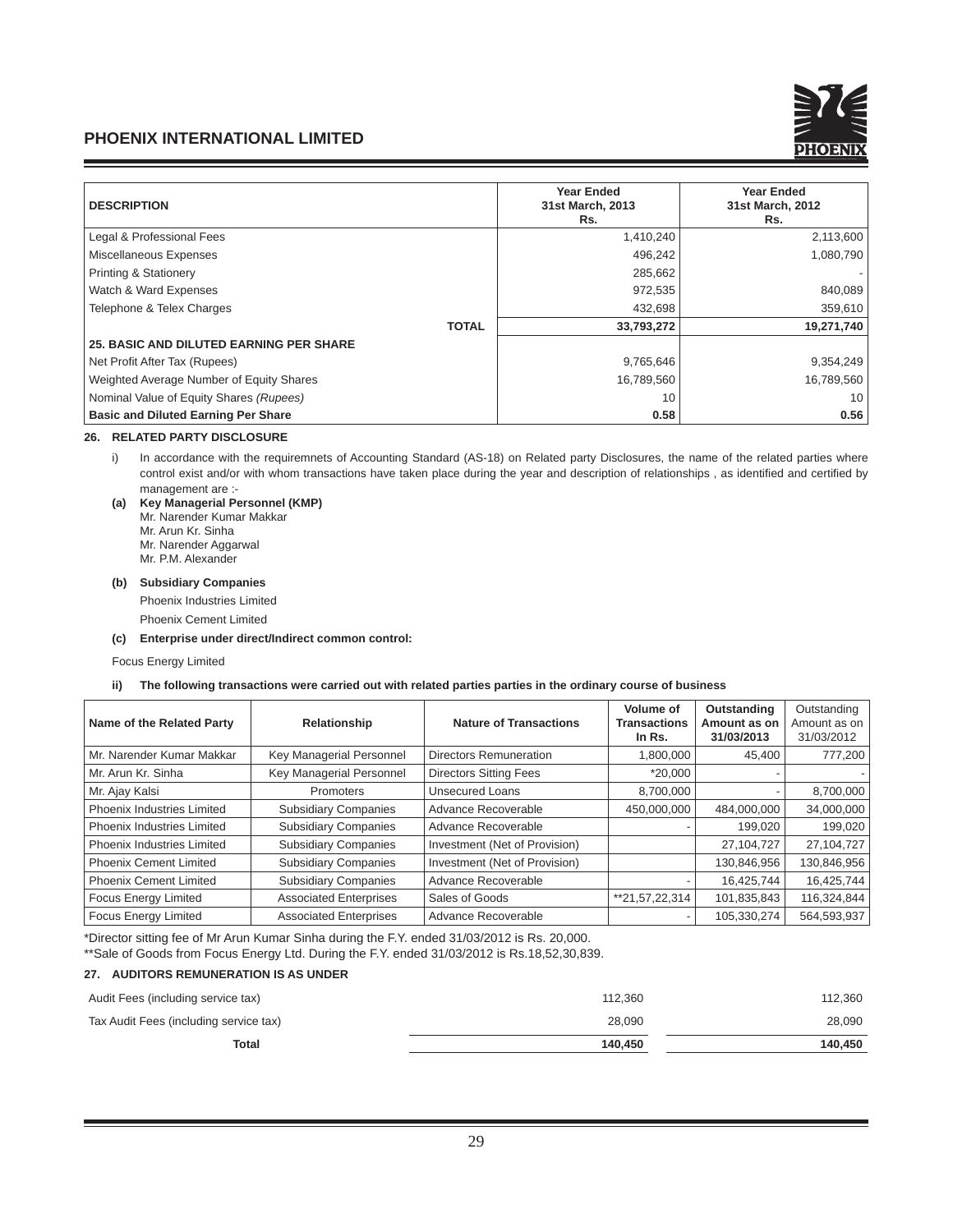## **28. DISCLOSURE WITH RESPECT TO EMPLOYEES' BENEFITS**

Company has neither made the provision for Gratuity during the year nor provide the Acturial certificate for the Gratuity provision as stipulated in Accounting Standard AS-15 'Employee Benefits". As per policy of the company, Leave Encashment has to be accounted for year to year basis, hereby as per management, there is no Leave Encahment during the year.

## **29. CONTINGENT LIABILITIES NOT PROVIDED FOR**

| Income Tax, Sales Tax, Excise Duty and Custom Duty Demands<br>under Appeals                    | 157.00 Lacs | 24.50 Lacs |
|------------------------------------------------------------------------------------------------|-------------|------------|
| Employees Provident Fund, Pension Fund, Deposit Linked<br>Insurance Fund Demands under Appeals | 18.64 Lacs  |            |

**30. Additional information pursuant to the provisions of Part II of Schedule VI of the Companies Act, 1956, to the extent relevant, are given as under :**

## **I) PARTICULARS OF CAPACITY AND PRODUCTION**

|                    |              | <b>LICENSED CAPACITY</b>        |                                 | <b>INSTALLED CAPACITY</b>                |                                     | <b>PRODUCTION</b>                 |                                   |  |
|--------------------|--------------|---------------------------------|---------------------------------|------------------------------------------|-------------------------------------|-----------------------------------|-----------------------------------|--|
| <b>DESCRIPTION</b> | <b>UNIT</b>  | <b>YEAR ENDED</b><br>31.03.2013 | <b>YEAR ENDED</b><br>31.03.2012 | Year ended on 31st<br><b>March, 2013</b> | Year ended on<br>  31st March. 2012 | Year ended on<br>31st March, 2013 | Year ended on<br>31st March, 2012 |  |
| Shoes Upper        | <b>PAIRS</b> | N.A                             | N.A                             | Refer note 1 below                       |                                     | 143.757                           | 131.919                           |  |
| Footwear           | <b>PAIRS</b> | N.A                             | N.A                             | Refer note 1 below                       |                                     |                                   |                                   |  |

#### **Notes: Installed Capacity is as certified by the Management**

#### **II) PARTICULARS OF STOCKS AND SALES & SERVICES**

| <b>STOCKS</b>            |                                                                       |                      |                                |         |                                |                      |               |  |
|--------------------------|-----------------------------------------------------------------------|----------------------|--------------------------------|---------|--------------------------------|----------------------|---------------|--|
|                          |                                                                       | <b>OPENING STOCK</b> |                                |         | <b>Sales</b>                   | <b>Closing Stock</b> |               |  |
| <b>UNIT</b>              | <b>Production</b><br>Year ended on 1st April, 2012<br>During the year |                      | Year ended on 31st March, 2013 |         | Year ended on 31st March, 2013 |                      |               |  |
|                          | QTY.                                                                  | (Rs. In Lacs)        | QTY.                           | QTY.    | (Rs. In Lacs)                  | QTY.                 | (Rs. In Lacs) |  |
| <b>Sport Shoes Pairs</b> |                                                                       |                      |                                |         |                                |                      |               |  |
| <b>Shoes Upper Pairs</b> | 7.573                                                                 | 77.06                | 142019                         | 140.630 | 2.261.82                       | 8.962                | 89.51         |  |
| <b>Others</b>            | $\overline{\phantom{a}}$                                              |                      | 1738                           | 1.738   | 91.25                          |                      |               |  |
| <b>TOTAL</b>             | 7.573                                                                 | 77.06                | 143757                         | 142.368 | 2.353.07                       | 8.962                | 89.51         |  |

# **III) PARTICULARS OF MATERIALS CONSUMED**

| <b>DESCRIPTION</b>      | <b>UNIT</b> |                       | Year ended on 31st March, 2013 | Year ended on 31st March, 2012 |               |  |
|-------------------------|-------------|-----------------------|--------------------------------|--------------------------------|---------------|--|
|                         |             | QTY.<br>(Rs. In Lacs) |                                | QTY.                           | (Rs. In Lacs) |  |
| <b>Finished Leather</b> | SO. DM      | 8768932               | 1.540.11                       | 7062386                        | 1,240.39      |  |
| <b>Others</b>           |             |                       | 147.55                         |                                | 132.96        |  |
| <b>TOTAL</b>            |             | 8768932               | 1.687.66                       | 7062386                        | 1,373.35      |  |

## **IV) VALUE OF IMPORTED / INDIGENOUS RAW MATERIAL, STORE SPARES AND COMPONENTS CONSUMED**

| <b>DESCRIPTION</b> |                                     | Year ended on 31st March, 2013 | Year ended on 31st March, 2012      |        |  |
|--------------------|-------------------------------------|--------------------------------|-------------------------------------|--------|--|
|                    | <b>Consumption</b><br>(Rs. In Lacs) | $%$ of                         | <b>Consumption</b><br>(Rs. In Lacs) | $%$ of |  |
| Imported           | 1.232.43                            | 73.03%                         | 978.49                              | 71.25% |  |
| Indigenous         | 455.23                              | 26.97%                         | 394.86                              | 28.75% |  |
| <b>TOTAL</b>       | 1.687.66                            | 100%                           | 1.373.35                            | 100%   |  |

## **V) VALUE OF IMPORTS OF C.I.F BASIS**

| <b>DESCRIPTION</b>                         |               | Year ended on 31st March, 2013 |                | Year ended on 31st March, 2012 |
|--------------------------------------------|---------------|--------------------------------|----------------|--------------------------------|
|                                            | (Rs. in lacs) |                                | ( Rs. in lacs) |                                |
| Raw Material Stores & Spares and Component |               | 1.598.46                       | -              | 945.74                         |
| Capital Goods                              |               |                                |                |                                |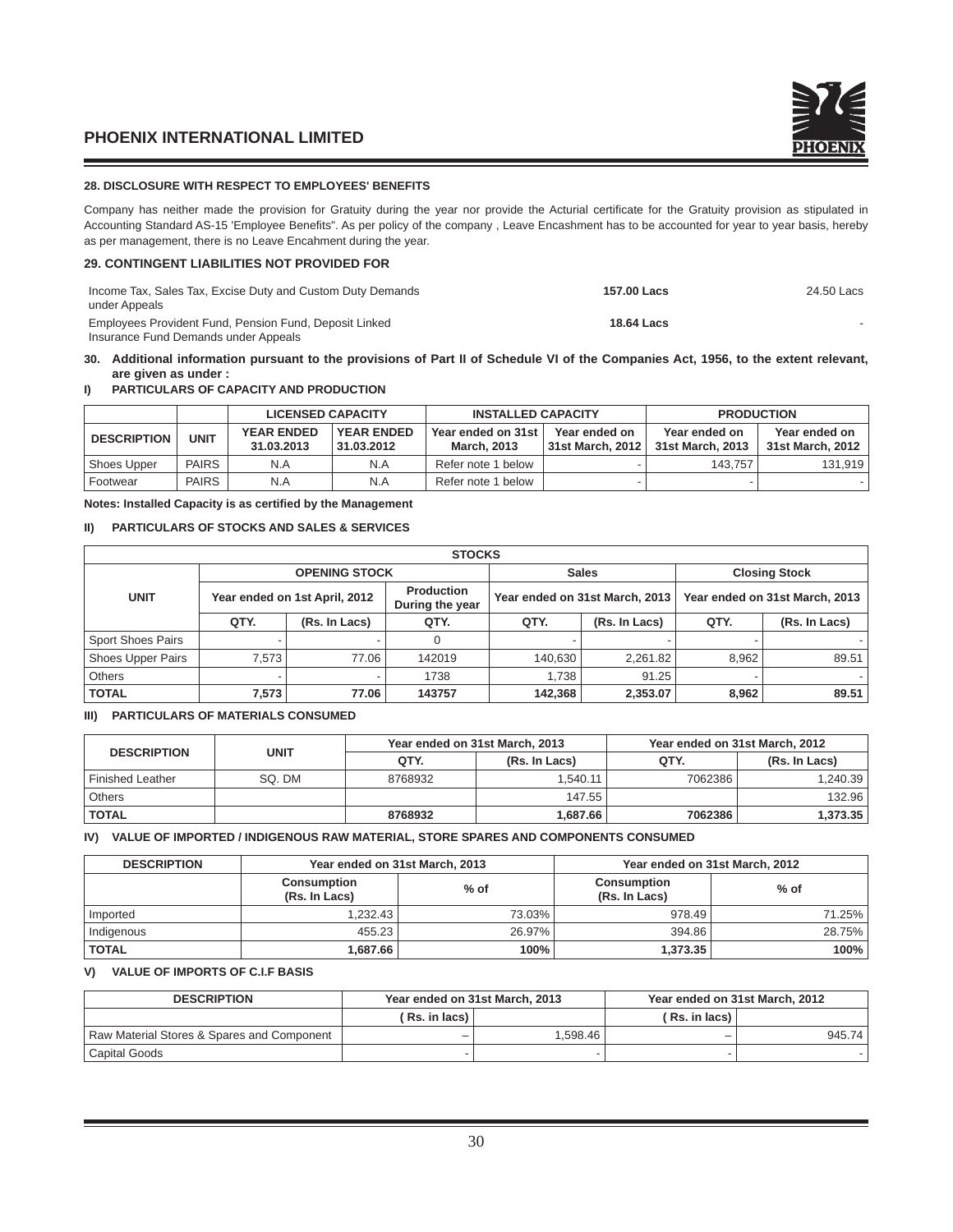## **VI) EARNING / EXPENDITURE IN FOREIGN CURRENCY**

| <b>DESCRIPTION</b>              | Year ended on 31st March, 2013 | Year ended on 31st March, 2012 |
|---------------------------------|--------------------------------|--------------------------------|
| Earnings in foreign currency    | 91.25                          | 95.41                          |
| Remitance in foreign currency   |                                |                                |
| Expenditure in foreign currency | 1.598.46                       | 945.74                         |

#### **31. FAIR VALUE OF CURRENT AND NON CURRENT ASSETS**

In the opinion of Management, Non Current / Current Assets, Loans and Advances are of the value stated. If realised in the ordinary course of business and provision for all known liabilities is adequate.

#### **32. Disclosure of Loans/Advances and Investment in its own shares by the listed companies, their subsidiaries, associated etc. (as certifi ed by management)**

| <b>Particulars</b> |                                                                                                                                                         | <b>Outstanding Balanve Year ended</b><br>on 31st March, 2013 Rupees |                           | <b>Outstanding Balanve Year</b><br>ended on 31st March, 2012<br><b>Rupees</b> |                         |
|--------------------|---------------------------------------------------------------------------------------------------------------------------------------------------------|---------------------------------------------------------------------|---------------------------|-------------------------------------------------------------------------------|-------------------------|
|                    | 1. Loans & Advances in the nature of loans to Subsidiaries                                                                                              |                                                                     | 484,000,000               |                                                                               | 34,000,000              |
|                    | 2. Loans & Advances in the nature of loans to Associates                                                                                                |                                                                     | Nil                       |                                                                               | Nil l                   |
|                    | 3. Loans & Advances in the nature of loans where there is no repayment<br>schedule, no interest or interest below section 372(A) of Companies Act, 1956 |                                                                     | Nil                       |                                                                               | Nil I                   |
|                    | 4. Loans & Advances in the nature of loans to firms/Companies to which<br>directors are interested                                                      |                                                                     | Nil                       |                                                                               | Nil I                   |
|                    | 5. Investment by loans in the shares of parent company and subsidiary company<br>when the company has made loans or advances in the nature of loan:-    |                                                                     |                           |                                                                               |                         |
|                    | <b>Phoenix Industries Limited</b>                                                                                                                       |                                                                     | 84,32,300 (No. of Shares) |                                                                               | 8432300 (No. of Shares) |

#### **33. DIRECTORS REMUNERATION**

| <b>Particulars</b>                       | 31st March, 2013<br><b>Rupees</b> | For the Year ended | For the Year ended<br>31st March, 2012<br><b>Rupees</b> |           |
|------------------------------------------|-----------------------------------|--------------------|---------------------------------------------------------|-----------|
| 1. Whole Time Director                   |                                   |                    |                                                         |           |
| -Salaries and Allowances                 |                                   | 1,785,600          |                                                         | 1,777,422 |
| -Contribution to Provident & Other Funds |                                   | 14.400             |                                                         | 22.578    |
|                                          |                                   | 1,800,000          |                                                         | 1,800,000 |

34. Debit/ Credit balances as on 31st March, 2013 in Debtors, Creditors, Loans & Advances and other Parties accounts are subjects to confirmations.

**35.** Based on the guiding principles given in Accounting Standard ( AS-17)"SEGMENT REPORTING", there are no separate reportable segments.

**36.** The accounts of the company have been prepared on going concern basis as per Accounting Standard( AS-1) "Disclosure of Accounting Policies"

37. Unamortized Expense of Rs. 7140233/- (Previous year of RS. 6755964/-) has been recognised as an expense in the profit & loss account.

- **38.** As the Company has unabsorbed depreciation and unabsorbed losses which are to be carried forward as per the provision of Income Tax Act, 1961. In the opinion of the management, there is no certainty that sufficient future taxable income will be available, the Company has not recorded cumulative Deferred Tax Assets on account of timing differences as stipulated in Accounting Standard (AS - 22) "Accounting for Taxes of Income"
- 39. The Company generally enters into cancelable operating leases for office premises, factory premises and residence of the employees, normally renewable on expiry. Lease payments amounting to Rs. 18.20 lacs (Previous Year RS. 18.24 lacs) made under operating lease have been recognised as an expense in the profit and loss account.
- 40. Some Banks balances as on 31st March, 2013 are subject to confirmations.
- **41.** No Creditors has intimated about their status being of small scale industrial undertaking.
- 42. Previous year's figures have been regrouped/rearranged & reclassified as necessary.

As per our report of even date annexed

Chartered Accountants FRN- 013697C

**Pradip Bhardwaj Narender Makkar P.M. Alexander Partner Director Director** M.No. 500219

Place : **New Delhi**  Date : **29.08.2013**

**For Pradip Bhardwai & Co. For and on behalf of the Board of Directors For and on behalf of the Board of Directors**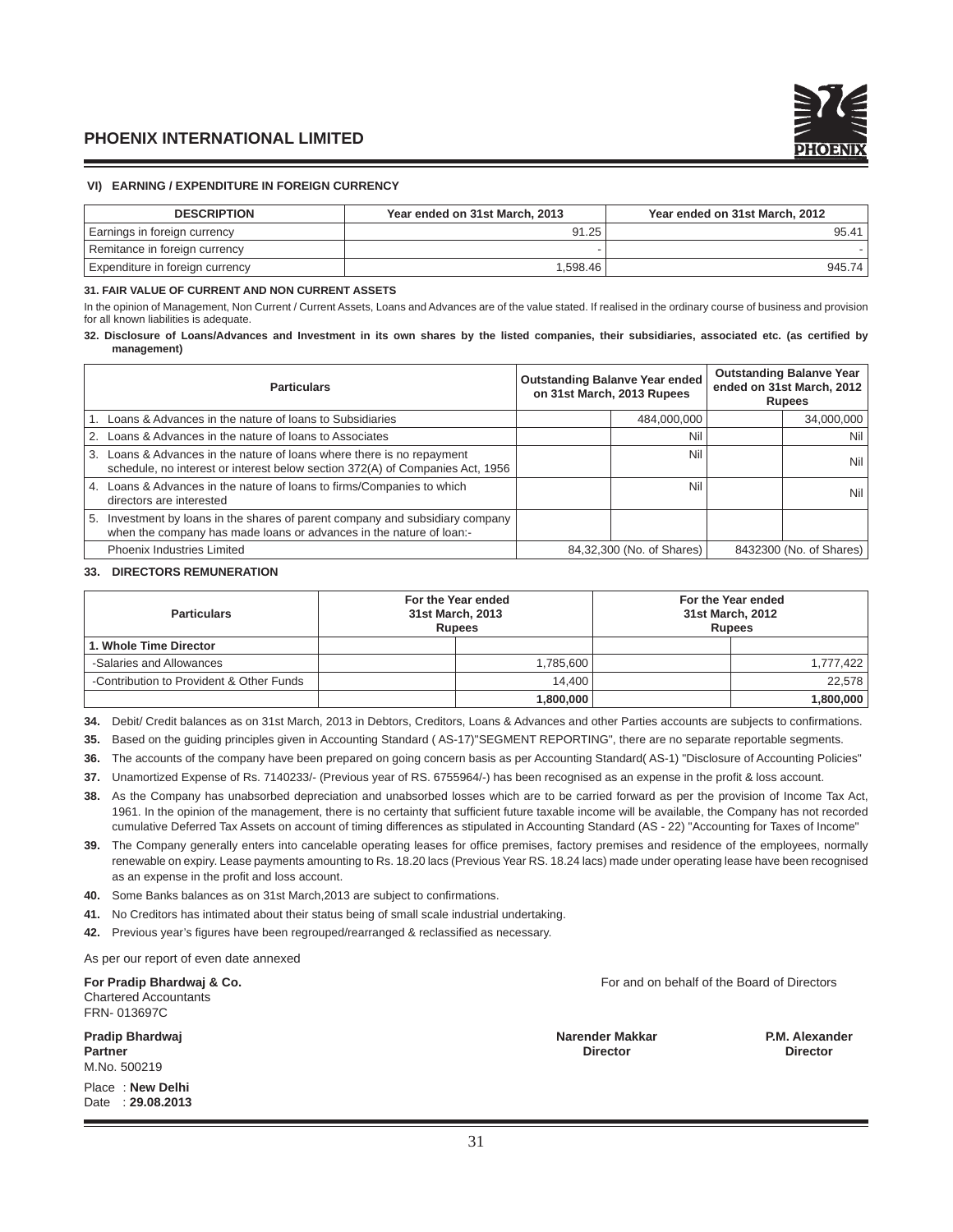Date : **29/08/2013**



|         |                                                                                       | <b>PART - IV</b>                                                                        |                                           |                                                                                    |
|---------|---------------------------------------------------------------------------------------|-----------------------------------------------------------------------------------------|-------------------------------------------|------------------------------------------------------------------------------------|
|         |                                                                                       | <b>BALANCE SHEET ABSTRACT AND COMPANY'S GENERAL BUSINESS PROFILE</b>                    |                                           |                                                                                    |
| j.      | <b>Registration Details</b>                                                           |                                                                                         |                                           |                                                                                    |
|         | Registration No.                                                                      | $5 5 -3 0 0 9 2$<br>$\overline{0}$                                                      | State Code                                | 5 5                                                                                |
|         | <b>Balance Sheet Date</b>                                                             | 31<br>03<br>2013                                                                        |                                           |                                                                                    |
|         |                                                                                       | Date<br>Month<br>Year                                                                   |                                           |                                                                                    |
| ii.     | Capital raised During the year                                                        |                                                                                         |                                           |                                                                                    |
|         | Public Issue                                                                          | N<br>L<br>$\mathbf{I}$                                                                  | <b>Right Issue</b>                        | N<br>L<br>$\mathbf{I}$                                                             |
|         | Bonus Issue                                                                           | ${\sf N}$<br>Г<br>T                                                                     | <b>Private Placement</b>                  | N<br>$\mathsf{L}$                                                                  |
| iii.    | Details of Mobilisation and Deployed of funds (Rs. In Thousand)                       |                                                                                         |                                           |                                                                                    |
|         | <b>Total Liabilities</b>                                                              | 6<br>5<br>2<br>$\overline{4}$<br>9<br>9<br>$\mathbf{1}$                                 | <b>Total Assets</b>                       | 1<br>2<br>$\overline{4}$<br>5<br>9<br>9<br>6                                       |
|         | <b>Source of Fund</b>                                                                 |                                                                                         |                                           |                                                                                    |
|         | Paid-up Capital                                                                       | $\overline{7}$<br>$\hbox{9}$<br>$\,6\,$<br>8<br>8<br>1                                  | Reserve & Surplus                         | 5<br>$\sqrt{5}$<br>$\overline{7}$<br>$\boldsymbol{7}$<br>$\,6\,$<br>$\mathbf 0$    |
|         | <b>Secured Loans</b>                                                                  | $\,$ 5 $\,$<br>$\overline{7}$<br>$\overline{7}$<br>5<br>4<br>1                          | Unsecured Loans/<br>Long Term Liabilities | $\,$ 5 $\,$<br>$\,$ 5 $\,$<br>5<br>4<br>$\boldsymbol{0}$                           |
|         | <b>Application Funds</b>                                                              |                                                                                         |                                           |                                                                                    |
|         | <b>Net Fixed Assets</b>                                                               | $\overline{7}$<br>$\overline{2}$<br>9<br>$\mathbf{1}$<br>$\overline{4}$<br>$\mathbf{1}$ | Investments                               | 5<br>9<br>$\,8\,$<br>$\overline{2}$<br>$\mathbf{1}$<br>$\boldsymbol{0}$            |
|         | Net Current Assets *                                                                  | $\mathbf{3}$<br>5<br>$\overline{4}$<br>$\overline{4}$<br>1                              | Other Long Term<br>Assets                 | $\overline{5}$<br>$\sqrt{5}$<br>$\vert$ <sub>2</sub><br>9 9<br>$\mathsf{O}\xspace$ |
|         | <b>Accumulated Losses</b>                                                             | -                                                                                       |                                           |                                                                                    |
| iv      | <b>Performance of Company</b>                                                         |                                                                                         |                                           |                                                                                    |
|         | Turnover                                                                              | $\boldsymbol{9}$<br>3<br>6<br>$\overline{2}$<br>3<br>$\mathbf{1}$                       | <b>Total Expenditure</b>                  | 5<br>5<br>3<br>8<br>$\mathbf{3}$<br>4                                              |
|         | Profit / (Loss) Before Tax                                                            | 3<br>$\overline{7}$<br>6<br>6<br>1                                                      | Profit / (Loss) After Tax                 | 9<br>$\overline{7}$<br>6<br>6                                                      |
|         | <b>Earning Per Shares</b>                                                             | 5<br>$\,8\,$<br>0.                                                                      | Dividend Rate %                           | $\overline{\phantom{a}}$                                                           |
| v       | Generic Name of Three Principal Products/Services of Company (as per monetary terms): |                                                                                         |                                           |                                                                                    |
|         | Item Code No. (ITC Code)                                                              | 6 4 0 2                                                                                 | Production<br>Description                 | F O O T W E A R                                                                    |
|         | Item Code No. (ITC Code)                                                              | 2 3 0 4 0 <br>3                                                                         | Production<br>Description                 | S O Y A                                                                            |
|         | Item Code No. (ITC Code)                                                              | 6 4 0 3 9 1 0 2                                                                         | Production<br>Description                 | S H O E U P P E R                                                                  |
|         | * Net of Current Liabilities & Provisions                                             |                                                                                         |                                           |                                                                                    |
|         | For Pradip Bhardwaj & Co.<br><b>Chartered Accountants</b><br>FRN-013697C              |                                                                                         |                                           | For and on behalf of the Board of Directors                                        |
| Partner | Pradip Bhardwaj<br>M.No. 500219<br>Place: New Delhi                                   |                                                                                         | Narender Kumar Makkar<br><b>Director</b>  | P.M. Alexander<br><b>Director</b>                                                  |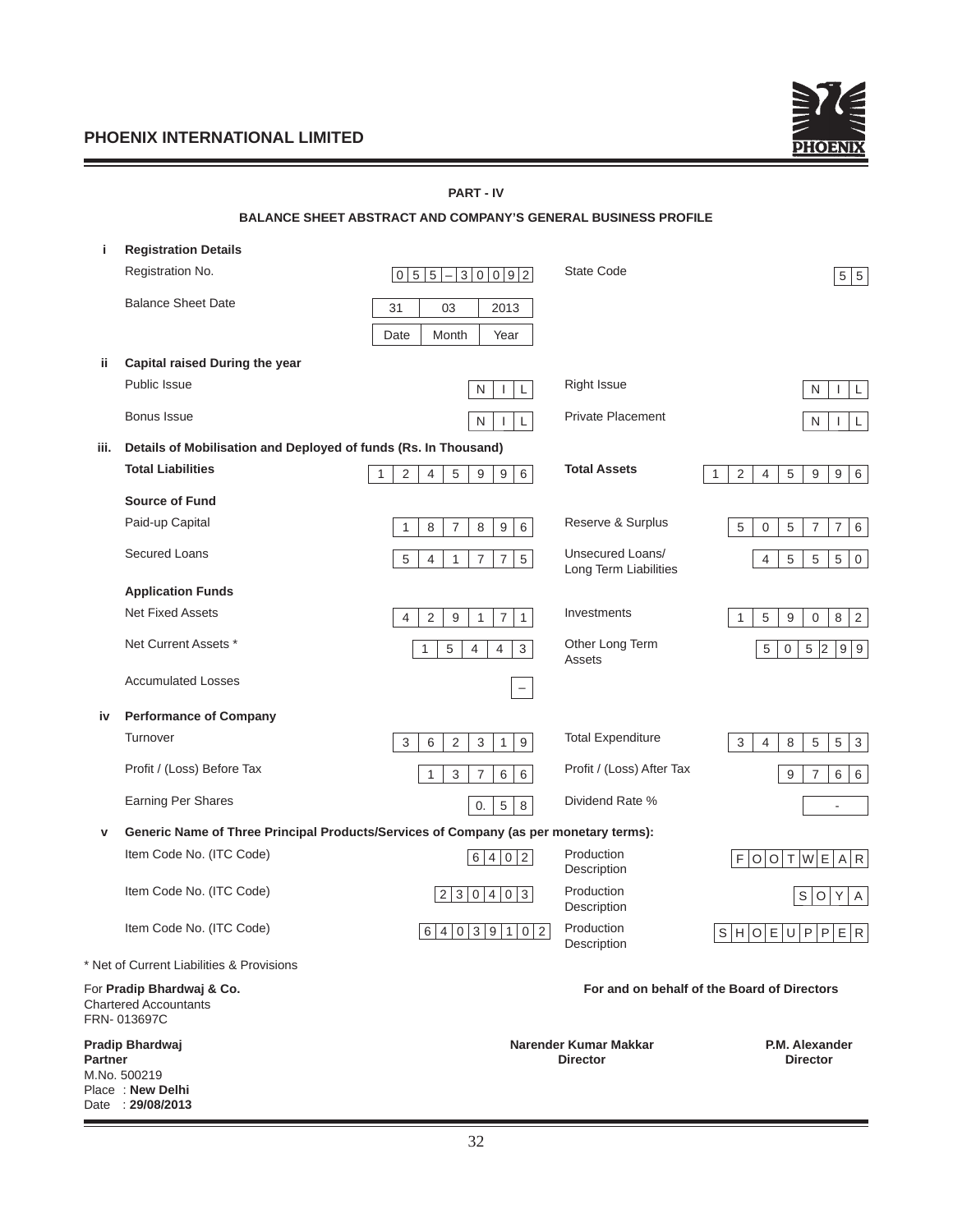# **AUDITOR'S REPORT**

# **TO THE MEMBERS OF PHOENIX INDUSTRIES LIMITED**

We have audited the attached Balance Sheet of PHOENIX INDUSTRIES LIMITED as at 31st March, 2013, the Profit & Loss Account and the Cash Flow Statement for the year ended on that date annexed thereto. These financial statements are the responsibility of the Company's management. Our responsibility is to express an opinion on these financial statements based on our audit.

We conducted our audit in accordance with auditing standards generally accepted in India. Those standards require that we plan and perform the audit to obtain reasonable assurance about whether the financial statements are free of material misstatement. An audit includes examining, on a test basis, evidence supporting the amounts and disclosures in the financial statements. An audit also includes assessing the accounting principles used and significant estimates made by management, as well as evaluating the overall financial statement presentation. We believe that our audit provides a reasonable basis for our opinion.

- 1. As required by the Companies (Auditor's Report) Order, 2003 as amended by the Companies (Auditor's Report) (Amendment) Order, 2004, issued by the Central Government of India in terms of sub-section (4A) of Section 227 of the Companies Act, 1956, we give in the Annexure a statement on the matters specified in the paragraph 4 and 5 of the said Order, to the extent applicable to the Company.
- 2. Further to our comments in the Annexure referred to in paragraph '1' above, we report that:-
	- (a) we have obtained all the information and explanations, which to the best of our knowledge and belief were necessary for the purpose of our audit ;
	- (b) in our opinion, proper books of account as required by law have been kept by the Company so for as appears from our examination of those books ;
	- (c) the Balance Sheet, Profit & Loss Account and Cash Flow Statement dealt with by this report are in agreement with the books of account ;
	- (d) in our opinion, the Balance Sheet, Profit & Loss Account and Cash Flow Statement dealt with by this report comply with the mandatory Accounting Standards referred to in sub-section (3C) of Section 211 of the Companies Act, 1956 ;
	- (e) on the basis of the written representations received from the Directors of the Company as on 31st March, 2013 and taken on record by the Board of Directors, we report that none of the Directors is disqualified as on 31st March, 2013 from being appointed as Director in terms of clause (g) of sub-section (1) of Section 274 of the Companies Act, 1956;
	- in our opinion and to the best of our information and according to the explanations given to us, the said financial statements, **subject to non-inclusion of Financial Statement of "Pelle Fine Leather Inc., USA", a foreign subsidiary of the company** and read with other Notes thereon, give the information required by the Companies Act, 1956, in the manner so required and give a true and fair view in conformity with the accounting principles generally accepted in India:-
		- in the case of the Balance Sheet, of the state of affairs of the Company as at 31st March, 2013; and
		- in the case of the Profit & Loss Account, of the loss of the Company for the year ended on that date; and
		- in the case of the Cash Flow Statement of the cash flows of the company for year ended on that date.

**for R.K.M & ASSOCIATES**

Chartered Accountants Firm Reg. No. 007536N

> Rakesh Mathur **Prop. M.No.81851**

Place : New Delhi Date: 13.08.2013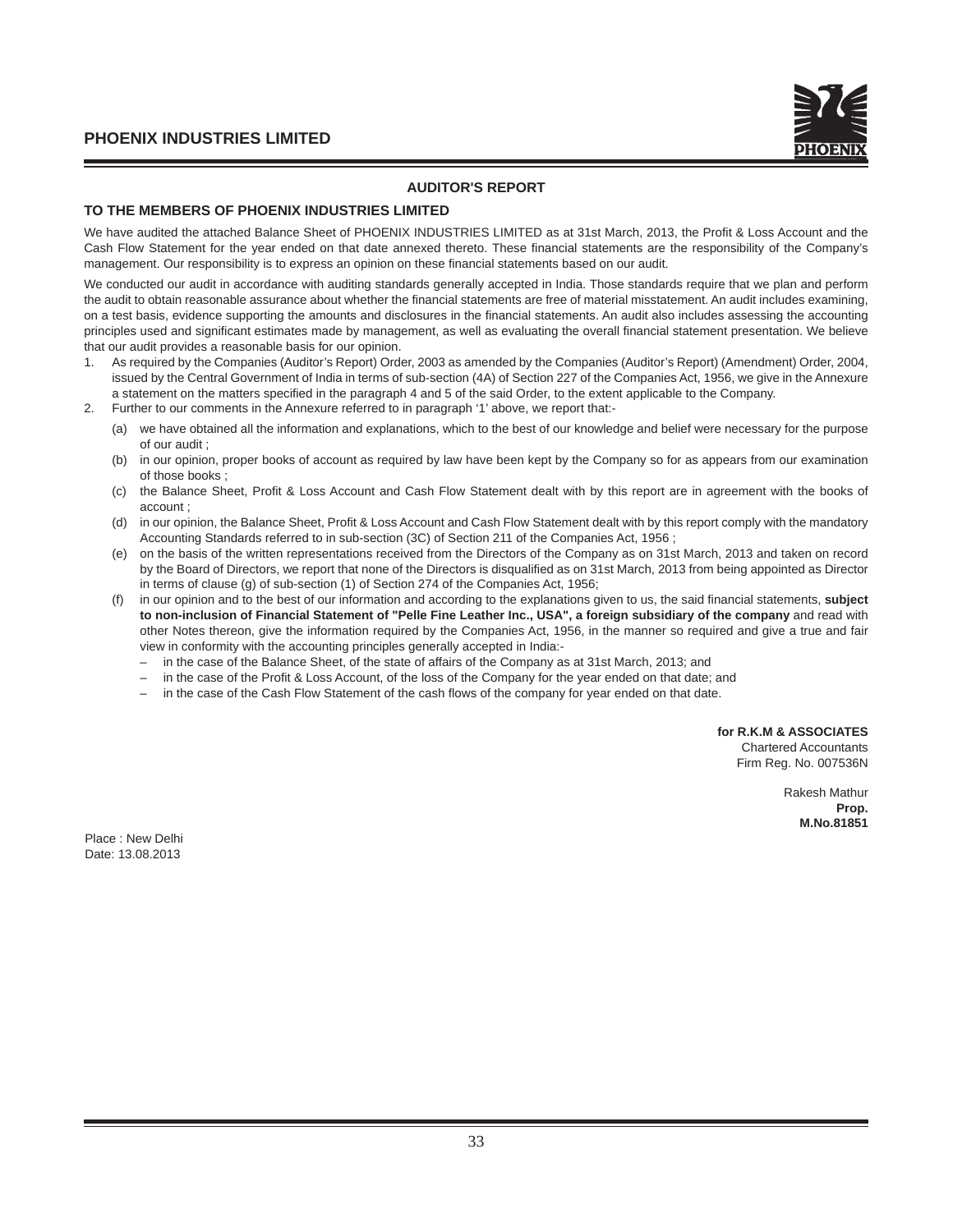

#### **ANNEXURE REFERRED TO IN PARAGRAPH '1' OF OUR REPORT OF EVEN DATE TO THE MEMBERS OF PHOENIX INDUSTRIES LIMITED ON THE FINANCIAL STATEMENTS FOR THE YEAR ENDED 31ST MARCH' 2013**

- 1. (a) The Company has maintained proper records showing full particulars including quantitative details and situation of fixed assets. However, the records need to be updated with regard to situation of fixed assets and sufficient description to make identification of fixed assets possible.
	- (b) As explained to us, the fixed assets have been physically verified by the management at the end of the accounting year. As explained to us, no material discrepancies were noticed on comparison of physical quantities with those as per fixed assets register have been adjusted in the books of account.
	- (c) The Company during the year has not disposed off any substantial / major part of its fixed assets.
- 2. (a) As explained to us, the inventories have been physically verified by the management at the end of the accounting year. In our opinion, the frequency of physical verification is reasonable.
	- (b) In our opinion and according to the information and explanations given to us, the procedures of physical verification of inventories followed by the management are generally reasonable and adequate in relation to the size of the Company and the nature of its business.
	- (c) The Company has maintained proper records of inventory. According to the information and explanations given to us, no material discrepancies have been noticed on physical verification of inventory as compared to the book records.
- 3. (a) According to the information and explanations given to us, the Company during the year has not granted any loans, secured or unsecured, to companies, firms or other parties covered in the register maintained under Section 301 of the Companies Act, 1956, therefore, provisions of Clause 4(iii) (a), 4(iii)(b), 4(iii)(c) and 4(iii)(d) of Companies (Auditor's Report) Order, 2003 (as amended) are not applicable to the Company.
	- (e) The Company has taken an interest free unsecured loans of Rs.2232.60 lacs from three parties / companies covered in the register maintained under Section 301 of the Companies Act, 1956. The maximum amount involved during the year was Rs.2269.40 lacs and the year-end balance of interest free unsecured loans taken were Rs. 2232.60 lacs.
	- (f) The above stated unsecured loans taken by the company are interest free. In our opinion, the terms and conditions of the same are prima facie, not prejudicial to the interest of the Company.
	- (g) The terms of repayment of interest free unsecured loans obtained have not been stipulated in writing and as explained to us, the said unsecured loans are repayable on demand.
- 4. In our opinion and according to the information and explanations given to us, there are adequate internal control system commensurate with the size of the Company and the nature of its business. During the course of our audit, we have not observed any continuing failure to correct major weakness in the internal control system.
- 5. (a) According to the information and explanations given to us, particulars of contracts or arrangements referred to in section 301 of the Companies Act, 1956 have been entered in the register required to be maintained under that section.
	- (b) Excluding certain transactions of purchase/sale of goods and material of special nature for which alternate quotations/source of supply was not available and on the basis of technical evaluation in respect of the quality of the items and because of the special type of work involved, the transactions entered into pursuant to such contracts and arrangements, in our opinion and according to the information and explanations given to us, have been made at prices which are prima facie reasonable having regard to the prevailing market price at the relevant time.
- 6. According to the information and explanations given to us, the Company has not accepted any deposits from the public to which the provisions of Section 58A and 58AA of the Companies Act, 1956 and the Companies (Acceptance of Deposits) Rules, 1975 apply.
- 7. In our opinion and according to the information and explanations given to us, the Company has an internal audit system commensurate with the size of the Company and the nature of its business.
- 8. The Company has maintained Cost Accounting records as prescribed for Footwear and its components by the Central Government under Section 209 (1) (d) of the Companies Act, 1956 for the products of the company. However, we have not made detailed examination of such records with a view to determine whether they are accurate and complete. As explained to us, the audit of the cost records shall be carried out by an independent firm of Cost Accountants.
- 9. (a) The Company is generally regular in depositing with the appropriate authorities the undisputed statutory dues including provident fund, investor education and protection fund, employees' state insurance, income tax, sales tax, wealth tax, customs duty, excise duty, cess and other material statutory dues as applicable to it.
	- (b) According to the information and explanations given to us, no undisputed amounts payable in respect of income tax, sales tax, wealth tax, customs duty, excise duty and cess were outstanding as at 31st March 2012 for a period of more than six months from the date they became payable.
	- (c) According to the information and explanations given to us, the disputed statutory dues, which have not been deposited with appropriate Authorities on account of any dispute, are as under :-
- 10 As at 31st March, 2013, the accumulated losses of the company are more than its net worth. The Company has not incurred cash losses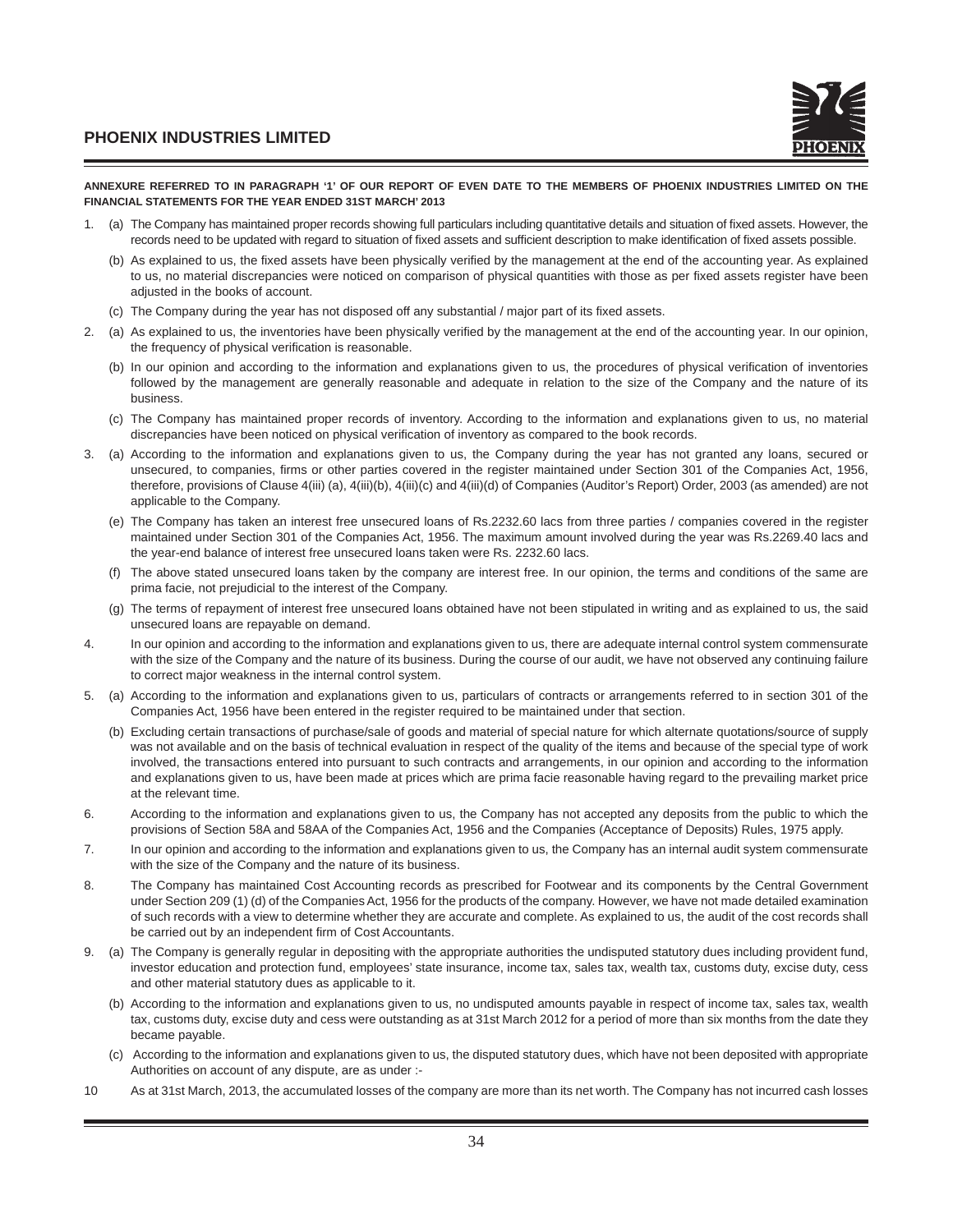during the current financial year covered by our audit as well as in the immediately preceding financial year.

- 11. There are no outstanding dues of the Banks/ Financial Institution at the end of the current financial year as the Company has repaid all the outstanding dues to financial institution and banks. The Company has not issued any debentures.
- 12. According to the information and explanations given to us, the Company has not granted any loans and advances on the basis of security by way of pledge of shares, debentures and other securities. Accordingly, the provisions of clause 4 (xii) of the Companies (Auditor's Report) Order, 2003 are not applicable to the Company.
- 13. According to the information and explanations given to us, the Company is not a Chit Fund or a Nidhi or a Mutual Benefit Fund / Society. Accordingly, the provisions of clause 4 (xiii) of the Companies (Auditor's Report) Order, 2003 are not applicable to the Company.
- 14. According to the information and explanations given to us, the Company is not trading in shares, securities, debentures & other investments. Accordingly, the provisions of clause 4 (xiv) of the Companies (Auditor's Report) Order, 2003 are not applicable to the Company.
- 15. According to the information and explanations given to us, the Company during the year has not given any guarantees for loans taken by others from banks or financial institutions. Accordingly, the provisions of clause 4 (xv) of the Companies (Auditor's Report) Order, 2003 are not applicable to the Company.
- 16. The Company during the year has not availed any term loans. Accordingly, the provisions of clause 4 (xvi) of the Companies (Auditor's Report) Order, 2003 are not applicable to the Company.
- 17. According to the information and explanations given to us, no funds raised on short term basis have been used for long terms investment and vice versa.
- 18. The Company during the year has not made any preferential allotment of shares to parties and companies covered in the register maintained under Section 301 of the Companies Act, 1956, and the question of whether the price at which the shares have been issued is prejudicial to the interest of the Company does not arise. Accordingly, the provisions of clause 4 (xviii) of the Companies (Auditor's Report) Order, 2003 are not applicable to the Company.
- 19. The Company during the year has not issued any debentures. Accordingly, the provisions of clause 4 (xix) of the Companies (Auditor's Report) Order, 2003 are not applicable to the Company.
- 20. The Company during the year has not raised any money by way of public issues. Accordingly, the provisions of clause 4 (xx) of the Companies (Auditor's Report) Order, 2003 are not applicable to the Company.
- 21. During the course of our examination of the books and records of the Company, no fraud on or by the Company has been noticed or reported during the year covered by our audit.

**for R.K.M & ASSOCIATES** Chartered Accountants Firm Reg. No. 007536N

> Rakesh Mathur **Prop. M.No.81851**

Place : **New Delhi** Date : **13.08.2013**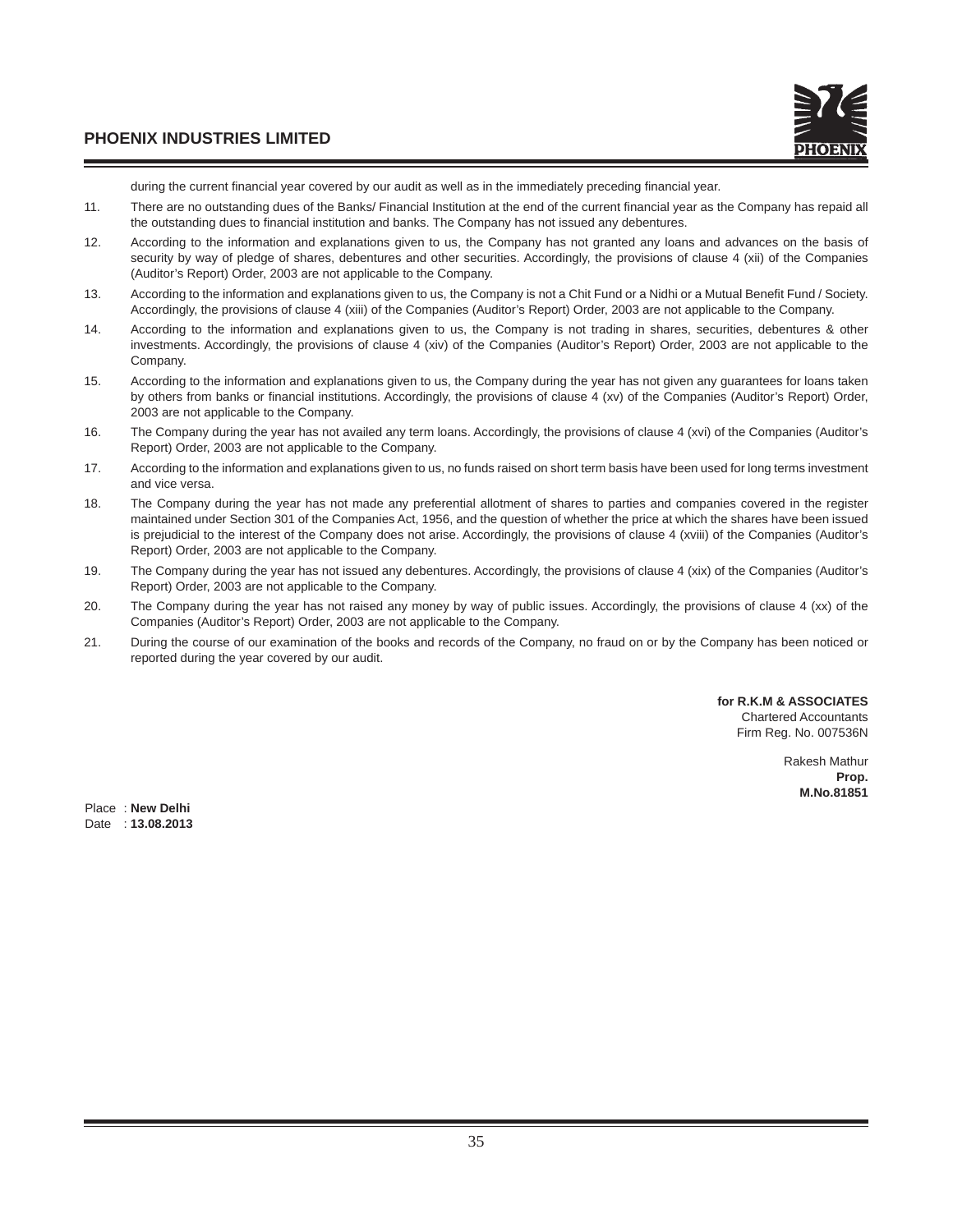

| <b>PARTICULARS</b>                             |              | <b>Note</b><br><b>No</b> | As at<br>31st March, 2013 | As at<br>31st March, 2012 |
|------------------------------------------------|--------------|--------------------------|---------------------------|---------------------------|
| <b>I. EQUITY AND LIABILITIES</b>               |              |                          |                           |                           |
| (1) Shareholder's Funds                        |              |                          |                           |                           |
| (a) Share Capital                              |              | $\overline{2}$           | 94,323,000                | 94,323,000                |
| (b) Reserves and Surplus                       |              | $\overline{3}$           | (218,910,378)             | (216, 897, 352)           |
| (2) Non-Current Liabilities                    |              |                          |                           |                           |
| Long Term Liability - Unsecured                |              | $\overline{4}$           | 676,940,000               | 232,660,000               |
| (3) Current Liabilities                        |              |                          |                           |                           |
| (a) Other Current Liabilities                  |              | 5                        | 10,278,530                | 9,926,250                 |
| (b) Short - Term Provisions                    |              | <u>6</u>                 | 82,423                    | 82,423                    |
|                                                | <b>TOTAL</b> |                          | 562,713,575               | 120,094,321               |
| <b>II. ASSETS</b>                              |              |                          |                           |                           |
| (1) Non-Current Assets                         |              |                          |                           |                           |
| (a) Fixed assets                               |              |                          |                           |                           |
| (i) Tangible assets                            |              | Z                        | 3,612,509                 | 4,995,150                 |
| (b) Long term Loans and Advances               |              | <u>8</u>                 | 445,971                   | 3,384,222                 |
| (c) Non Current Investment                     |              | 9                        | 98,178,505                | 98,178,505                |
| (2) Current Assets                             |              |                          |                           |                           |
| (a) Inventories                                |              | 10                       | 2,555,624                 | 2,555,624                 |
| (b) Trade Receivables                          |              | 11                       | 5,058,651                 | 5,058,651                 |
| (c) Cash and Cash Equivalents                  |              | 12                       | 11,545,442                | 5,846,087                 |
| (d) Other Current Assets                       |              | 13                       | 441,316,873               | 76,082                    |
|                                                | <b>TOTAL</b> |                          | 562,713,575               | 120,094,321               |
| Notes forming part of the financial statements |              | $1 - 32$                 |                           |                           |

# **BALANCE SHEET AS AT 31st, MARCH, 2013**

 **Signifi cant Accounting Policies as per Annexure - "A" Annexed** 

**For RKM & Associates CHARTERED ACCOUNTANTS** Firm Reg. No. - 007536N

**(Rakesh Mathur) (Rakesh Mathur) 1998 1999 Narendra Aggarwal P. M. Alexnder Prop. (P. M. Alexnder Prop. 2014) P. M. Alexnder Prop. Director Prop. Director Director M.No. 81851**

**PLACE : NEW DELHI DATED : 13.08.2013**

**As Per Our Report of Even Date For and on behalf of the Board of Directors**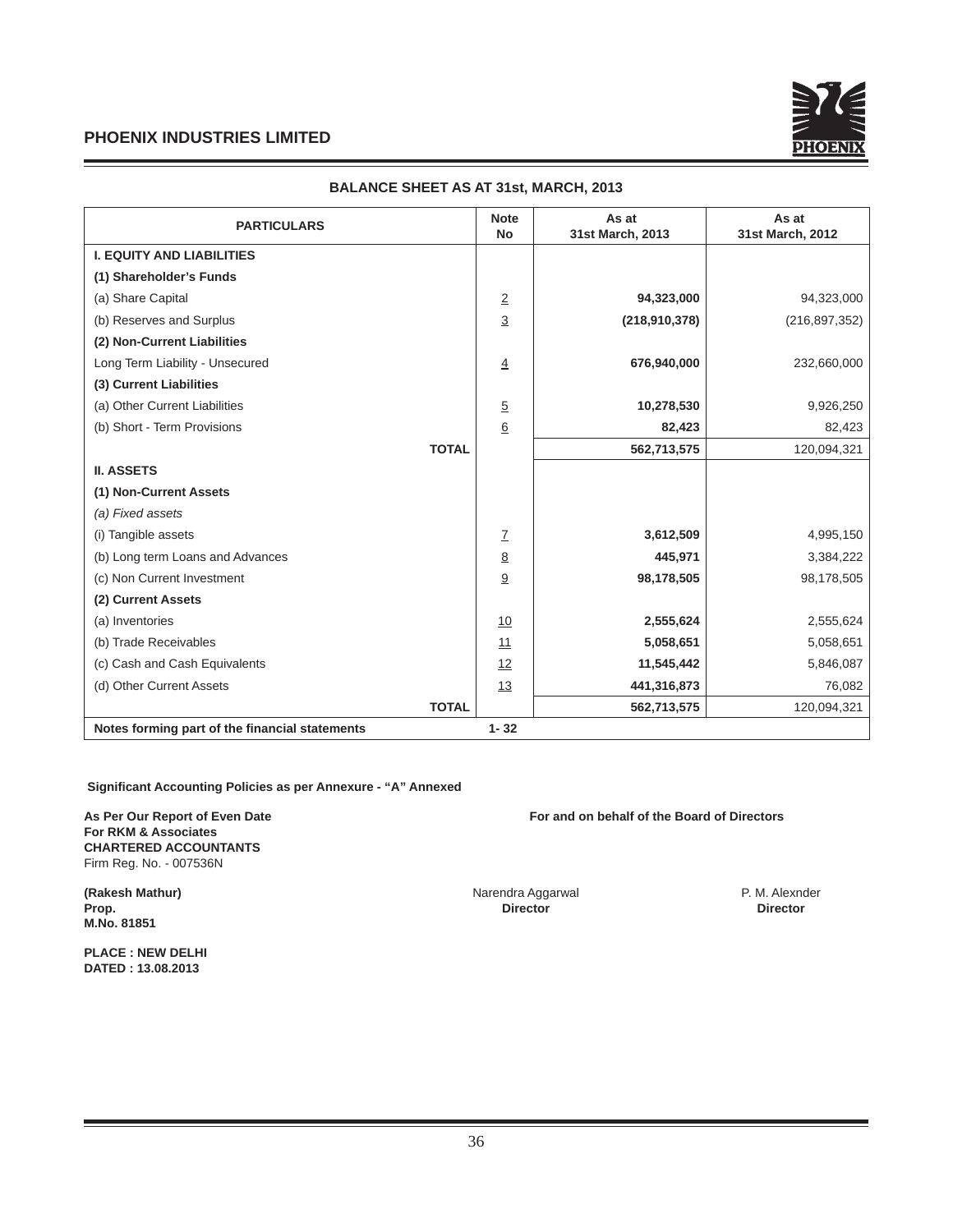

| <b>Particulars</b>                                                               | <b>Note</b><br><b>No</b> | As at<br>31st March, 2013 | As at<br>31st March, 2012 |
|----------------------------------------------------------------------------------|--------------------------|---------------------------|---------------------------|
| I. Revenue from operations                                                       |                          |                           |                           |
| Sale of Products / Raw Materials                                                 |                          |                           | 305,900                   |
| II. Other Income                                                                 | 28                       | 5,252                     | 1,076,235                 |
| <b>Total Revenue</b>                                                             |                          | 5,252                     | 1,382,135                 |
| III. Expenses                                                                    |                          |                           |                           |
| Changes in inventories of finished goods, work-in-progress and<br>Stock-in-Trade | 29                       |                           | 291,333                   |
| Employees' benefit expense                                                       | 30                       | 556,956                   | 600,089                   |
| Depreciation and amortization expense                                            |                          | 1,382,641                 | 1,382,641                 |
| Other expenses                                                                   | 31                       | 78,681                    | 171,174                   |
|                                                                                  | $\underline{\mathsf{W}}$ |                           |                           |
| <b>Total Expenses</b>                                                            |                          | 2,018,278                 | 2,445,237                 |
| IV. Profit / (Loss) before Tax                                                   |                          | (2,013,026)               | (1,063,102)               |
| V. Tax Expense                                                                   |                          |                           |                           |
| (1) Current tax                                                                  |                          |                           |                           |
| (2) Deferred tax Asset / (Liability)                                             |                          |                           |                           |
| VI. Profit / (Loss) after Tax (IV - V)                                           |                          | (2,013,026)               | (1,063,102)               |
| <b>VII. Tax Paid for Earlier Years</b>                                           |                          |                           | 8,488                     |
| Profit / (Loss) for the year (VI - VII)                                          |                          | (2,013,026)               | (1,071,590)               |
|                                                                                  |                          |                           |                           |
| Notes forming part of the financial statements                                   | $1 - 32$                 |                           |                           |

# **PROFIT AND LOSS ACCOUNT FOR THE YEAR ENDED 31st MARCH, 2013**

 **Signifi cant Accounting Policies as per Annexure - "A" Annexed** 

**For RKM & Associates CHARTERED ACCOUNTANTS** Firm Reg. No. - 007536N

**M.No. 81851**

**PLACE : NEW DELHI DATED : 13.08.2013**

As Per Our Report of Even Date **For and on behalf of the Board of Directors** 

**(Rakesh Mathur) Calcularies Access 19 and 20 and 20 and 20 and 20 and 20 and 20 and 20 and 20 and 20 and 20 and 20 and 20 and 20 and 20 and 20 and 20 and 20 and 20 and 20 and 20 and 20 and 20 and 20 and 20 and 20 and 20 Prop. Director Director**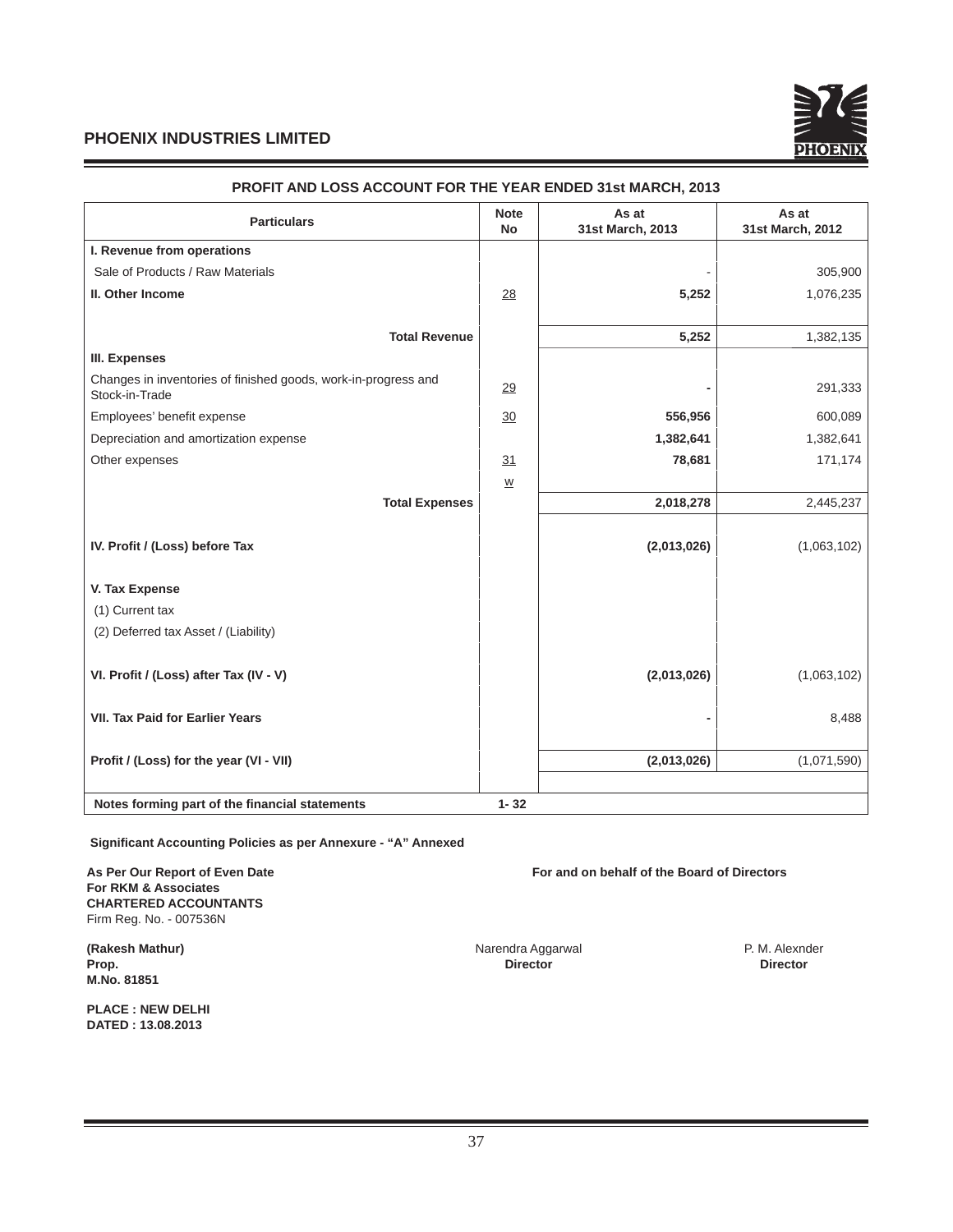

|                                                         |                    |         |                                             | (All Figures in Lacs) |
|---------------------------------------------------------|--------------------|---------|---------------------------------------------|-----------------------|
|                                                         | For the Year Ended |         | For the Year Ended<br>31st March, 2012      |                       |
| <b>PARTICULARS</b>                                      | 31st March, 2013   |         |                                             |                       |
|                                                         | <b>Rs</b>          |         | <b>Rs</b>                                   |                       |
| A. Cash Flow from Operating Activities                  |                    |         |                                             |                       |
| Net Profit /(Loss) before Tax                           |                    | (20.13) |                                             | (10.63)               |
| <b>Adjustments for</b>                                  |                    |         |                                             |                       |
| Depreciation                                            | 13.83              |         | 13.83                                       |                       |
| Interest Income                                         |                    |         | 0.34                                        |                       |
| Exchange fluctuation on Translation of Foreign currency |                    |         |                                             |                       |
| Miscellaneous Income-Provisions Written Back            |                    |         | (1.57)                                      |                       |
| Profit/(Loss) on Sale/Retirement of Fixed Assets        |                    | 13.83   | 1.07                                        | 13.67                 |
| <b>Operating profit before Working Capital Changes</b>  |                    | (6.30)  |                                             | 3.04                  |
| <b>Trade Receivables</b>                                |                    |         | (1.99)                                      |                       |
| Changes in Stock in Trade                               |                    |         | 2.91                                        |                       |
| Non-Current Assets (Other Fixed Assets)                 |                    |         |                                             |                       |
| Loans and Advances                                      | 29.38              |         | 5.50                                        |                       |
| <b>Other Current Assets</b>                             | (4, 412.41)        |         | 2.71                                        |                       |
| <b>Trade Payables</b>                                   |                    |         |                                             |                       |
| <b>Other Current Liabilities</b>                        | 3.52               |         | (1.02)                                      |                       |
| <b>Short Term Provisions</b>                            |                    |         | (0.77)                                      |                       |
| Long Term Liabilities                                   | 4,442.80           | 63.29   |                                             | 7.34                  |
| Cash generated from operating activities                |                    | 56.99   |                                             | 10.38                 |
| <b>Taxes paid</b>                                       |                    |         |                                             | 0.08                  |
| Net cash from operating activities                      |                    | 56.99   |                                             | 10.46                 |
| <b>B. Cash flow from Investing Activities</b>           |                    |         |                                             |                       |
| Purchase of Fixed Assets                                |                    |         |                                             |                       |
| Sale of Fixed Assets                                    |                    |         |                                             |                       |
| Net Cash used in investing activities                   |                    |         |                                             |                       |
| C. Cash flow from Financing Activities                  |                    |         |                                             |                       |
| Proceeds from Unsecured Loans                           |                    |         |                                             |                       |
| Investments in Shares & Securities                      |                    |         |                                             |                       |
| <b>TDS</b>                                              |                    |         |                                             |                       |
| <b>Net Cash from Financing Activities</b>               |                    |         |                                             |                       |
| Cash and Cash Equivalent at the beginning               |                    | 58.47   |                                             | 48.01                 |
| Net Cash flow during the Year                           |                    | 56.99   |                                             | 10.46                 |
| Exchange fluctuation on translation of foreign currency |                    |         |                                             |                       |
| Cash and Cash Equivalent at the end of the Year         |                    | 115.46  |                                             | 58.47                 |
| As Per Our Report of Even Date<br>For RKM & Associates  |                    |         | For and on behalf of the Board of Directors |                       |

# **Cash Flow Statement for the Year Ended 31st March, 2013**

**CHARTERED ACCOUNTANTS** Firm Reg. No. - 007536N

**(Rakesh Mathur) Calcularies Access 19 and 20 and 20 and 20 and 20 and 20 and 20 and 20 and 20 and 20 and 20 and 20 and 20 and 20 and 20 and 20 and 20 and 20 and 20 and 20 and 20 and 20 and 20 and 20 and 20 and 20 and 20 Prop. Director Director M.No. 81851**

**PLACE : NEW DELHI DATED : 13.08.2013**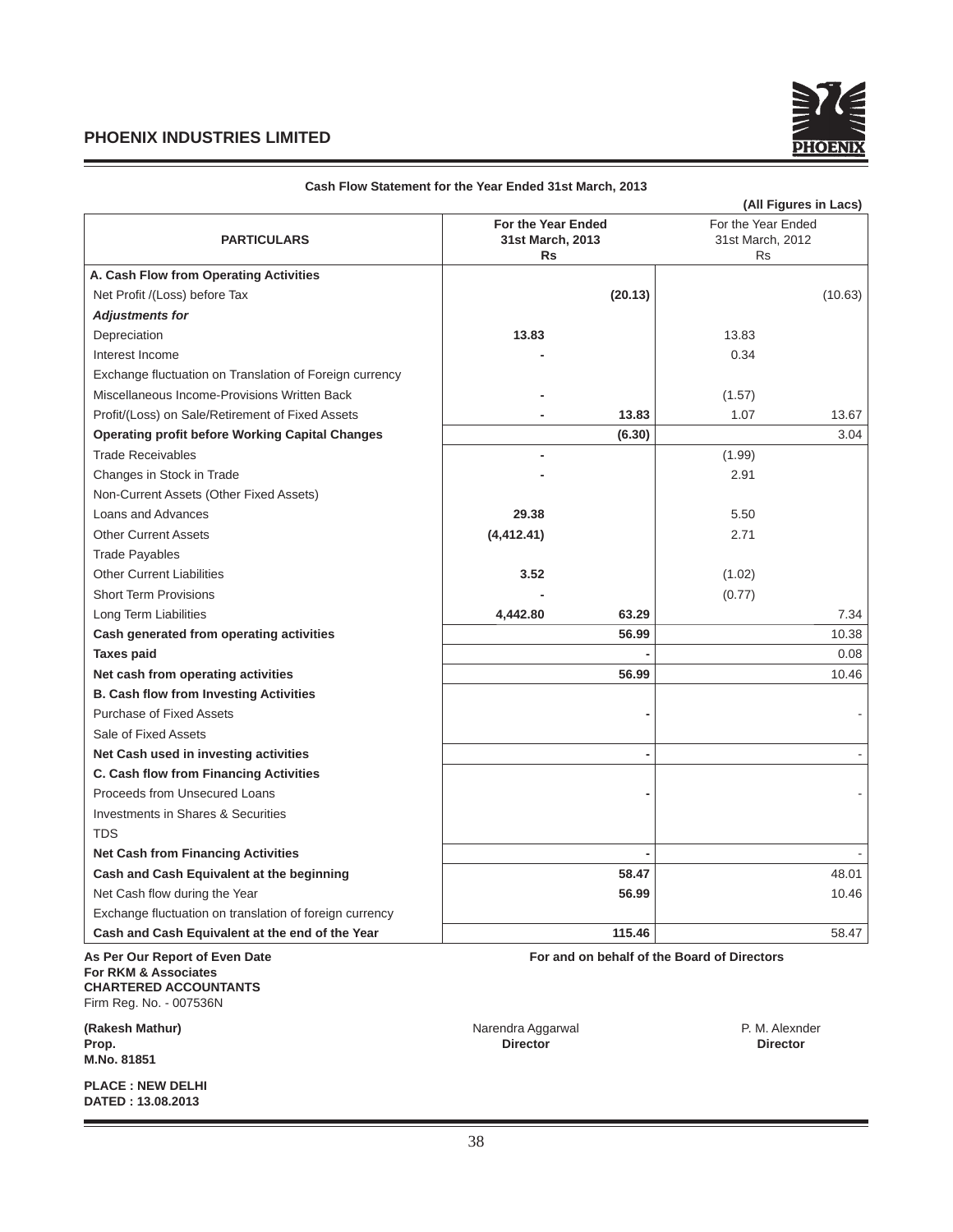

# SIGNIFICANT ACCOUNTING POLICIES **Annexure - "A"** Annexure - "A" **Annexure - "A"** Annexure - "A"

# **1 a) BASIS OF PREPRATION OF FINANCIAL STATEMENT**

The financial statements have been prepared under the historical cost convention on accrual basis, in accordance with Generally Accepted Accounting Principles (GAAP) and comply in all material respect with the mandatory applicable accounting standards and relevant provisions and presentational requirements of the Companies Act, 1956.

## **b) USE OF ESTIMATES**

The preparations of financial statements in conformity with Generally Accepted Accounting Principles (GAAP) requires Management to make estimates and assumptions that affect the reported amounts of assets and liabilities and disclosure of contingent liabilities on the date of financial statements and reported amounts of revenue and expenses for that year. Actual results could differ from these estimates. Any revision to accounting estimates is recognized prospectively in current and future periods.

## **2 FIXED ASSETS**

Fixed assets are stated at cost of acquisition or construction less accumulated depreciation. All cost relating to the acquisition and installation of Fixed Assets are capitalized and include financing costs relating to the borrowed funds attribuatable to construction or acquisition of fixed asset up to the assets is put to use. Capital Work in Progress is stated at amount expended up to the date of Balance Sheet.

## **3 VALUATION OF INVENTORIES**

- a) Raw materials, stores and spares are valued at lower cost or net realizable value.
- b) Works in Progress are valued at lower of cost or net relizable value and inclueds cost of raw materials, direct labour and proportionate overheads including fabrication charges.
- c) Finished goods are valued at lower of cost or net realizable value. Finished Goods lying in the factory bonded premises are valued inclusive of excise duty.
- d) Goods in Transit are valued at lower of cost or net realizable value.
- e) Cost is determined on FIFO basis for all categories of inventories.

# **4 DEPRECIATION**

Depreciation on fixed assets has been provided on prorate basis on the Straight Line Method at the rates and in the manner prescribed under Schedule XIV of the Companies Act, 1956.

## **5 FOREIGN EXCHANGE TRANSACTION**

Transactions in foreign currency are recorded at the exchange rates existing at the time of the transaction. All current assets and liabilities are converted at exchange rates prevailing on the last working day of the accounting year and loss or gain on conversion, if any has been charged to the Profit & Loss Account. Foreign Exchange differences relating to acquisition of fixed assets are adjusted to the carrying cost of the relevant fixed assets.

#### **6 SALES**

Export Sales are accounted for on the basis of the date of Bill of Lading, Domestic sales are accounted for on the basis of ex-factory / godown dispatches. Sales include excise duty but exclude discounts, sales tax and all other charges.

#### **7 EXPORT BENEFITS**

Sale of advance licenses is accounted for on relizations basis, Duty Drawbacks and Duty entitlement Pass Book benefits are accounted for on accrual basis.

#### **8 RETIREMENT BENEFITS**

a) Contributions to Provident fund are made at the prescribed rates in the recognized funds and charged to the Profit and Loss Account.

b) Provision for Gratuity is made on the basis of actuarial valuation.

## **9 INVESTMENTS**

Investments in subsidiary and other companies are treated as long term investments and are stated at cost. Provision of diminution in the market value of long- term investments is made only if such decline is considered permanent by the Management. Dividend is accounted for as and when received.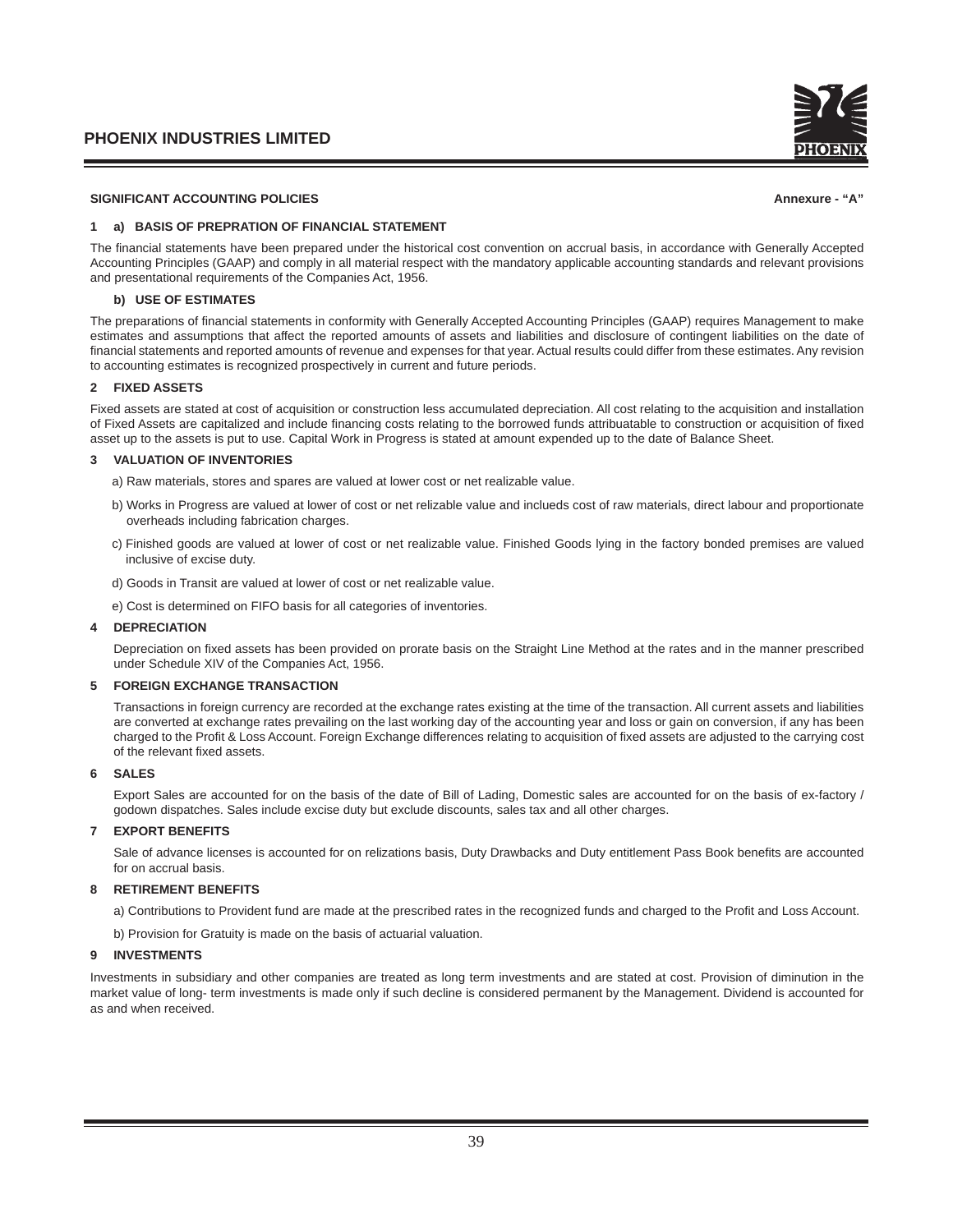

## **10 IMPAIRMENT OF FIXED ASSETS**

Consideration is given at each balance sheet date to determine whether there is any indication of impairment of the carrying amount of the company's Fixed Assets. If any indication exists, an asset's recoverable amount is estimated. An impairment loss is recognized whenever the carrying amount of an asset exceeds its recoverable amount. The recoverable amount is the greater of the net selling price and value in use. In assessing value in use, the estimated future cash flows are discounted to their present value based on an appropriate discount factor.

Reversal of impairment losses recognized in prior years is recorded when there is an indication that impairment losses recognized for the assets no longer exist or have decreased. However, the increases in carrying amount of an asset due to reversal of an impairment loss is recognized to the extent it does not exceed the carrying amount that would have been determined (net of depreciation) had no impairment loss been recognized for the assets in prior year.

## **11 CONTINGENCIES**

The company creates a provision when there is present obligation as a result of a past event that probably requires an outflow of resources and a reliable estimate can be made of the amount of the obligation. A disclosure for a contingent liability is made when there is possible obligation or a present obligation that may, but probably will not; require an out flow of resources. When there is a possible obligation or a present obligation in respect of which the likelihood of outflow of resources is remote, no provision or disclosure is made.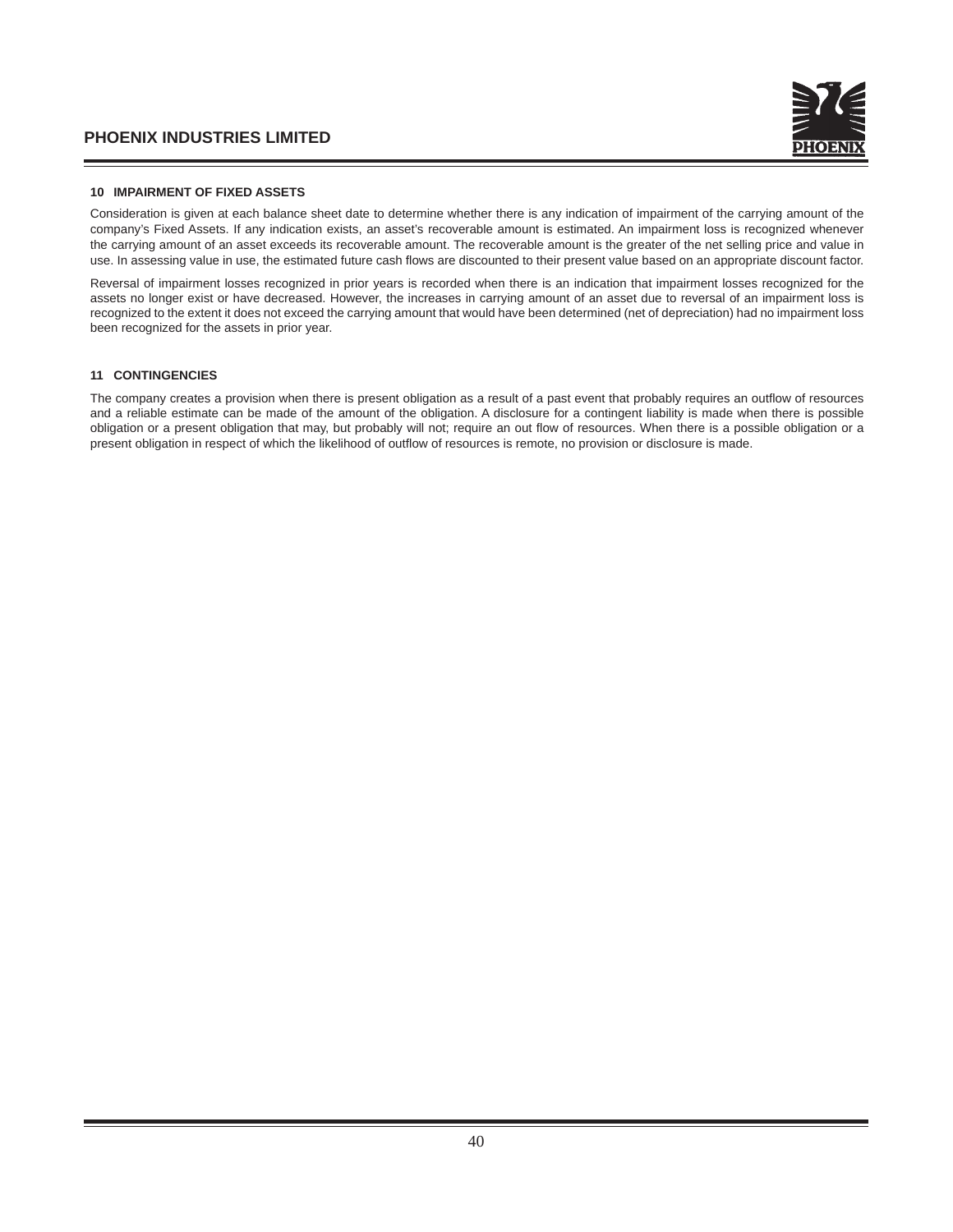and the control of the control of the control of the control of the control of the control of

Ξ



|                                                                              |              | <b>NOTES TO ACCOUNTS</b>                   |                     |                                            |                       |
|------------------------------------------------------------------------------|--------------|--------------------------------------------|---------------------|--------------------------------------------|-----------------------|
| 1. Contingent Liabilities Not Provided For:                                  |              | As at<br>31st March, 2013<br><b>Rupees</b> |                     | As at<br>31st March, 2012<br><b>Rupees</b> |                       |
| Guarantee given by the bankers on behalf of Company<br>(net of Margin Money) |              |                                            | 20.41 Lacs          |                                            | 20.41 Lacs            |
| <b>2. SHARE CAPITAL</b>                                                      |              | <b>Nos of Share</b>                        | Value               | <b>Nos of Share</b>                        | Value                 |
| (a) Authorised Capital                                                       |              | 10,000,000                                 | 100,000,000         | 10,000,000                                 | 100,000,000           |
|                                                                              | <b>TOTAL</b> | 10,000,000                                 | 100,000,000         | 10,000,000                                 | 100,000,000           |
| (b) Issued, Subscribed and fully paid up                                     |              | 9,432,300                                  | 94,323,000          | 9,432,300                                  | 94,323,000            |
|                                                                              | <b>TOTAL</b> | 9,432,300                                  | 94,323,000          | 9,432,300                                  | 94,323,000            |
|                                                                              |              |                                            |                     |                                            |                       |
| (c) Disclosure for Shareholidng<br><b>Name of Shareholder</b>                |              | No. of<br><b>Shares held</b>               | % age<br>of Holding | No. of<br><b>Shares held</b>               | $%$ age<br>of Holding |
| <b>Phoenix International Limited</b>                                         |              | 8,432,200                                  | 89.40%              | 8,432,300                                  | 89.40%                |
| (Holding Company)                                                            |              |                                            |                     |                                            |                       |
| <b>Phoenix Cement Limited</b>                                                |              | 1,000,000                                  | 10.60%              | 1,000,000                                  | 10.60%                |
| (Subsidiary of Phoenix International Ltd.)                                   |              |                                            |                     |                                            |                       |
|                                                                              | <b>TOTAL</b> | 9,432,200                                  | 100%                | 9,432,300                                  | 100%                  |
|                                                                              |              |                                            |                     |                                            |                       |
| (d) Reconciliation of Shares Outstanding                                     |              | <b>Nos of Share</b>                        | Value               | <b>Nos of Share</b>                        | Value                 |
| Shares outstanding at the beginning of the year                              |              | 9,432,300                                  | 94,323,000          | 9,432,300                                  | 94,323,000            |
| Shares Issued during the year                                                |              |                                            |                     |                                            |                       |
| Shares bought back during the year                                           |              |                                            |                     |                                            |                       |
| Any other movement                                                           |              |                                            |                     |                                            |                       |
| Shares outstanding at the end of the year                                    |              | 9,432,300                                  | 94,323,000          | 9,432,300                                  | 94,323,000            |
| <b>3. RESERVES &amp; SURPLUS</b>                                             |              |                                            |                     |                                            |                       |
| <b>General Reserve</b>                                                       |              |                                            |                     |                                            |                       |
| - As per last Balance Sheet                                                  |              | 91,210,013                                 |                     | 91,210,013                                 |                       |
| Less : adjusted as per Contra P & L A/c                                      |              | (91, 210, 013)                             |                     | (91, 210, 013)                             |                       |
| Share Premium Account                                                        |              |                                            | 100,000,000         |                                            | 100,000,000           |
| <b>Investment Allowance Reserve</b>                                          |              |                                            | 442,744             |                                            | 442,744               |
|                                                                              |              |                                            |                     |                                            |                       |
| <b>Profit &amp; Loss Account - Balance</b>                                   |              |                                            |                     |                                            |                       |
| Opening Balance                                                              |              | (317, 340, 096)                            |                     | (316, 268, 506)                            |                       |
| Net Loss for the Current Year                                                |              | (2,013,026)                                | (319, 353, 122)     | (1,071,590)                                | (317, 340, 096)       |
|                                                                              |              |                                            |                     |                                            |                       |
|                                                                              | <b>TOTAL</b> |                                            | (218, 910, 378)     |                                            | (216, 897, 352)       |
|                                                                              |              |                                            |                     |                                            |                       |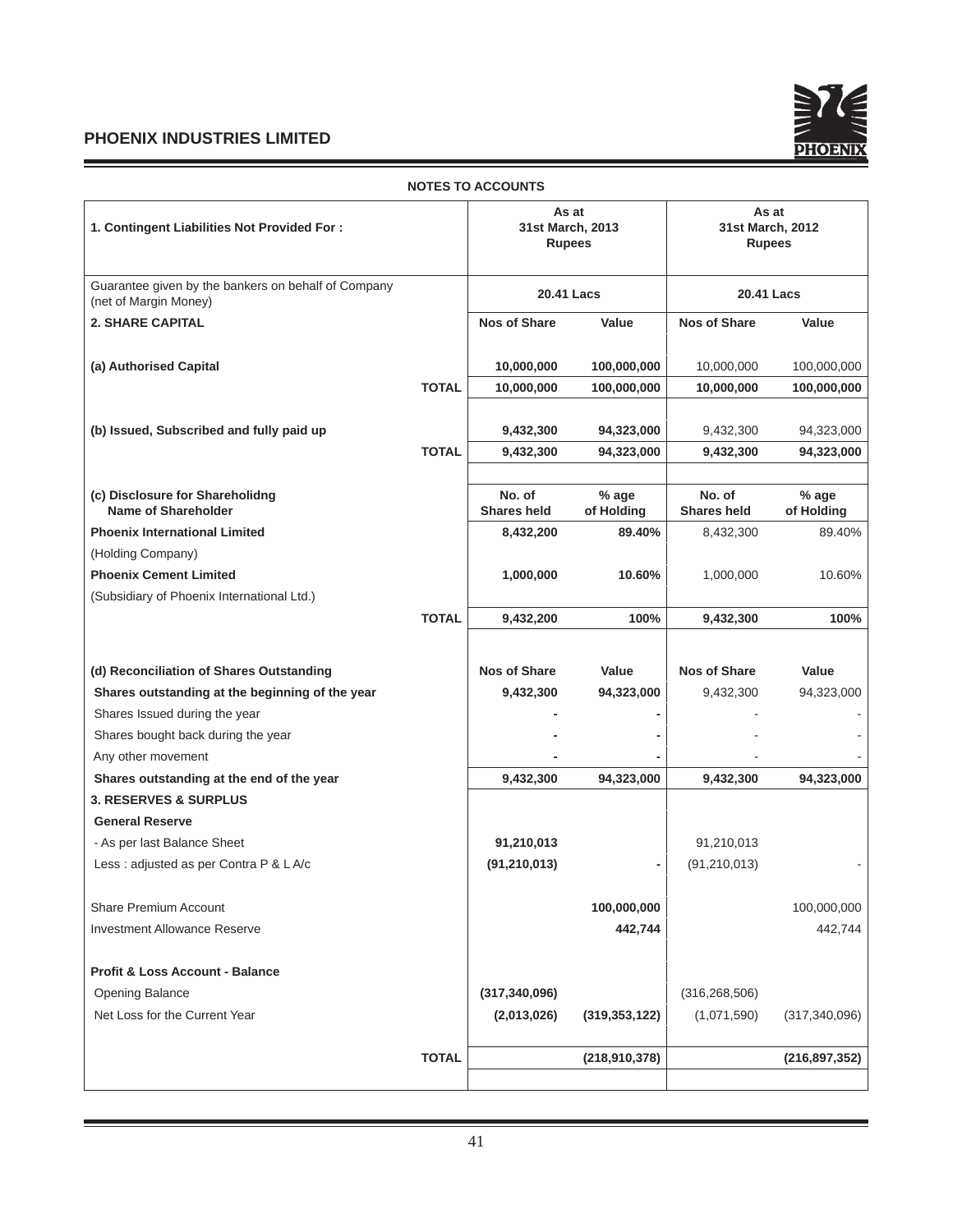

| <b>4. OTHER LONG TERM BORROWINGS</b>                 |              | As at 31st<br><b>March, 2013</b><br><b>Rupees</b> | As at 31st<br><b>March, 2012</b><br><b>Rupees</b> |
|------------------------------------------------------|--------------|---------------------------------------------------|---------------------------------------------------|
| <b>Unsecured Loans</b>                               |              |                                                   |                                                   |
| From Phoenix International Limited - Holding Company |              | 484,000,000                                       | 34,000,000                                        |
| From Focus Energy Limited                            |              | 189,940,000                                       | 189,940,000                                       |
| From Spartan Agro Industries Limited                 |              | 3,000,000                                         | 3,000,000                                         |
| <b>From Directors</b>                                |              |                                                   | 5,720,000                                         |
|                                                      | <b>TOTAL</b> | 676,940,000                                       | 232,660,000                                       |
| <b>5. OTHER CURRENT LIABILITIES</b>                  |              |                                                   |                                                   |
| Others - Against Supplies & Services                 |              | 2,486,642                                         | 2,183,633                                         |
| <b>Other Payables</b>                                |              | 7,791,888                                         | 7,742,617                                         |
|                                                      | <b>TOTAL</b> | 10,278,530                                        | 9,926,250                                         |
| <b>6. SHORT TERM PROVISIONS</b>                      |              |                                                   |                                                   |
| Gratuity                                             |              | 82,423                                            | 82,423                                            |
|                                                      | <b>TOTAL</b> | 82,423                                            | 82,423                                            |

# **7. FIXED ASSETS**

|                                          |                             |                                       | <b>GROSS BLOCK</b>                     |                              | <b>DEPRECIATION</b>         |                 |                                  |                                          | <b>NET BLOCK</b>             |                              |
|------------------------------------------|-----------------------------|---------------------------------------|----------------------------------------|------------------------------|-----------------------------|-----------------|----------------------------------|------------------------------------------|------------------------------|------------------------------|
| <b>PARTICULARS</b>                       | As at<br>1st April,<br>2012 | <b>Addition</b><br>During the<br>Year | <b>Deletions</b><br>During the<br>Year | As at<br>31st March,<br>2013 | Upto<br>31st March,<br>2012 | For the<br>Year | Adjustment<br>During the<br>Year | <b>Total Upto</b><br>31st March,<br>2013 | As at<br>31st March,<br>2013 | As at<br>31st March,<br>2012 |
| <b>TANGIBLE ASSETS</b>                   |                             |                                       |                                        |                              |                             |                 |                                  |                                          |                              |                              |
| Furniture & Fixtures                     | 3,054,779                   |                                       |                                        | 3,054,779                    | 3,051,837                   | 408             |                                  | 3,052,245                                | 2,534                        | 2,942                        |
| Office Equipments                        | 1,872,914                   |                                       |                                        | 1,872,914                    | 1,866,733                   | 1,740           |                                  | 1,868,473                                | 4,441                        | 6,181                        |
| Electrical Installations                 | 1,931,545                   |                                       |                                        | 1,931,545                    | 1,925,323                   | 1,532           |                                  | 1,926,855                                | 4,690                        | 6,222                        |
| Plant & Machinery                        | 28,084,849                  |                                       |                                        | 28,084,849                   | 23,105,044                  | 1,378,961       |                                  | 24,484,005                               | 3,600,844                    | 4,979,805                    |
| Vehicles                                 | 1,541,755                   |                                       |                                        | 1,541,755                    | 1,541,755                   |                 |                                  | 1,541,755                                |                              | $\overline{\phantom{a}}$     |
| <b>Temporary Structures</b>              | 2,210,664                   |                                       |                                        | 2,210,664                    | 2,210,664                   |                 |                                  | 2,210,664                                |                              |                              |
| <b>Current Year</b>                      | 38,696,506                  |                                       |                                        | 38,696,506                   | 33,701,356                  | 1,382,641       |                                  | 35,083,997                               | 3,612,509                    | 4,995,150                    |
| <b>Previous Year</b>                     | 38,696,506                  |                                       |                                        | 38,696,506                   | 32,318,715                  | 1,382,641       |                                  | 33,701,356                               | 4,995,150                    |                              |
| <b>8. LONG TERM LOANS &amp; ADVANCES</b> |                             | As at<br>31st March, 2013             |                                        |                              | As at<br>31st March, 2012   |                 |                                  |                                          |                              |                              |

| $\sigma$ . LONG TENIT LOANG & AD ANGEO  | 31st March, 2013 | 31st March, 2012 |
|-----------------------------------------|------------------|------------------|
| (Unsecured, Considered Good)            |                  |                  |
| <b>Security Deposits</b>                | 322.437          | 322,437          |
| Loans and Advances to Related Parties * | 123.534          | 3,061,785        |
| TOTAL                                   | 445.971          | 3,384,222        |

\*Due from Focus Energy Ltd. a Company in which Directors are interested as Dirrectors.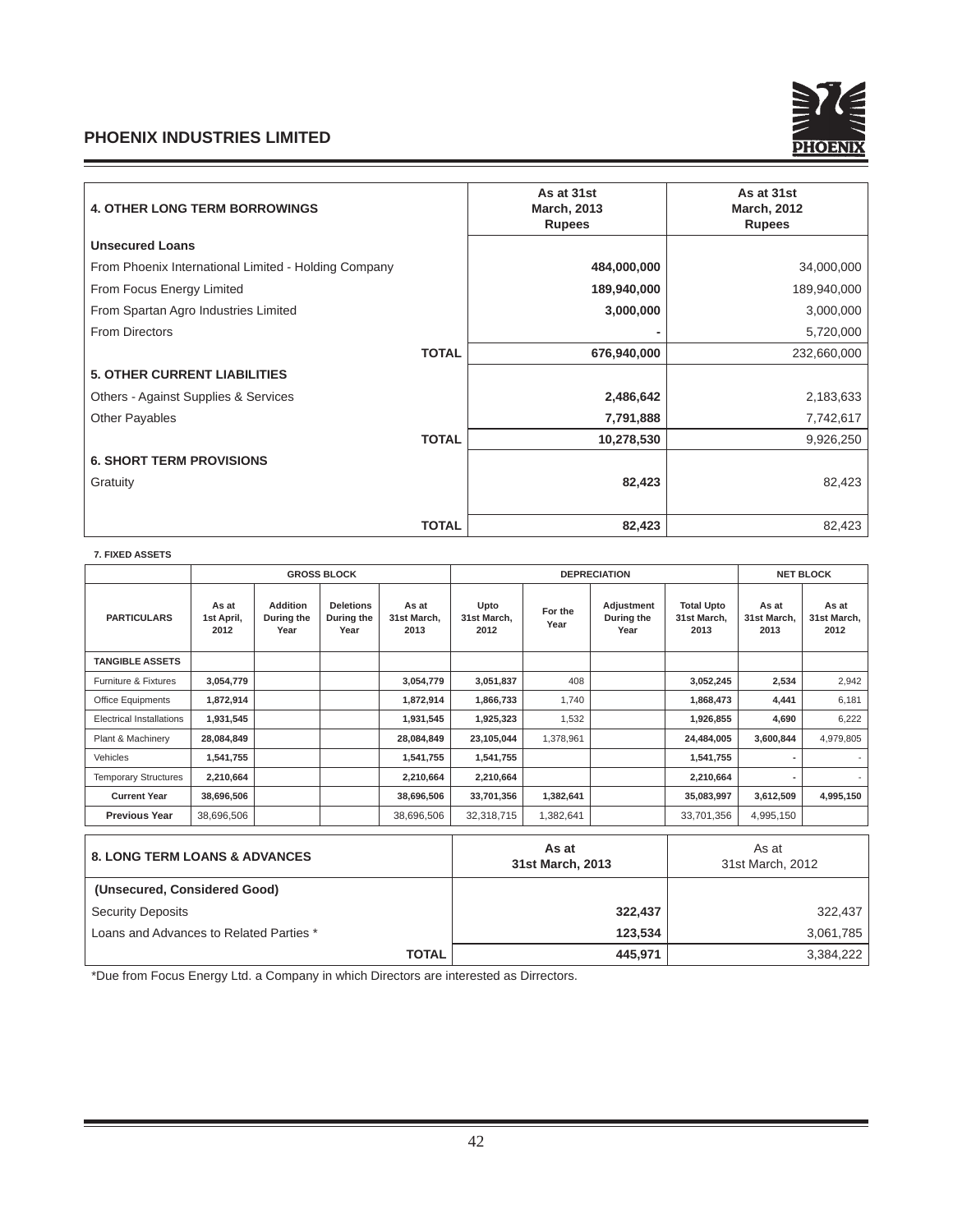

| <b>9. NON CURRENT INVESTMENTS</b>                    |              | As at<br>31st March, 2013 |             | As at<br>31st March, 2012 |             |  |
|------------------------------------------------------|--------------|---------------------------|-------------|---------------------------|-------------|--|
|                                                      |              | <b>Nos of Share</b>       | Value       | <b>Nos of Share</b>       | Value       |  |
| <b>Long Term Investments - At Cost</b>               |              |                           |             |                           |             |  |
| <b>Unquoted - Trade</b>                              |              |                           |             |                           |             |  |
| Super Bazaar Co-operative Store Ltd.                 |              | 1,000                     | 10,010      | 1,000                     | 10,010      |  |
| <b>Unquoted - Non Trade</b>                          |              |                           |             |                           |             |  |
| Pelle Fine Leather Inc. (Foreign Company)            |              | 1,246,000                 | 58,837,618  | 1,246,000                 | 58,837,618  |  |
| <b>Phoenix Cement Limited</b>                        |              | 21,000,000                | 37,894,500  | 21,000,000                | 37,894,500  |  |
| (Subsidiary of Phoenix International Limited)        |              |                           |             |                           |             |  |
| <b>Phoenix Power Development Corporation Limited</b> |              | 10                        | 100         | 10                        | 100         |  |
| Quoted                                               |              |                           |             |                           |             |  |
| <b>Yellow Valley Leasing and Finance Limited</b>     |              | 24,600                    | 344,400     | 24,600                    | 344,400     |  |
| Savare Trade Enterprises Ltd.                        |              | 72,200                    | 1,091,877   | 72,200                    | 1,091,877   |  |
|                                                      | <b>TOTAL</b> | 22,343,810                | 98,178,505  | 22,343,810                | 98,178,505  |  |
| Note:                                                |              |                           |             |                           |             |  |
| Aggregate cost of Quoted Investment                  |              | 14.36 Lacs                |             | 14.36 Lacs                |             |  |
| Aggregate Market Value of Quoted Investment          |              | 18.14 Lacs                |             | 18.14 Lacs                |             |  |
| Aggregate cost of Unquoted Investment                |              |                           | 967.42 Lacs |                           | 967.42 Lacs |  |

The Market value of Share of Yellow Valley Leasing and Finance Limited has been taken on the basis of last traded rate of Rs. 26/80 per share as per Delhi Stock Exchange quotation. The Market value of Share of Savare Trade Enterprises Limited has been taken on the basis of last traded rate of Rs. 16 per share as per Delhi Stock Exchange quotation.

| <b>10. INVENTORIES</b>                              |              |           | As at<br>31st March, 2013<br><b>Rupees</b> |            | As at<br>31st March, 2012<br><b>Rupees</b> |                                   |  |
|-----------------------------------------------------|--------------|-----------|--------------------------------------------|------------|--------------------------------------------|-----------------------------------|--|
| <b>Stock in Trade</b>                               |              |           |                                            |            |                                            |                                   |  |
| <b>Raw Material</b>                                 |              |           |                                            | 1,879,942  |                                            | 1,879,942                         |  |
| <b>Finished Goods</b>                               |              |           |                                            | 675,682    |                                            | 675,682                           |  |
|                                                     | <b>TOTAL</b> |           | 2,555,624                                  |            |                                            | 2,555,624                         |  |
| <b>11. TRADE RECEIVABLES</b>                        |              |           |                                            |            |                                            |                                   |  |
| (Unsecured Considered Good)                         |              |           |                                            |            |                                            |                                   |  |
| <b>Receivables from Related Parties</b>             |              | 199,020   |                                            |            | 199,020                                    |                                   |  |
| (From Phoenix International Ltd. - Holding Company) |              |           |                                            |            |                                            |                                   |  |
| <b>Considered Doubtful</b>                          |              |           | 22,059,105                                 |            |                                            | 22,059,105                        |  |
|                                                     |              |           | 22,258,125                                 |            |                                            | 22,258,125                        |  |
| <b>Less: Provision for Doubful Debts</b>            |              |           |                                            | 17,199,474 |                                            | 17,199,474                        |  |
|                                                     | <b>TOTAL</b> | 5,058,651 |                                            |            | 5,058,651                                  |                                   |  |
| <b>12. CASH &amp; CASH EQUIVALENTS</b>              |              |           | 31st March, 2013<br><b>Rupees</b>          |            |                                            | 31st March, 2012<br><b>Rupees</b> |  |
| (i) Balances with Scheduled Banks                   |              |           |                                            |            |                                            |                                   |  |
| In current Accounts                                 | 6,680,989    |           |                                            |            | 981,634                                    |                                   |  |
| In Deposit Accounts                                 |              | 2,297,170 | 8,978,159                                  |            | 2,297,170                                  | 3,278,804                         |  |
| (ii) Cash on hand                                   |              |           | 2,567,283                                  |            |                                            | 2,567,283                         |  |
| <b>TOTAL</b>                                        |              |           | 11,545,442                                 |            |                                            | 5,846,087                         |  |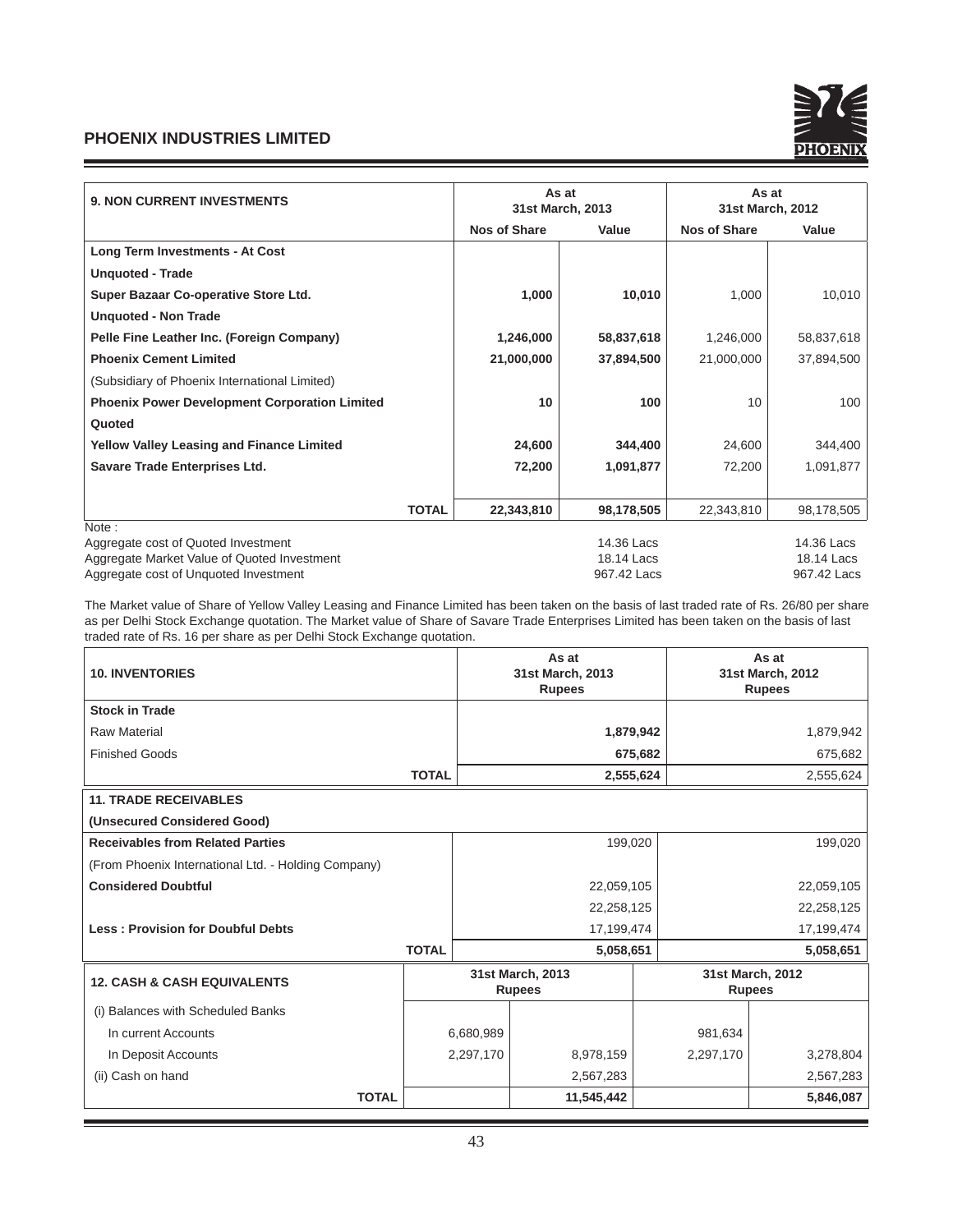

| <b>13. OTHER CURRENT ASSETS</b>    | As at<br>31st March, 2013<br><b>Rupees</b> | As at<br>31st March, 2012<br><b>Rupees</b> |  |
|------------------------------------|--------------------------------------------|--------------------------------------------|--|
| <b>Other Receivables</b>           | 441,299,141                                | 58,350                                     |  |
| Interest accrued but not due       | 1.591                                      | 1,591                                      |  |
| Advances Taxes & Withholding Taxes | 16.141                                     | 16, 141                                    |  |
| <b>TOTAL</b>                       | 441,316,873                                | 76,082                                     |  |

# **14. SEGEMENTAL REPORTING**

Based on guiding principles given Accounting Standard (AS-17) "Segement Reporting", there are no separate reportable segments.

| <b>15. RELATED PARTY DISCLOSURE</b>  |                        |                                  |                                         |                       |
|--------------------------------------|------------------------|----------------------------------|-----------------------------------------|-----------------------|
| Name of the Related Party            | Relationship           | Nature of<br><b>Transactions</b> | <b>Volume of</b><br><b>Transactions</b> | Outstanding<br>Amount |
|                                      |                        |                                  | Amount (In Rs.)                         |                       |
| <b>Phoenix International Limited</b> | <b>Holding Company</b> |                                  |                                         | 199.020               |

# **16. FAIR VALUE OF CURRENT AND NON CURRENT ASSETS**

In the opinion of Management, the value on realization of current and non current assets in the ordinary course of business would be at least equal to the amount at which they are stated in the Balance Sheet and provision for all loans and liabilities is adequate.

| <b>17. PAYMENT TO AUDITORS</b>                 |              | As at<br>31st March, 2013<br><b>Rupees</b> | As at<br>31st March, 2012<br><b>Rupees</b> |
|------------------------------------------------|--------------|--------------------------------------------|--------------------------------------------|
| <b>Audit Fees</b>                              |              | 39,326                                     | 28,090                                     |
|                                                | <b>TOTAL</b> | 39,326                                     | 28,090                                     |
| <b>18. BASIC AND DILUTED EARNING PER SHARE</b> |              |                                            |                                            |
| Net Profit / (Loss) After Tax                  |              | (2,013,026)                                | (1,071,590)                                |
| Number of Equity Shares                        |              | 9,432,300                                  | 9,432,300                                  |
| Nominal Value of Equity Shares (Rupees)        |              | 10.00                                      | 10.00                                      |
| Basic and Diluted Earning Per Share (Rupees)   |              | (0.21)                                     | (0.11)                                     |

The Company has not shown diluted earning per share because the Company has not issued any potential equity share.

# **19. DISCLOSURE WITH RESPECT TO EMPLOYEE'S BENEFITS**

Every employee who has completed five years or more of service gets a Gratuity on leaving at 15 days salary (last drawn salary for each completed year of service. Year and liability on account of retirement benefits to employees are provided and funded to approved Gratuity Fund under the Group Gratuity cum Life Assurance scheme of Life Insurance Corporation of India. Contribution to defined contribution scheme such as Provided and Family Pension fund are charged to Profit & Loss Account as incurred. Leave Encashment is accounted for on year to year basis and not accumulated to be encashed at the time of retirment.

**20. STATEMENT OF ADDITIONAL INFORMATION PURSUANT OT THE PROVISIONS OF PART II OF SCHEDULE VI OF THE COMPANIES ACT, 1956, TO THE EXTENT RELEVANT, ARE GIVEN AS UNDER :**

# **I ) PARTICULARS OF CAPACITY AND PRODUCTION**

|                    | <b>LICENSED CAPACITY</b> |                                 | <b>INSTALLED CAPACITY</b>       |                                 | <b>PRODUCTION</b>               |                                 |                                 |
|--------------------|--------------------------|---------------------------------|---------------------------------|---------------------------------|---------------------------------|---------------------------------|---------------------------------|
| <b>DESCREPTION</b> | <b>UNIT</b>              | <b>YEAR ENDED</b><br>31.03.2013 | <b>YEAR ENDED</b><br>31.03.2012 | <b>YEAR ENDED</b><br>31.03.2013 | <b>YEAR ENDED</b><br>31.03.2012 | <b>YEAR ENDED</b><br>31.03.2013 | <b>YEAR ENDED</b><br>31.03.2012 |
|                    |                          |                                 |                                 |                                 |                                 |                                 |                                 |
| <b>SHOES UPPER</b> | <b>PAIRS</b>             | N.A                             | N.A                             |                                 |                                 |                                 |                                 |
| <b>FOOTWEAR</b>    | <b>PAIRS</b>             | N.A                             | N.A                             |                                 |                                 |                                 |                                 |

Notes :-- Installed capacity is as certified by the management and relied upon by the auditors being a technical matter.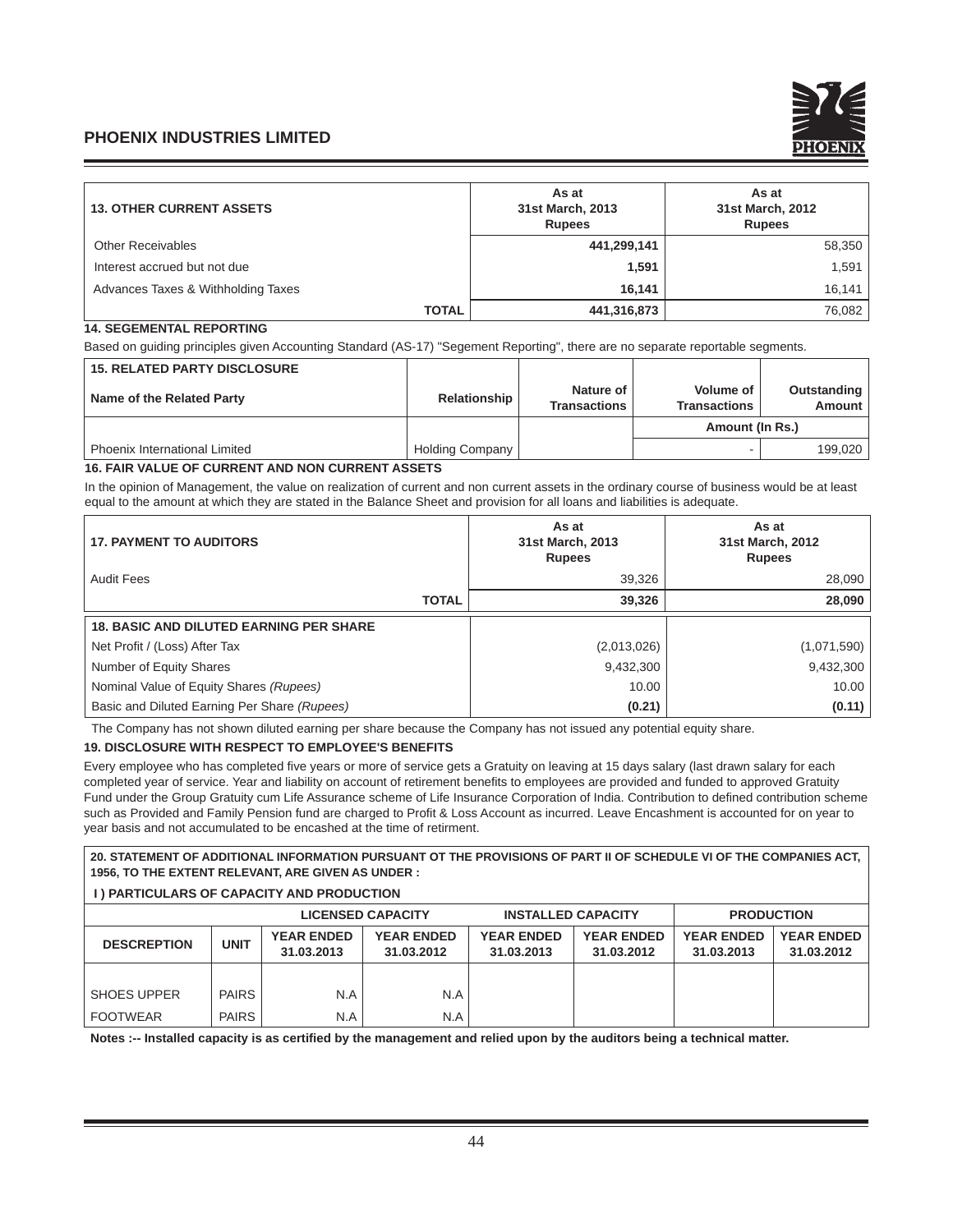

## **II ) PARTICULARS OF STOCKS AND SALES & SERVICES**

| <b>STOCKS</b>            |       |                    |                      |                                      |                      |               |       |                  |  |
|--------------------------|-------|--------------------|----------------------|--------------------------------------|----------------------|---------------|-------|------------------|--|
|                          |       |                    | <b>OPENING STOCK</b> |                                      | <b>CLOSING STOCK</b> |               |       |                  |  |
| <b>UNIT</b>              |       | As at 01.04.2013   |                      | As at 31.03.2013<br>As at 01.04.2012 |                      |               |       | As at 31.03.2012 |  |
|                          | QTY.  | Amount<br>(In Rs.) | QTY.                 | Amount<br>(ln Rs.)                   | QTY.                 | Amt. (In Rs.) | QTY.  | Amt. (In<br>Rs.) |  |
| <b>Sport Shoes Pairs</b> | 36282 | 647,088            | 36282                | 647.088                              | 36282                | 647.088       | 36282 | 647,088          |  |
| Shoes Upper Pairs        |       | 28.094             |                      | 28.094                               |                      | 28.094        |       | 28,094           |  |
| <b>Others</b>            |       |                    |                      |                                      |                      |               |       |                  |  |
| <b>TOTAL</b>             | 36282 | 675,182            | 36282                | 675,182                              | 36282                | 675,182       | 36282 | 675,182          |  |

# **III) PARTICULARS OF MATERIALS CONSUMED**

| <b>DESCREPTION</b>      | <b>UNIT</b>   | As at 31.03.2013 |               | As at 31.03.2012 |               |  |
|-------------------------|---------------|------------------|---------------|------------------|---------------|--|
| QTY.                    | Amt. (In Rs.) | QTY.             | Amt. (In Rs.) | QTY              | Amt. (In Rs.) |  |
| <b>FINISHED LEATHER</b> | SQ. DM        | <b>NIL</b>       | NIL           | <b>NIL</b>       | <b>NIL</b>    |  |
| <b>CHEMICAL</b>         |               | <b>NIL</b>       | <b>NIL</b>    | <b>NIL</b>       | <b>NIL</b>    |  |
| <b>OTHERS</b>           |               | <b>NIL</b>       | <b>NIL</b>    | <b>NIL</b>       | <b>NIL</b>    |  |
| <b>TOTAL</b>            |               |                  |               |                  |               |  |

#### **IV ) VALUE OF IMPORTED / INDIGENEOUS RAW MATERIAL, STORE SPARES AND COMPONENTS CONSUMED**

|                    | As at 31.03.2013                    |            | As at 31.03.2012             |                  |  |
|--------------------|-------------------------------------|------------|------------------------------|------------------|--|
| <b>DESCREPTION</b> | Amt. (In Rs.)<br><b>Consumption</b> | $%$ of     | Amt. (In Rs.)<br>Consumption | $%$ o            |  |
| I IMPORTED         | <b>NIL</b>                          | <b>NIL</b> | <b>NIL</b>                   | NIL <sup>I</sup> |  |
| <b>INDIGENOUS</b>  | <b>NIL</b>                          | <b>NIL</b> | <b>NIL</b>                   | <b>NIL</b>       |  |
| <b>TOTAL</b>       |                                     |            |                              |                  |  |

| V) VALUE OF IMPORTS OF C.I.F BASIS            |                  |                  |
|-----------------------------------------------|------------------|------------------|
| <b>DESCREPTION</b>                            | As at 31.03.2013 | As at 31.03.2012 |
| I RAW MATERIAL STORES & SPARES AND COMPONENTS | <b>NIL</b>       | NIL I            |
| l CAPITAL GOODS                               | <b>NIL</b>       | NIL I            |
| VI) EARNING / EXPENDITURE IN FOREIGN CURRENCY |                  |                  |

| <b>DESCREPTION</b>               | As at 31.03.2013 | As at 31.03.2012 |
|----------------------------------|------------------|------------------|
| I EARNING IN FOREIGN CURRENCY    | <b>NIL</b>       | <b>NIL</b>       |
| I REMITANCE IN FOREIGN CURRENCY  | <b>NIL</b>       | <b>NIL</b>       |
| LEXPENDITURE IN FOREIGN CURRENCY | <b>NIL</b>       | <b>NIL</b>       |

21. The accounts of the Company have been prepared on going concern basis.

22. As per accounting policy of the Company, the valuation of closing stock of Finished Goods has been done by including Excise Duty. In the current year, the excise duty payable on finished goods lying at factory (Bounded Store Room) amounting to Rs. Nil (Previous year Rs. Nil) has been included in the value of finished goods stock. It does not have any impact on the Profit & Loss Account of the Company.

23. In view of the losses and uncertainty of future taxable income, the Company has not recorded Cumulative Deferred Tax Assets/Liability on account of timing differences as stipulated in Accounting Standards (AS-22)-"Accounting for Taxes on Income"

24. Debit / Credit balance as on 31st March, 2013 in Debtors, Creditors, Loans, Advances and other parties account are subject to confirmations.

25. In the opinion of the management, the value on realization of Current Assets and Loans & Advances in the ordinary course of business would be at least equal to the amount at which they are stated in the Balance Sheet and provision for all known Liabilities is adequate.

26. No Creditor has intimated about their status being of small industrial undertaking.

27. Prior Period expenditure have been included under normal heads of expenses.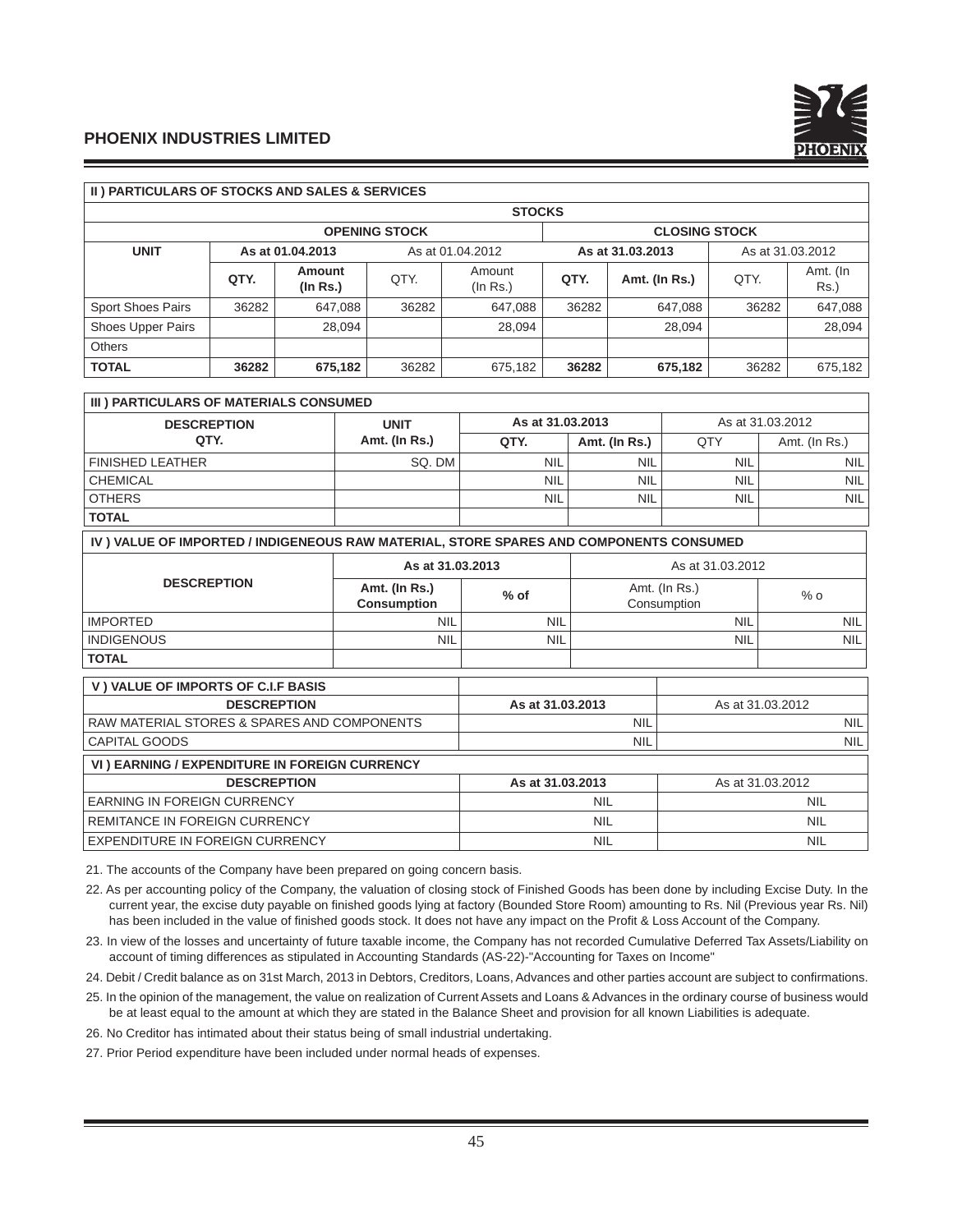

| <b>28. OTHER INCOME</b>                       |              | <b>Current Year</b><br>31st March, 2013 | Previous Year<br>31st March, 2012 |
|-----------------------------------------------|--------------|-----------------------------------------|-----------------------------------|
|                                               |              | <b>Rupees</b>                           | <b>Rupees</b>                     |
| Interest on Deposit, Margin Money etc         |              |                                         | 33,568                            |
| Sundry Balance Written Back                   |              | 5,252                                   | 157,354                           |
| Miscellaneous Income                          |              |                                         | 885,313                           |
|                                               | <b>TOTAL</b> | 5,252                                   | 1,076,235                         |
| <b>29. CHANGE IN STOCK IN TRADE</b>           |              |                                         |                                   |
| Opening Stock - Raw Material / Finished Goods |              | 2,555,624                               | 2,846,957                         |
| Closing Stock - Raw Material / Finished Goods |              | 2,555,624                               | 2,555,624                         |
| <b>Change in Stock in Trade</b>               | <b>TOTAL</b> |                                         | 291,333                           |

| <b>30. EMPLOYEES' BENEFIT EXPENSES</b> | <b>Current Year</b><br>31st March, 2013<br><b>Rupees</b> | Previous Year<br>31st March, 2012<br><b>Rupees</b> |  |  |
|----------------------------------------|----------------------------------------------------------|----------------------------------------------------|--|--|
| Salary & Wages                         | 540,624                                                  | 568.340                                            |  |  |
| Contribution to Provident Fund / ESIC  | 16,332                                                   | 31,749                                             |  |  |
| <b>TOTAL</b>                           | 556.956                                                  | 600.089                                            |  |  |

|                                | <b>Current Year</b> | Previous Year    |
|--------------------------------|---------------------|------------------|
| <b>31. OTHER EXPENSES</b>      | 31st March, 2013    | 31st March, 2012 |
|                                | <b>Rupees</b>       | Rupees           |
| Rent, Rate & Taxes Paid        |                     | 4,345            |
| <b>Bank Charges</b>            | 645                 | 3,531            |
| Payment to Auditors            | 39,326              | 28,090           |
| Legal & Professional fees      | 24,710              | 25,371           |
| Other expenses                 | 2,000               | 2,390            |
| Advertisement & Publicity Exp. | 12,000              |                  |
| Sundry Balance Write off       |                     | 107,447          |
| <b>TOTAL</b>                   | 78,681              | 171,174          |

"32. Figures for the previous year have been regrouped / rearranged wherever necessary to confirm to the classification adopted in the current year."

**For RKM & Associates** Chartered Accountants Firm Reg. No. - 007536N

Mem. No. 81851

Place : **New Delhi** Date : **13.08.2013**

As Per Our Report of Even Date **For and on behalf of the Board of Directors** 

(Rakesh Mathur) **Narender Aggarwal P.M Alexnder** Prop. **Director Director**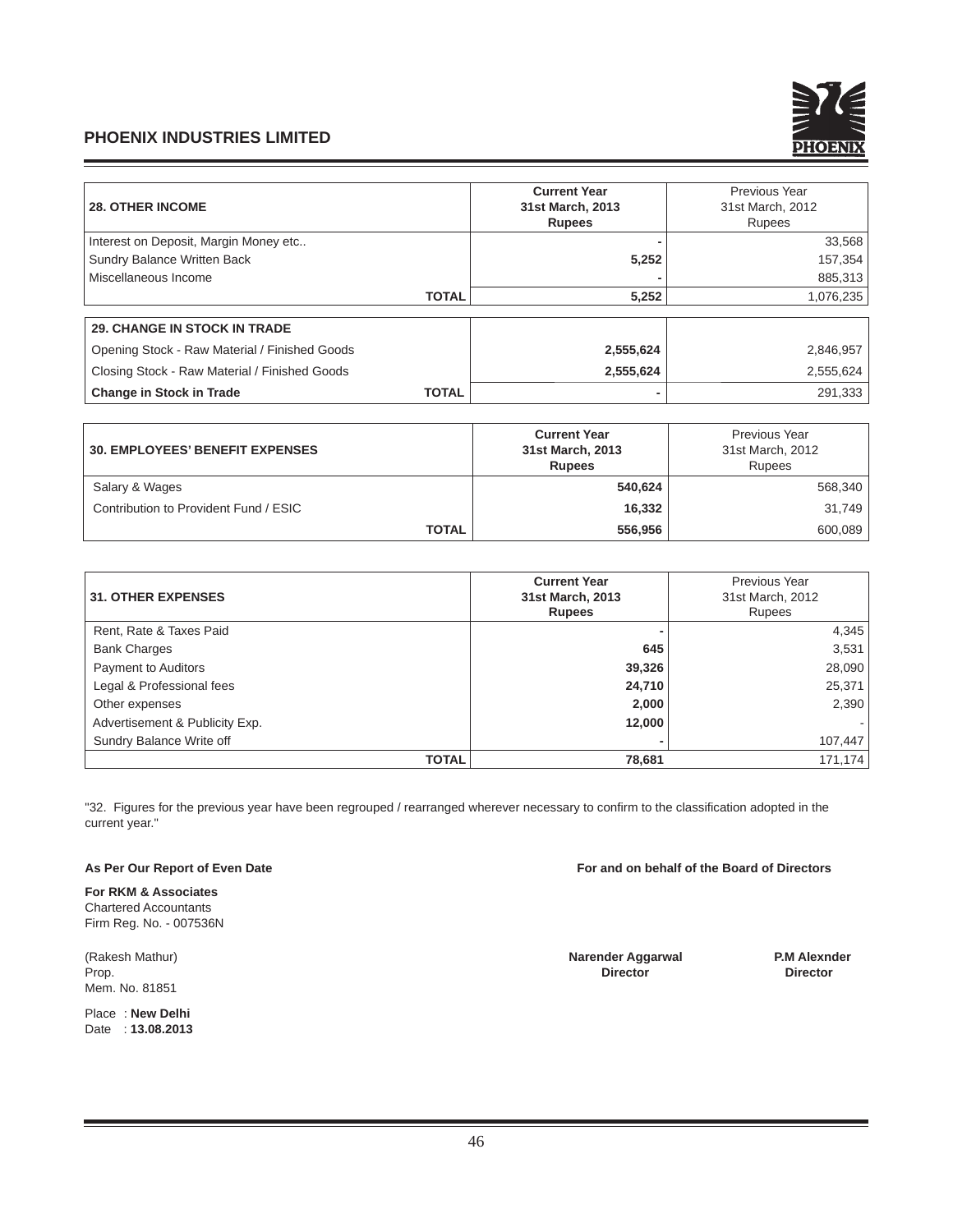<u> 1989 - Johann Barnett, mars et al. 1989 - Anna ann an t-</u>

Ξ



|      | <b>PART - IV</b>                                                                                             |                       |                                                                                           |                                                                                  |                              |  |  |  |
|------|--------------------------------------------------------------------------------------------------------------|-----------------------|-------------------------------------------------------------------------------------------|----------------------------------------------------------------------------------|------------------------------|--|--|--|
|      |                                                                                                              |                       | <b>BALANCE SHEET ABSTRACT AND COMPANY'S GENERAL BUSINESS PROFILE</b>                      |                                                                                  |                              |  |  |  |
| j.   | <b>Registration Details</b>                                                                                  |                       |                                                                                           |                                                                                  |                              |  |  |  |
|      | Registration No.                                                                                             |                       | 055101593                                                                                 | State Code                                                                       | 5 5                          |  |  |  |
|      | <b>Balance Sheet Date</b>                                                                                    | 31                    | 03<br>2013                                                                                |                                                                                  |                              |  |  |  |
| ii.  | Capital raised During the year                                                                               |                       |                                                                                           |                                                                                  |                              |  |  |  |
|      | Public Issue                                                                                                 |                       |                                                                                           | <b>Right Issue</b>                                                               |                              |  |  |  |
|      | $N$    <br>$\mathsf L$                                                                                       |                       |                                                                                           | $N$      <br>L                                                                   |                              |  |  |  |
|      | Bonus Issue                                                                                                  |                       |                                                                                           | <b>Private Placement</b>                                                         |                              |  |  |  |
|      | N<br>$\Box$<br>L                                                                                             |                       |                                                                                           | $\perp$ $\perp$<br>N                                                             |                              |  |  |  |
| iii. | Details of Mobilisation and Deployed of Funds (Rs. in Thousand)<br><b>Total Liabilities</b>                  |                       |                                                                                           | <b>Total Assets</b>                                                              |                              |  |  |  |
|      | 5<br>5 <br>$\overline{2}$<br>3<br>5<br>$\mathbf{3}$                                                          |                       |                                                                                           | 5 <sup>5</sup><br>$\overline{2}$<br>$\mathbf{3}$<br>5 <sup>5</sup><br>5<br>3     |                              |  |  |  |
|      | <b>Source of Fund</b>                                                                                        |                       |                                                                                           |                                                                                  |                              |  |  |  |
|      | Paid-up Capital                                                                                              |                       |                                                                                           | Reserve & Surplus                                                                |                              |  |  |  |
|      | $4 \mid 3 \mid 2 \mid 3$<br>9                                                                                |                       |                                                                                           | (2 1 8 9 1 0)                                                                    |                              |  |  |  |
|      | <b>Secured Loans</b>                                                                                         |                       |                                                                                           | Long Term Liability/Unsecured Loans                                              |                              |  |  |  |
|      | $\overline{\phantom{m}}$                                                                                     |                       |                                                                                           | $6\phantom{.}6$<br>$9\,$<br>6<br>$ 7\rangle$<br>$\overline{4}$<br>$\overline{0}$ |                              |  |  |  |
|      | <b>Application Funds</b>                                                                                     |                       |                                                                                           |                                                                                  |                              |  |  |  |
|      | <b>Net Fixed Assets</b><br>$6 \mid 1 \mid 3$<br>3                                                            |                       |                                                                                           | Investments<br>$\sqrt{7}$<br>8 1 <br>9<br>9                                      |                              |  |  |  |
|      | Net Current Assets *                                                                                         |                       |                                                                                           |                                                                                  |                              |  |  |  |
|      | 4 5 0 1 1 6                                                                                                  |                       |                                                                                           | Other Long Term Assets<br>4 4 6                                                  |                              |  |  |  |
|      | <b>Accumulated Losses</b>                                                                                    |                       |                                                                                           |                                                                                  |                              |  |  |  |
|      | $\overline{\phantom{0}}$<br>$\qquad \qquad -$<br>$\qquad \qquad -$<br>$\qquad \qquad -$<br>$\qquad \qquad -$ |                       |                                                                                           |                                                                                  |                              |  |  |  |
| iv   | <b>Performance of Company</b>                                                                                |                       |                                                                                           |                                                                                  |                              |  |  |  |
|      | <b>Turn Over</b>                                                                                             |                       |                                                                                           | <b>Total Expenditure</b>                                                         |                              |  |  |  |
|      | 5                                                                                                            |                       |                                                                                           | 2 0 1 3                                                                          |                              |  |  |  |
|      | Profit / (Loss) Before Tax                                                                                   |                       |                                                                                           | Profit / (Loss) After Tax                                                        |                              |  |  |  |
|      | (2 0 1 3)                                                                                                    |                       |                                                                                           | (2 0 1)<br>$ 3\rangle$                                                           |                              |  |  |  |
|      | Earning Per Shares (in Rs.)<br>(0   .   2   1)                                                               |                       |                                                                                           | Dividend Rate %<br>$N$    $L$                                                    |                              |  |  |  |
|      |                                                                                                              |                       |                                                                                           |                                                                                  |                              |  |  |  |
| v    |                                                                                                              |                       | Generic Names of Three principal products/Services of the Company (As per monetary terms) |                                                                                  |                              |  |  |  |
|      | Item Code No. (ITC Code) $\boxed{6 4 0 4 1 00}$                                                              |                       | 6 3 0 2 2 1 0 0                                                                           |                                                                                  | 6 4 0 3 9 1 0 2              |  |  |  |
|      | <b>Product Description</b>                                                                                   | S P O R T   S H O E S | <b>BED SHEET</b>                                                                          | $C$ $O V E R$                                                                    | L E A T H E R <br> S H O E S |  |  |  |
|      | * Net of Current Liabilities & Provisions                                                                    |                       |                                                                                           |                                                                                  |                              |  |  |  |
|      |                                                                                                              |                       |                                                                                           | For and on behalf of the Board of the Directors                                  |                              |  |  |  |
|      | Place: New Delhi                                                                                             |                       | <b>NARENDRA AGGARWAL</b>                                                                  |                                                                                  | <b>P.M. ALEXANDER</b>        |  |  |  |
|      | Date: 13.08.2013                                                                                             |                       | Director                                                                                  |                                                                                  | Director                     |  |  |  |
|      |                                                                                                              |                       |                                                                                           |                                                                                  |                              |  |  |  |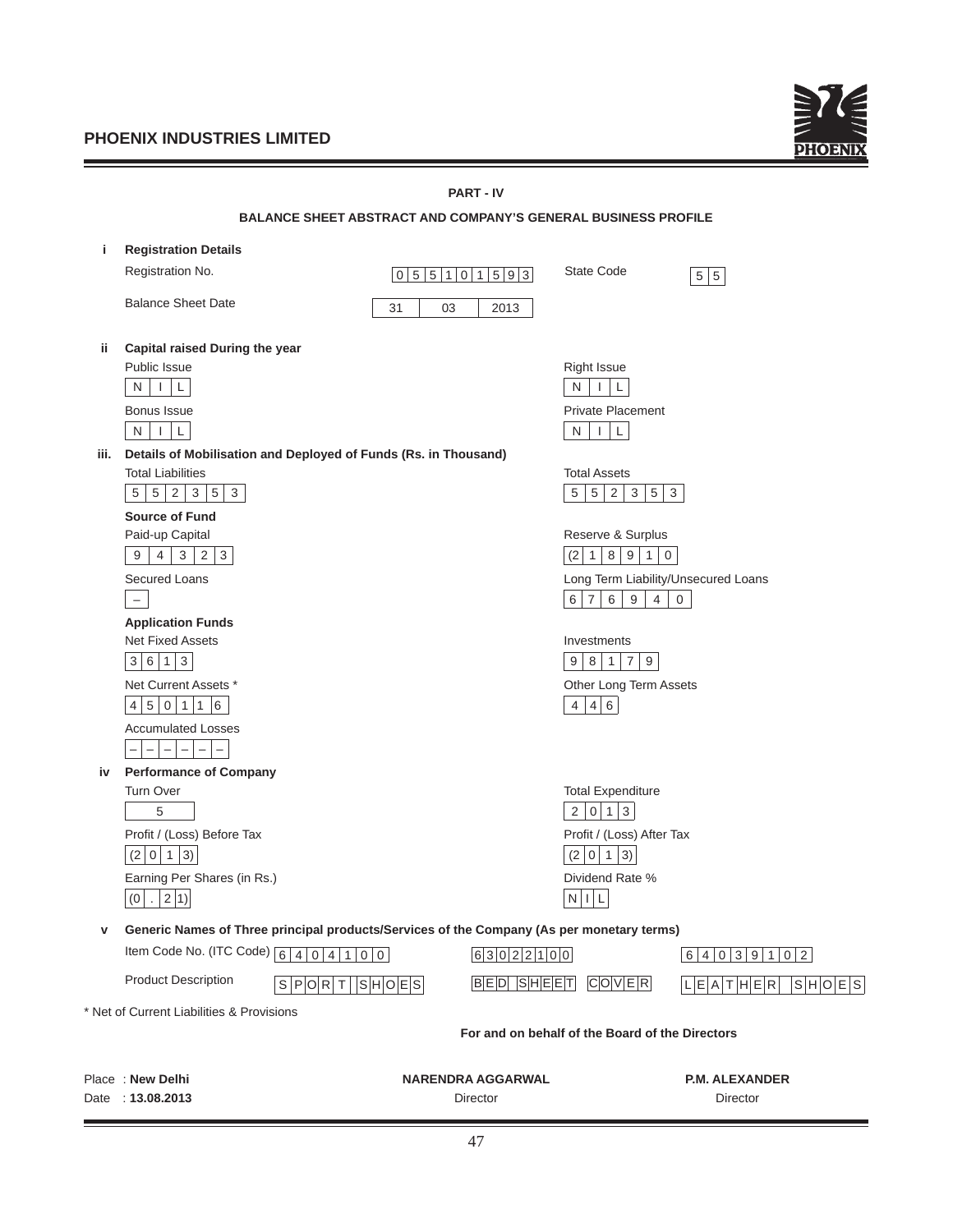

# **AUDITOR'S REPORT**

## **TO**

## **THE MEMBERS OF PHOENIX CEMENT LIMITED**

We have audited the attached Balance Sheet of PHOENIX CEMENT LIMITED as at 31st March 2013, the Profit & Loss Account and the Cash Flow Statement for the year ended on that date annexed thereto. These financial statements are the responsibility of the Company's management. Our responsibility is to express an opinion on these financial statements based on our audit.

We conducted our audit in accordance with auditing standards generally accepted in India. Those standards require that we plan and perform the audit to obtain reasonable assurance about whether the financial statements are free of material misstatement. An audit includes examining, on a test basis, evidence supporting the amounts and disclosures in the financial statements. An audit also includes assessing the accounting principles used and significant estimates made by management, as well as evaluating the overall financial statement presentation. We believe that our audit provides a reasonable basis for our opinion.

- 1. As required by the Companies (Auditor's Report) Order, 2003 as amended by the Companies (Auditor's Report) (Amendment) Order, 2004, issued by the Central Government of India in terms of sub-section (4A) of Section 227 of the Companies Act, 1956, we give in the Annexure a statement on the matters specified in the paragraph 4 and 5 of the said Order, to the extent applicable to the Company.
- 2. Further to our comments in the Annexure referred to in paragraph '1' above, we report that:-
- (a) we have obtained all the information and explanations, which to the best of our knowledge and belief were necessary for the purpose of our audit;
- (b) in our opinion, proper books of account as required by law have been kept by the Company so for as appears from our examination of those books;
- (c) the Balance Sheet, Profit & Loss Account and Cash Flow Statement dealt with by this report are in agreement with the books of account;
- (d) in our opinion, the Balance Sheet, Profit & Loss Account and Cash Flow Statement dealt with by this report comply with the mandatory Accounting Standards referred to in sub-section (3C) of Section 211 of the Companies Act, 1956;
- (e) on the basis of written representations received from the Directors of the Company as on 31st March, 2013 and taken on record by the Board of Directors, we report that none of the Directors is disqualified as on 31st March, 2013 from being appointed as Director in terms of clause (g) of sub-section (1) of Section 274 of the Companies Act, 1956;
- (f) In our opinion and to the best of our information and according to the explanations given to us, the said fi nancial statements, **subject to non-inclusion of Financial Statement of Buildwell Cement Ltd, a foreign subsidiary of the company** and read with other Notes thereon, give the information required by the Companies Act, 1956, in the manner so required and give a true and fair view in conformity with the accounting principles generally accepted in India:
	- in the case of the Balance Sheet, of the state of affairs of the Company as at 31st March, 2013 and;
	- in the case of the Profit and Loss Account, of the loss of the Company for the year ended on that date; and
	- in the case of the Cash Flow Statement, of the cash flows of the Company for the year ended on that date.

**for R.K.M & ASSOCIATES**

Chartered Accountants Firm Reg. No. 007536N

> Rakesh Mathur **Prop. M.No.81851**

Place : **New Delhi** Date : **13.08.2013**

#### **ANNEXURE REFERRED TO IN PARAGRAPH '1' OF OUR REPORT OF EVEN DATE TO THE MEMBERS OF PHOENIX CEMENT LIMITED ON THE FINANCIAL STATEMENTS FOR THE YEAR ENDED 31ST MARCH' 2013**

- 1. (a) The Company has maintained proper records showing full particulars including quantitative details and situation of fixed assets.
	- (b) As explained to us, the fixed assets have been physically verified by the management at the end of the accounting year except Capital Assets lying in the Customs bonded Warehouse. As explained to us, no material discrepancies were noticed on comparisons of physical quantities with those as per fixed assets register.

The Company during the year has not disposed off any substantial / major part of its fixed assets.

- 2. (a) The Company does not have any inventories. Accordingly, the provisions of clause 4 (ii) (b) and 4 (ii) (c) of the Companies (Auditor's Report) Order, 2003 (as amended) are not applicable to the Company.
- 3. (a) According to the information and explanations given to us, the Company during the year has not granted/ taken any loans, secured or unsecured, to / from companies,, firms or other parties covered in the register maintained under Section 301 of the Companies Act, 1956. Accordingly, the provisions of Clause 4(iii) (b), 4(iii) (c) and 4(iii) (d), 4(iii) (e), 4(iii) (f) ,4(iii) (g) of the Companies (Auditor's Report) Order, 2003 (as amended) are not applicable to the Company.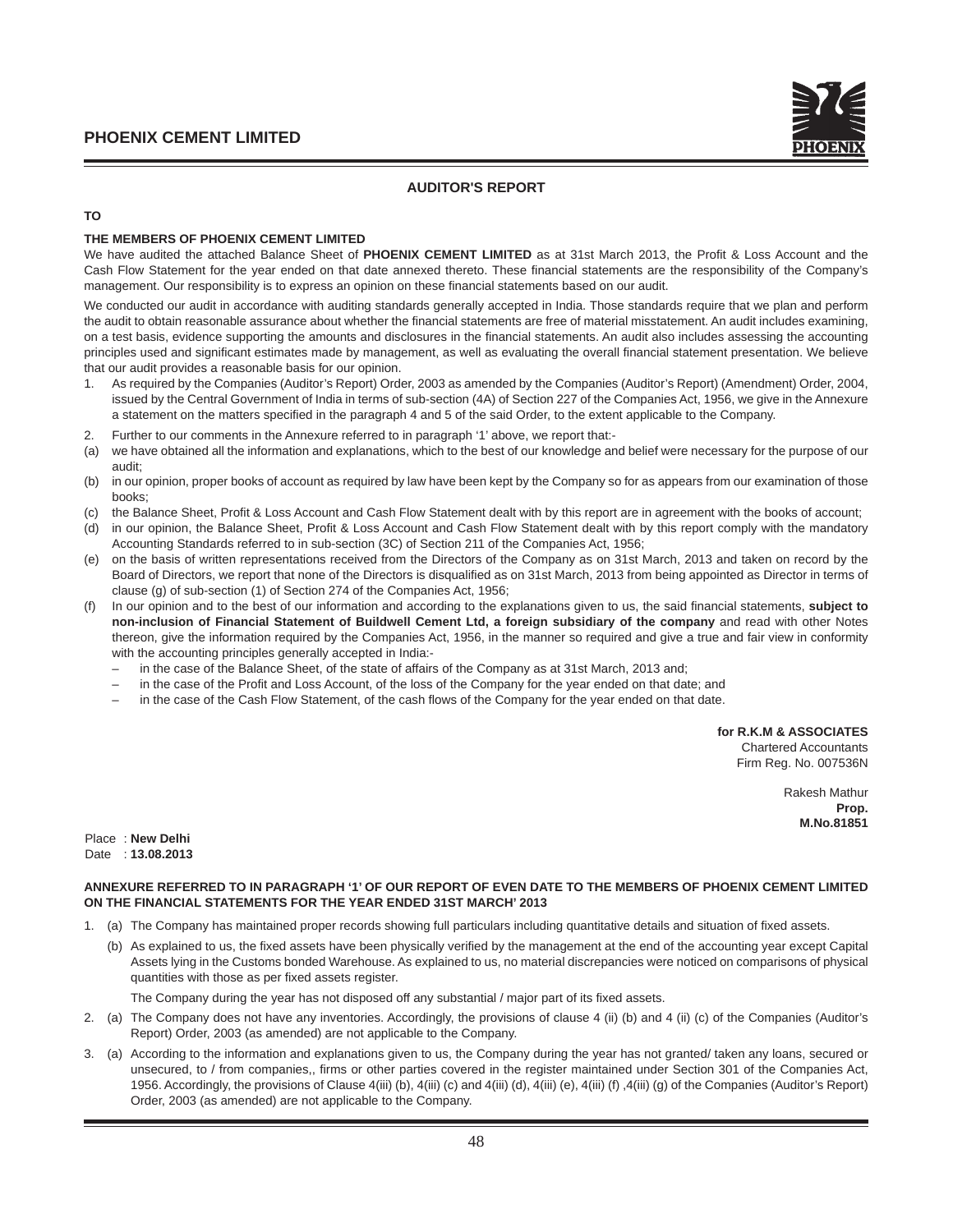- 4. In our opinion and according to the information and explanations given to us, there are adequate internal control system commensurate with the size of the Company and the nature of its business. During the course of our audit, we have not observed any continuing failure to correct major weaknesses in the internal control system.
- 5. a) According to the information and explanations given to us, particulars of contracts or arrangements referred to in section 301 of the Companies Act, 1956 have been entered in the register required to be maintained under that section and
	- b) There are no transactions of purchase of goods, materials and services & sale of goods, materials and services made in pursuance of contracts or arrangement required to be entered in the register maintained under Section 301 of the Companies Act, 1956 and exceeding the value of Rs 5 lacs in respect of any party during the year.
- 6. According to the information and explanations given to us, the Company has not accepted any deposits from the public to which the provisions of Section 58A and 58AA of the Companies Act, 1956 and the Companies (Acceptance of Deposits) Rules, 1975 apply.
- 7. In our opinion and according to the information and explanations given to us, the Company has an internal audit system commensurate with the size of the Company and the nature of its business.
- 8. The Central Government has not prescribed for the maintenance of cost records under section 209 (1) (d) of the Companies Act, 1956.
- 9. (a) The Company is regular in depositing with the appropriate authorities the undisputed statutory dues including provident fund, investor education protection fund, employees' state insurance, income tax, sales tax, service tax, wealth tax, customs duty, excise duty, cess and other material statutory dues as applicable to it.
	- (b) According to the information and explanations given to us, no undisputed amounts payable in respect of income tax, wealth tax, service tax, sales tax, customs duty and excise duty were outstanding as at 31st March 2010 for a period of more than six months from the date they became payable.
	- (c) According to the information and explanations given to us, there are no amounts in respect of sales tax, income tax, customs duty, service tax, wealth tax, excise duty and cess which have not been deposited with the appropriate authorities on account of any dispute.
- 10. As at 31st March, 2013, the accumulated losses of the Company are more than fifty percent of its net worth. The Company has incurred cash losses during the current financial year and also in the immediately preceding financial year.
- 11. The Company has not borrowed any loan from banks and / or financial Institution and the company have not issued any debentures.
- 12. According to the information and explanations given to us, the Company has not granted any loans and advances on the basis of security by way of pledge of shares, debentures and other securities.
- 13. According to information and explanations given to us, the Company is not a Chit Fund, a Nidhi or a Mutual Benefit Fund / Society. Accordingly, the provisions of clause 4 (xiii) of the Companies (Auditor's Report) Order 2003 are not applicable to the Company.
- 14. According to the information and explanations given to us, the Company is not trading in shares, securities, debentures and other investments. Accordingly, the provisions of clause 4 (xiv) of the Companies (Auditor's Report) Order 2003 are not applicable to the Company.
- 15. According to the information and explanations given to us, the Company during the year has not given any guarantee for loans taken by others from banks or financial institutions. Accordingly, the provisions of clause 4 (xv) of the Companies (Auditor's Report) Order 2003 are not applicable to the Company.
- 16. The Company during the year has not availed any term loans. Accordingly, the provisions of clause 4 (xvi) of the Companies (Auditor's Report) Order 2003 are not applicable to the Company.
- 17. According to the information and explanations given to us, no funds raised on short term basis have been used for long term investment and vice versa.
- 18. The Company has not made any preferential allotment of shares to any company or other parties covered in the register maintained under Section 301 of the Companies Act, 1956. Accordingly, the provisions of clause 4 (xviii) of the Companies (Auditor's Report) Order 2003 are not applicable to the Company.
- 19. The Company has not issued any debentures. Accordingly, the provisions of clause 4 (xix) of the Companies (Auditor's Report) Order 2003 are not applicable to the Company.
- 20. The Company during the year has not raised any money by way of public issues. Accordingly, the provisions of clause 4 (xx) of the Companies (Auditor's Report) Order 2003 are not applicable to the Company.
- 21. During the course of our examination of the books and records of the Company, no fraud on or by the Company has been noticed or reported during the year covered by our audit.

**for R.K.M & ASSOCIATES** Chartered Accountants Firm Reg. No. 007536N

> Rakesh Mathur **Prop. M.No.81851**

Place : **New Delhi** Date : **13.08.2013**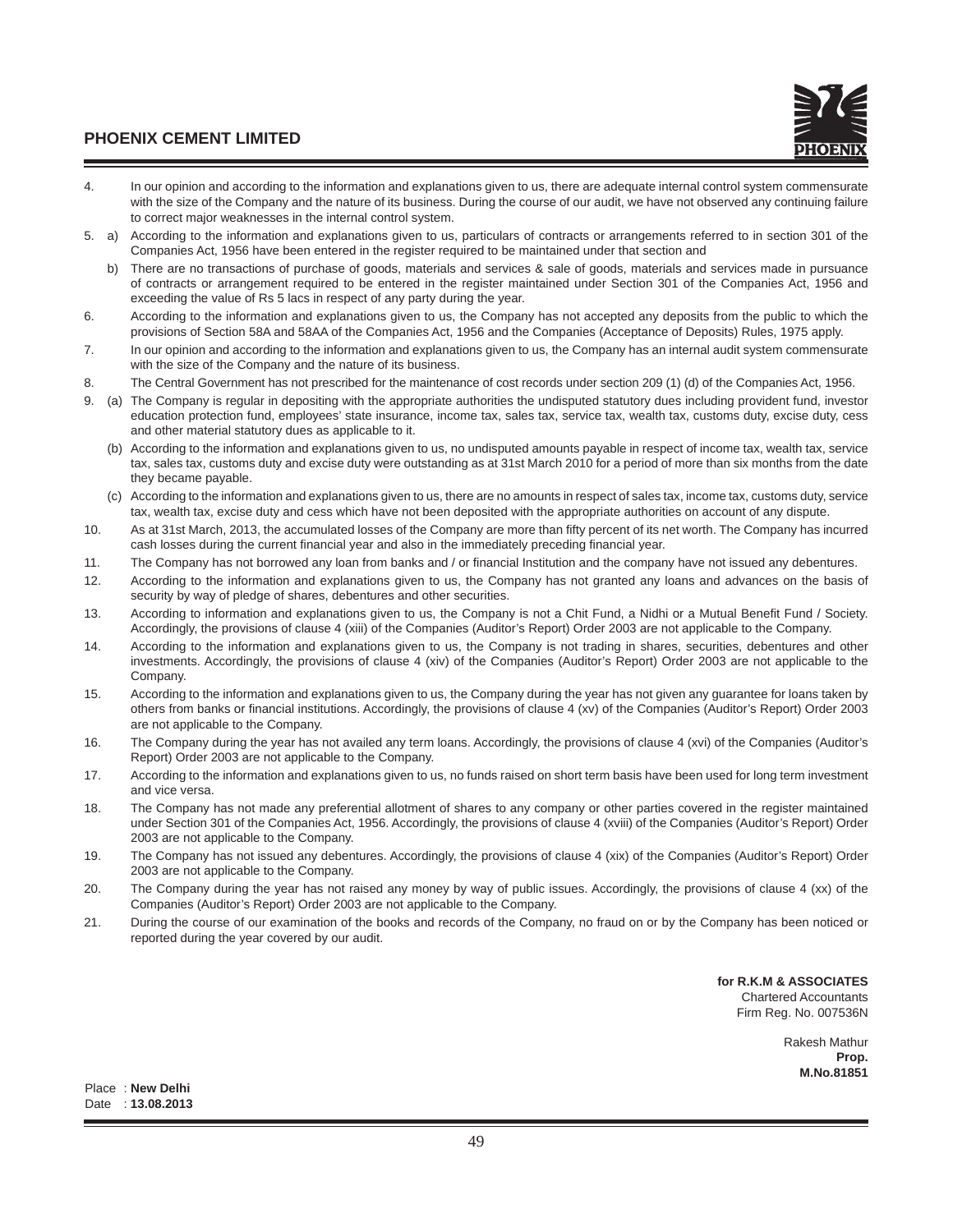

| <b>PARTICULARS</b>                   |              | <b>Note</b><br><b>No</b> | <b>Current Year</b><br>31st March, 2013<br><b>Rs</b> | Previous Year<br>31st March, 2012<br><b>Rs</b> |
|--------------------------------------|--------------|--------------------------|------------------------------------------------------|------------------------------------------------|
| <b>I. EQUITY AND LIABILITIES</b>     |              |                          |                                                      |                                                |
| (1) Shareholder's Funds              |              |                          |                                                      |                                                |
| (a) Share Capital                    |              | $\overline{2}$           | 829,535,700                                          | 829,535,700                                    |
| (b) Reserves and Surplus             |              | $\overline{3}$           | (555, 907, 743)                                      | (555, 871, 515)                                |
| (2) Current Liabilities              |              |                          |                                                      |                                                |
| (a) Other current liabilities        |              | $\overline{4}$           | 44,114,538                                           | 44,078,310                                     |
|                                      | <b>Total</b> |                          | 317,742,495                                          | 317,742,495                                    |
| <b>II. ASSETS</b>                    |              |                          |                                                      |                                                |
| (1) Non-Current Assets               |              |                          |                                                      |                                                |
| (a) Fixed assets                     |              |                          |                                                      |                                                |
| (i) Tangible assets                  |              |                          |                                                      |                                                |
| (ii) Plant & Machinery for Re Export |              | $\overline{5}$           | 22,874,720                                           | 22,874,720                                     |
| (b) Long term loans and advances     |              | $\underline{6}$          | 95,108,279                                           | 95,108,279                                     |
| (C) Non Current Investment           |              | Z                        | 199,612,500                                          | 199,612,500                                    |
| (2) Current Assets                   |              |                          |                                                      |                                                |
| (a) Cash and cash equivalents        |              | 8                        | 146,996                                              | 146,996                                        |
|                                      | Total        |                          | 317,742,495                                          | 317,742,495                                    |
| <b>Notes on Financial Statement</b>  |              | 1 to 19                  |                                                      |                                                |

#### **BALANCE SHEET AS AT 31st, MARCH, 2013**

# **Signifi cant Accounting Policies as per Annexure - "A" Annexed**

As Per Our Report of Even Date

Chartered Accountants Firm Reg. No. - 007536N

Prop. **Director Director** Mem. No. 81851

Place : **New Delhi** Date : **13.08.2013**

**For RKM & Associates** For and on behalf of the Board of Directors

Rakesh Mathur **Narender Makkar Narender Aggarwal**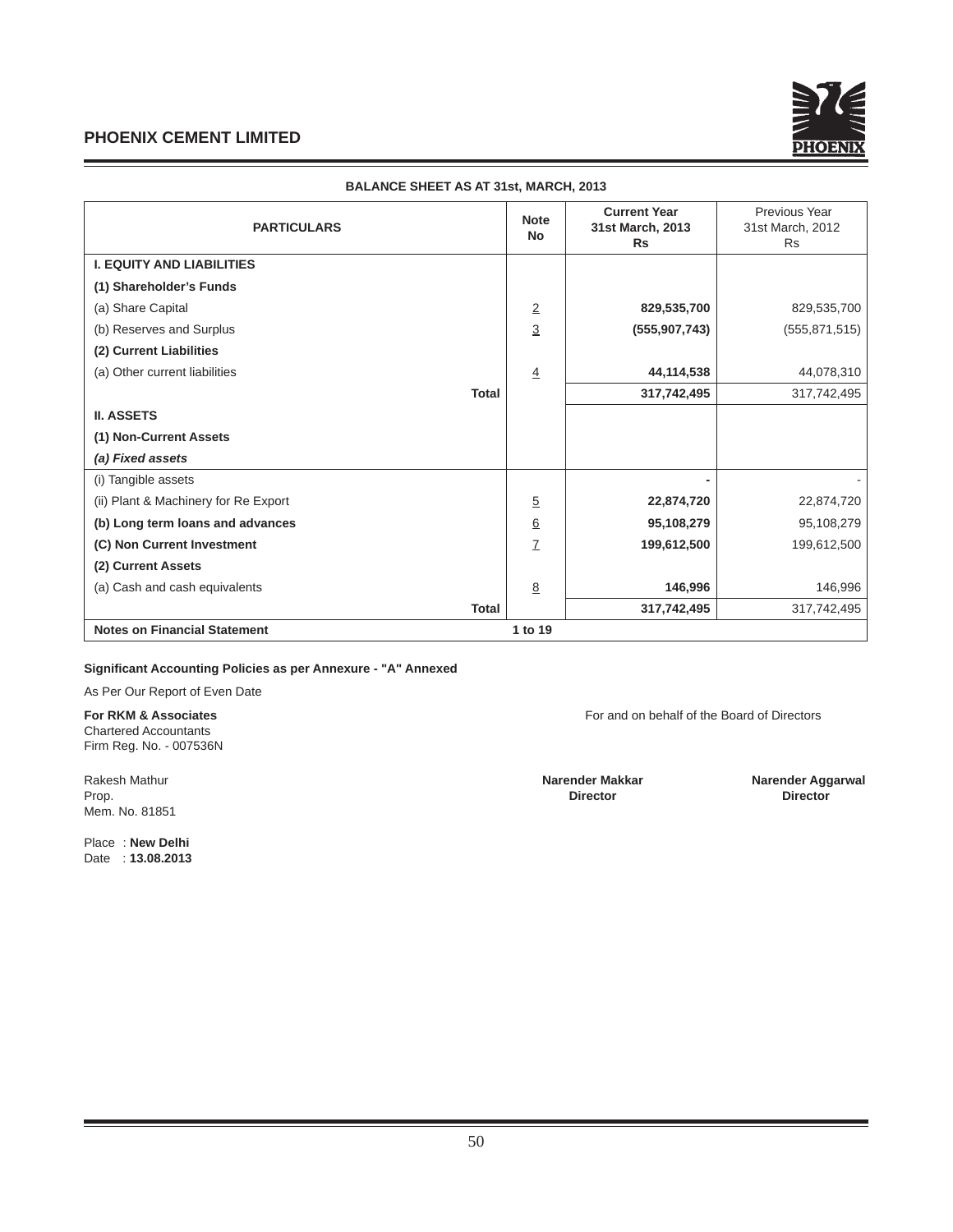

# **PROFIT AND LOSS ACCOUNT FOR THE YEAR ENDED 31st MARCH, 2013**

| <b>PARTICULARS</b>                          |         | <b>Current Year 31st</b><br><b>March, 2013</b> | Previous Year 31st<br>March, 2012 |
|---------------------------------------------|---------|------------------------------------------------|-----------------------------------|
| I. Other Income                             |         |                                                |                                   |
| <b>Total Revenue</b>                        |         |                                                |                                   |
| II. Expenses                                |         |                                                |                                   |
| Other expenses                              | 12      | 36,228                                         | 55,041                            |
| <b>Total Expenses</b>                       |         | 36,228                                         | 55,041                            |
| III. Profit / (Loss) before tax (I - II)    |         | (36, 228)                                      | (55,041)                          |
| <b>IV. Tax Expense</b>                      |         |                                                |                                   |
| (1) Current tax                             |         | -                                              |                                   |
| (2) Deferred tax Asset / (Liability)        |         |                                                |                                   |
| V. Profit / (Loss) after tax (III - IV)     |         | (36, 228)                                      | (55,041)                          |
| VI. Profit / (Loss) for the year (III - IV) |         | (36, 228)                                      | (55,041)                          |
| <b>Notes on Financial Statement</b>         | 1 to 19 |                                                |                                   |

As Per Our Report of Even Date Annexed

**For RKM & Associates For and on behalf of the Board of Directors** Chartered Accountants Firm Reg. No. - 007536N

Mem. No. 81851

Rakesh Mathur **Narender Kumar Makkar Narender Aggarwal Narender Aggarwal Narender Aggarwal Prop. Director** Prop. **Director Director**

Place : **New Delhi** Date : **13.08.2013**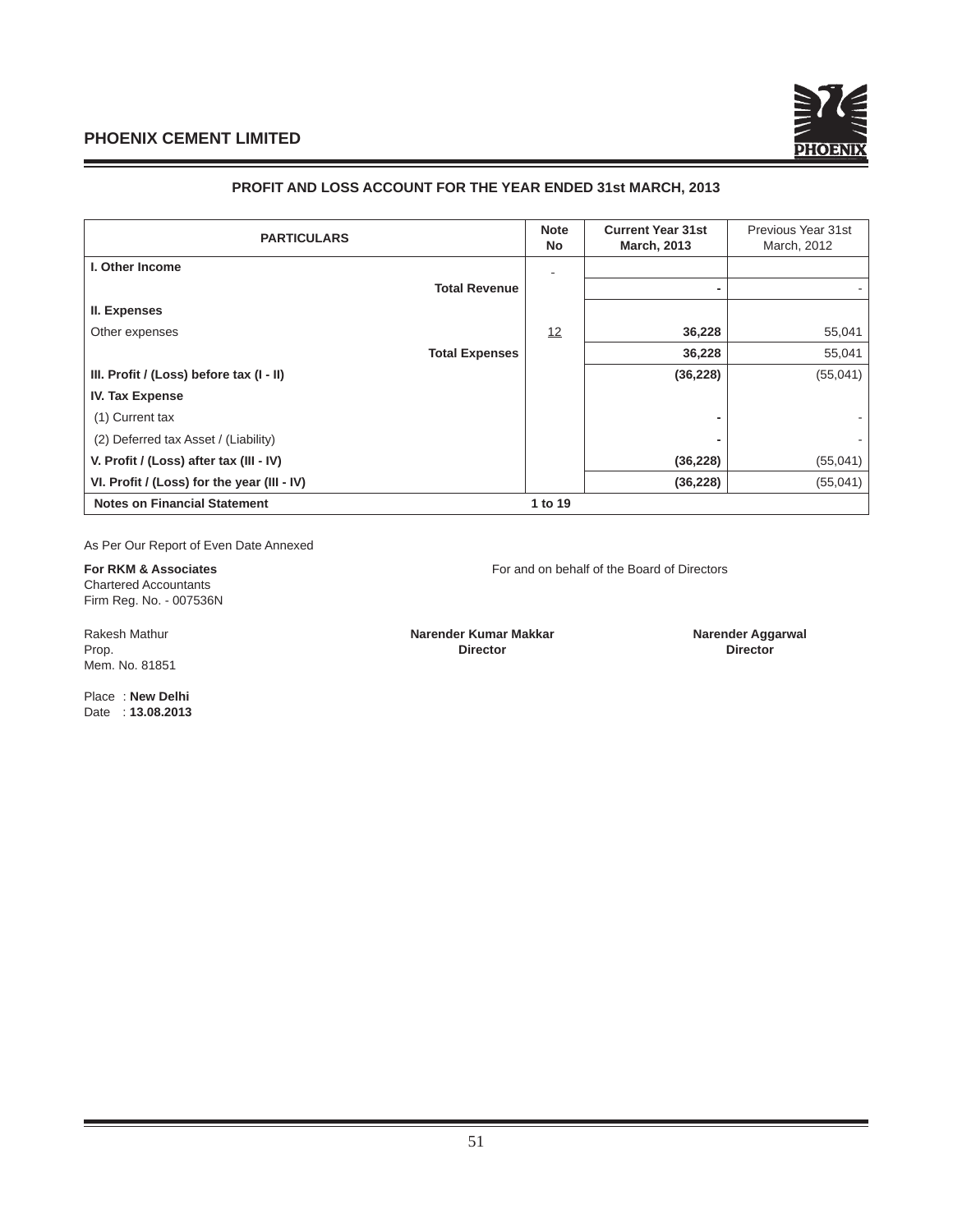

| <b>PARTICULARS</b>                                      | (Rs. In Lacs)<br>For the Year Ended<br>For the Year Ended |        |                  |        |  |
|---------------------------------------------------------|-----------------------------------------------------------|--------|------------------|--------|--|
|                                                         | 31st March, 2013                                          |        | 31st March, 2012 |        |  |
| A. Cash Flow from Operating Activities                  |                                                           |        |                  |        |  |
| Net Profit /(Loss) before Tax                           | (0.36)                                                    |        | (0.55)           |        |  |
| <b>Adjustments for</b>                                  |                                                           |        |                  |        |  |
| Depreciation                                            |                                                           |        |                  |        |  |
| Interest Income                                         |                                                           |        |                  |        |  |
| Exchange fluctuation on Translation of Foreign currency |                                                           |        |                  |        |  |
| Miscellaneous Income-Provisions Written Back            |                                                           |        |                  |        |  |
| Profit/(Loss) on Sale/Retirement of Fixed Assets        |                                                           |        |                  |        |  |
|                                                         |                                                           | (0.36) |                  | (0.55) |  |
| <b>Operating profit before Working Capital Changes</b>  |                                                           |        |                  |        |  |
| <b>Trade Receivables</b>                                |                                                           |        |                  |        |  |
| Changes in Stock in Trade                               |                                                           |        |                  |        |  |
| Non-Current Assets (Other Other Fixed Assets)           |                                                           |        |                  |        |  |
| Loans and Advances                                      |                                                           |        | 0.13             |        |  |
| <b>Other Current Assets</b>                             |                                                           |        |                  |        |  |
| <b>Trade Payables</b>                                   |                                                           |        |                  |        |  |
| <b>Other Current Liabilities</b>                        | 0.36                                                      |        | 0.42             |        |  |
| <b>Short Term Provisions</b>                            |                                                           |        |                  |        |  |
| Long Term Provisions                                    |                                                           |        |                  |        |  |
|                                                         |                                                           | 0.36   |                  | 0.55   |  |
| Cash generated from operating activities                |                                                           |        |                  |        |  |
| Taxes paid                                              |                                                           |        |                  |        |  |
| Net cash from operating activities                      |                                                           |        |                  |        |  |
| <b>B. Cash flow from Investing Activities</b>           |                                                           |        |                  |        |  |
| <b>Purchase of Fixed Assets</b>                         |                                                           |        |                  |        |  |
| Sale of Fixed Assets                                    |                                                           |        |                  |        |  |
| Net Cash used in investing activities                   |                                                           |        |                  |        |  |
| C. Cash flow from Financing Activities                  |                                                           |        |                  |        |  |
| Interest Income                                         |                                                           |        |                  |        |  |
| Investments in Shares & Securities                      |                                                           |        |                  |        |  |
| <b>TDS</b>                                              |                                                           |        |                  |        |  |
| <b>Net Cash from Financing Activities</b>               |                                                           |        |                  |        |  |
| Cash and Cash Equivalent as on 01.04.2012               |                                                           | 1.47   |                  | 1.47   |  |
| Net Cash flow during the Year                           |                                                           |        |                  |        |  |
| Exchange fluctuation on translation of foreign currency |                                                           |        |                  |        |  |
| Cash and Cash Equivalent as on 31.03.2013               |                                                           | 1.47   |                  | 1.47   |  |
| Notes:                                                  |                                                           |        |                  |        |  |

**CASH FLOW STATEMENT FOR THE YEAR ENDED 31st MARCH, 2013**

 Cash Flow Statement has been prepared under the Indirect method as set out in Accounting Standard (AS 3): Cash Flow Statements as specified in the Companies (Accounting Standards) Rules, 2006.

As Per Our Report of Even Date Annexed

**For RKM & Associates For and on behalf of the Board of Directors** Chartered Accountants Firm Reg. No. - 007536N

Prop. **Director Director** Mem. No. 81851

Place : **New Delhi** Date : **13.08.2013**

Rakesh Mathur Narender Makkar Narender Makkar Narender Makkar Narender Aggarwal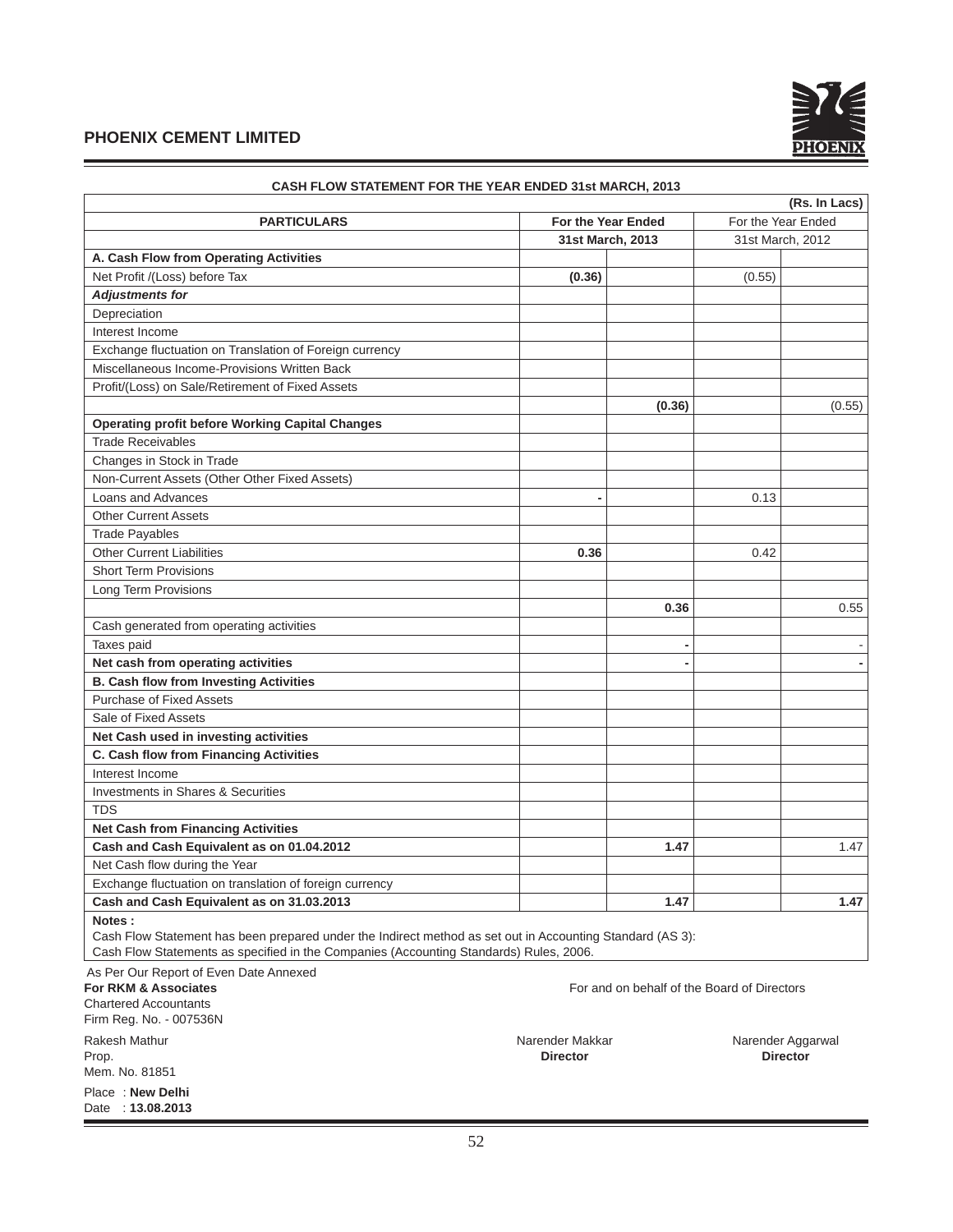## **Annexure - "A" SIGNIFICANT ACCOUNTING POLICIES**

## **1. a) BASIS OF PREPRATION OF FINANCIAL STATEMENTS**

The financial statements have been prepared under the historical cost convention on accrual basis, in accordance with Generally Accepted Accounting Principles (GAAP) and comply in all material respect with the mandatory applicable accounting standards and relevant provisions and presentational requirements of the Companies Act, 1956.

## **b) USE OF ESTIMATES**

The preparations of financial statements in conformity with Generally Accepted Accounting Principles (GAAP) requires Management to make estimates and assumptions that affect the reported amounts of assets and liabilities and disclosure of contingent liabilities on the date of financial statements and reported amounts of revenue and expenses for that year. Actual results could differ from these estimates. Any revision to accounting estimates is recognized prospectively in current and future periods.

## **2. FIXED ASSETS**

 Fixed assets are stated at cost of acquisition or construction less accumulated depreciation. All cost relating to the acquisition and installation of Fixed Assets are capitalized and include financing costs relating to the borrowed funds attributable to construction or acquisition of fixed asset up to the assets is put to use. Capital Work in Progress is stated at amount expended up to the date of Balance Sheet.

## **3. DEPRECIATION**

Depreciation on fixed assets has been provided on prorate basis on the straight – line method at the rates and in the manner prescribed under Schedule XIV of the Companies Act, 1956.

## **4. FOREIGN EXCHANGE TRANSACTION**

 Transactions in foreign currency are recorded at the exchange rates existing at the time of the transaction. All current assets and liabilities are converted at exchange rates prevailing on the last working day of the accounting year and loss or gain on conversion, if any has been charged to the Profit & Loss Account. Foreign Exchange differences relating to acquisition of fixed assets are adjusted to the carrying cost of the relevant fixed assets.

## **5. INVESTMENTS**

 Investments in subsidiary and other companies are treated as long term investments and are stated at cost. Provision of diminution in the market value of long- term investments is made only if such decline is considered permanent by the Management.

#### **6. IMPAIRMENT OF FIXED ASSETS**

 Consideration is given at each balance sheet date to determine whether there is any indication of impairment of the carrying amount of the company's Fixed Assets. If any indication exists, an asset's recoverable amount is estimated. An impairment loss is recognized whenever the carrying amount of an asset exceeds its recoverable amount. The recoverable amount is the greater of the net selling price and value in use. In assessing value in use, the estimated future cash flows are discounted to their present value based on an appropriate discount factor.

 Reversal of impairment losses recognized in prior years is recorded when there is an indication that impairment losses recognized for the assets no longer exist or have decreased. However, the increases in carrying amount of an asset due to reversal of an impairment loss is recognized to the extent it does not exceed the carrying amount that would have been determined (net of depreciation ) had no impairment loss been recognized for the assets in prior year.

#### **7. CONTINGENCIES**

The company creates a provision when there is present obligation as a result of a past event that probably requires an outflow of resources and a reliable estimate can be made of the amount of the obligation. A disclosure for a contingent liability is made when there is possible obligation or a present obligation that may, but probably will not; require an out flow of resources. When there is a possible obligation or a present obligation in respect of which the likelihood of outflow of resources is remote, no provision or disclosure is made.

Chartered Accountants Firm Reg. No. - 007536N

Prop. **Director Director** Mem. No. 81851

Place : **New Delhi** Date : **13.08.2013**

**For RKM & Associates** For and on behalf of the Board of Directors

Rakesh Mathur Narender Aggarwal Narender Makkar Narender Makkar Narender Aggarwal Narender Aggarwal Narender Aggarwal Narender Aggarwal Narender Aggarwal Narender Aggarwal Narender Aggarwal Narender Aggarwal Narender Aggar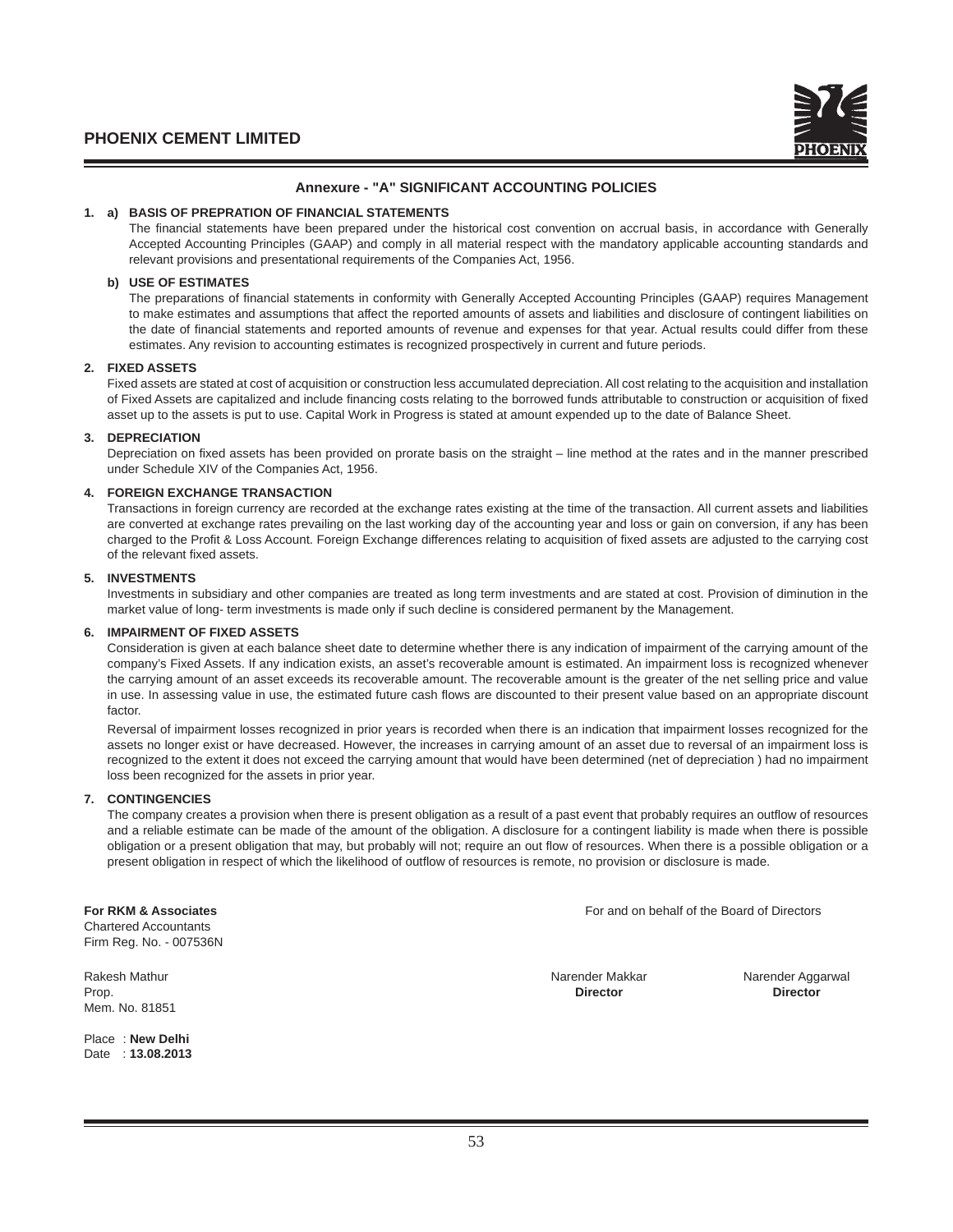

| <b>NOTES TO ACCOUNTS</b>                                                             |              |                              |                                                |                                         |                          |  |
|--------------------------------------------------------------------------------------|--------------|------------------------------|------------------------------------------------|-----------------------------------------|--------------------------|--|
| <b>DESCRIPTION</b>                                                                   |              |                              | <b>YEAR ENDED</b><br>31st MARCH, 2013<br>(Rs.) | YEAR ENDED<br>31st MARCH, 2012<br>(Rs.) |                          |  |
| 1. Contingent Liabilities Not Provided For                                           |              |                              |                                                |                                         |                          |  |
|                                                                                      |              |                              |                                                |                                         |                          |  |
| <b>2. SHARE CAPITAL</b>                                                              |              |                              |                                                |                                         |                          |  |
| (a) Authorised Capital                                                               |              | 1,000,000,000                | 10,000,000,000                                 | 1,000,000,000                           | 10,000,000,000           |  |
|                                                                                      | TOTAL        | 1,000,000,000                | 10,000,000,000                                 | 1,000,000,000                           | 10,000,000,000           |  |
| (b) Issued, Subscribed and Fully Paid Up                                             |              |                              |                                                |                                         |                          |  |
|                                                                                      |              | 82,953,570                   | 829,535,700                                    | 82,953,570                              | 829,535,700              |  |
|                                                                                      | <b>TOTAL</b> | 82,953,570                   | 829,535,700                                    | 82,953,570                              | 829,535,700              |  |
| Out of the above total paid up share capital                                         |              |                              |                                                |                                         |                          |  |
| 1) 58,200,000 Equity shares allotted pursuant to a contract without payment in cash. |              |                              |                                                |                                         |                          |  |
|                                                                                      |              |                              |                                                |                                         |                          |  |
| (c) Disclosure for Shareholding (holding more than<br>$5%$ )                         |              |                              |                                                |                                         |                          |  |
| <b>Name of Shareholder</b>                                                           |              | <b>No. of Shares</b><br>held | % of Holding                                   | No. of<br>Shares held                   | % of Holding             |  |
| <b>Phoenix International Limited</b>                                                 |              | 41,953,510                   | 51%                                            | 41,953,510                              | 51%                      |  |
| (Holding Company)                                                                    |              |                              |                                                |                                         |                          |  |
| <b>Phoenix Industries Limited</b>                                                    |              | 21,000,000                   | 25%                                            | 21,000,000                              | 25%                      |  |
| (Subsidiary of Phoenix International Ltd.)                                           |              |                              |                                                |                                         |                          |  |
| <b>Phoenix Real Time Services Ltd.</b>                                               |              | 20,000,000                   | 24%                                            | 20,000,000                              | 24%                      |  |
|                                                                                      | <b>TOTAL</b> | 82,953,510                   | 100%                                           | 82,953,510                              | 100%                     |  |
|                                                                                      |              |                              |                                                |                                         |                          |  |
| (d) Reconciliation of Shares Outstanding                                             |              | <b>Nos of Share</b>          | <b>Amount</b><br>(In Rs.)                      | Nos of Share                            | Amount<br>$($ ln Rs. $)$ |  |
| Shares outstanding at the beginning of the year                                      |              | 82,953,570                   | 829,535,700                                    | 82,953,570                              | 829,535,700              |  |
| Shares Issued during the year                                                        |              |                              |                                                |                                         |                          |  |
| Shares bought back during the year                                                   |              |                              |                                                |                                         |                          |  |
| Any other movement                                                                   |              |                              |                                                |                                         |                          |  |
|                                                                                      |              |                              |                                                |                                         |                          |  |
| Shares outstanding at the end of the year                                            |              | 82,953,570                   | 829,535,700                                    | 82,953,570                              | 829,535,700              |  |
|                                                                                      |              |                              |                                                |                                         |                          |  |
| <b>3. RESERVES &amp; SURPLUS</b>                                                     |              | Rs.                          | Rs.                                            | Rs.                                     | Rs.                      |  |
| <b>General Reserve</b>                                                               |              |                              |                                                |                                         |                          |  |
| - As per last Balance Sheet                                                          |              |                              |                                                |                                         |                          |  |
| <b>Profit &amp; Loss Account-Balance</b>                                             |              |                              |                                                |                                         |                          |  |
| Opening Balance                                                                      |              | (555, 871, 515)              |                                                | (555, 816, 474)                         |                          |  |
| Net Loss for the Current Year                                                        |              | (36, 228)                    | (555, 907, 743)                                | (550, 41)                               | (555, 871, 515)          |  |
|                                                                                      | <b>TOTAL</b> |                              | (555, 907, 743)                                |                                         | (555, 871, 515)          |  |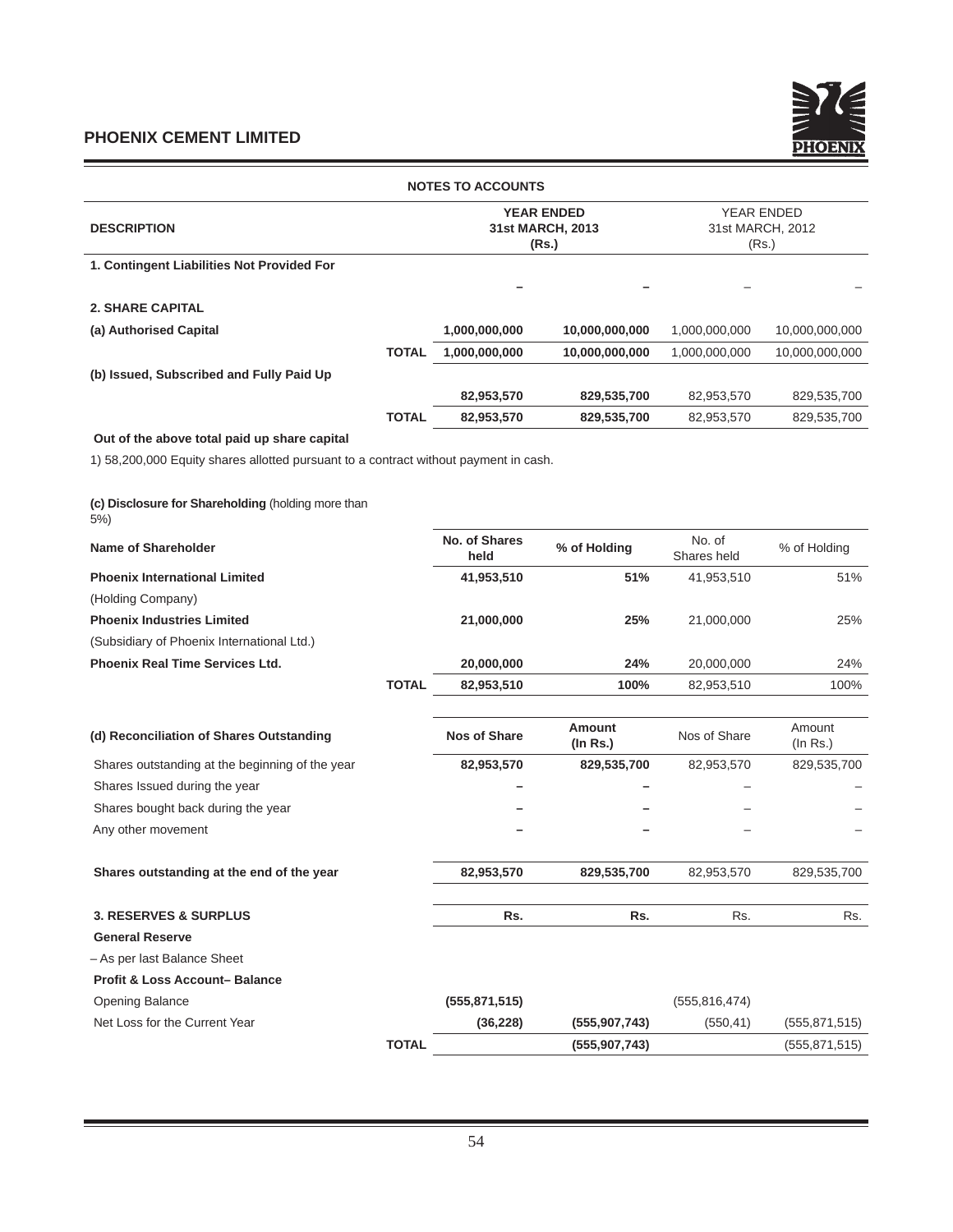

| <b>DESCRIPTION</b>                  | <b>YEAR ENDED</b><br>31st MARCH, 2013<br>(Rs.) | YEAR ENDED<br>31st MARCH, 2012<br>(Rs.) |  |
|-------------------------------------|------------------------------------------------|-----------------------------------------|--|
| <b>4. OTHER CURRENT LIABILITIES</b> |                                                |                                         |  |
| <b>Other advances</b>               |                                                |                                         |  |
| From Related Parties*               | 16,425,744                                     | 16,425,744                              |  |
| Others-Against Supplies & Services  | 24,010,074                                     | 24,010,074                              |  |
| <b>Other Payables</b>               | 3,678,720                                      | 3,642,492                               |  |
| <b>TOTAL</b>                        | 44,114,538                                     | 44,078,310                              |  |
|                                     |                                                |                                         |  |

\* Payable to Phoenix International Limited– Holding Company

## **5. FIXED ASSETS**

|                          |                             |                                                      | <b>GROSS BLOCK</b>                                   |                                        | <b>DEPRECIATION</b>             |                        |                                                                                           |                                                       | <b>NET BLOCK</b>                       |                                 |
|--------------------------|-----------------------------|------------------------------------------------------|------------------------------------------------------|----------------------------------------|---------------------------------|------------------------|-------------------------------------------------------------------------------------------|-------------------------------------------------------|----------------------------------------|---------------------------------|
| <b>PARTICULARS</b>       | AS AT<br>1st APRIL.<br>2012 | <b>ADDITIONS</b><br><b>DURING</b><br><b>THE YEAR</b> | <b>DELETIONS</b><br><b>DURING THE</b><br><b>YEAR</b> | <b>AS AT</b><br>31st<br>MARCH,<br>2013 | UP TO<br>31st<br>MARCH,<br>2012 | FOR THE<br><b>YEAR</b> | <b>ADJUST-</b><br><b>MENTS FOR</b><br><b>DELETION</b><br><b>DURING</b><br><b>THE YEAR</b> | <b>TOTAL</b><br><b>UPTO</b><br>31st<br>MARCH,<br>2013 | <b>AS AT</b><br>31st<br>MARCH,<br>2013 | AS AT<br>31st<br>MARCH,<br>2012 |
| <b>TANGIBLE ASSETS</b>   |                             |                                                      |                                                      |                                        |                                 |                        |                                                                                           |                                                       |                                        |                                 |
| (Not under Lease)        |                             |                                                      |                                                      |                                        |                                 |                        |                                                                                           |                                                       |                                        |                                 |
| Furniture & Fixtures     | 51,342                      |                                                      |                                                      | 51,342                                 | 51,342                          |                        |                                                                                           | 51,342                                                |                                        |                                 |
| <b>Office Equipments</b> | 150,046                     |                                                      |                                                      | 150,046                                | 150,046                         |                        |                                                                                           | 150,046                                               |                                        |                                 |
| <b>TOTAL</b>             | 201,388                     |                                                      |                                                      | 201,388                                | 201,388                         |                        |                                                                                           | 201,388                                               |                                        |                                 |
| Plant & Machinery        | 22,874,720                  |                                                      |                                                      | 22,874,720                             |                                 |                        |                                                                                           |                                                       |                                        | 22,874,720 22,874,720           |
| <b>Current Year</b>      | 23,076,108                  |                                                      |                                                      | 23,076,108                             | 201,388                         |                        |                                                                                           | 201.388                                               |                                        | 22.874.720 22.874.720           |
| <b>Previous Year</b>     | 23,076,108                  |                                                      |                                                      | 23,076,108                             | 201,388                         |                        |                                                                                           | 201,388                                               | 22,874,720                             |                                 |
|                          |                             |                                                      |                                                      |                                        |                                 |                        |                                                                                           |                                                       |                                        | $1/7$ $1 \nabla$ $1 \nabla$     |

| <b>YEAR ENDE</b><br>31st MARCH, 2013<br>(Rs). | YEAR ENDE<br>31st MARCH,<br>2012<br>$(Rs.)$ . |
|-----------------------------------------------|-----------------------------------------------|
|                                               |                                               |
| 5,044,179                                     | 5,044,179                                     |
| 90,064,100                                    | 90,064,100                                    |
| 95,108,279                                    | 95,108,279                                    |
|                                               |                                               |

I) Deposit for custom duty paid in earlier years amounting to Rs. 50.44 lacs is refundable by the Custom Department. The company is making efforts for refund of this amount form custom Authorities.

II) The Company had paid a deposit of Rs. 70.64 Lacs in earlier years to the Madhya Pradesh Audhyogic Kendra Vikas Nigam (Gwalior) Limited for acquisition of land in District Satna, Maqdhya Pradesh for setting up of cement plant in that area. The project for setting up of the Cement Plant has been abandoned. The land owners had filed a petition against the notification for acquisition of land by the Government in the High Court, which has been decided in the favour of landowners. The company has requested the authorities for refund of the amount, which has been considerably delayed. The Government is likely to issue de- notification in the near future and the deposit will be refunded in due course.

| <b>7. CURRENT INVESTMENTS</b>                   | <b>YEAR ENDE</b><br>31st MARCH, 2013 |             | <b>YEAR ENDE</b><br>31st MARCH, 2012 |             |
|-------------------------------------------------|--------------------------------------|-------------|--------------------------------------|-------------|
| <b>Long Term Investments-At Cost</b>            | No. of Share                         | Value       | No. of Share                         | Value       |
| Unquoted-Non Trade                              |                                      |             |                                      |             |
| <b>Build Well Cement Ltd. (Foreign Company)</b> | 4.000.000                            | 176,440,000 | 4.000.000                            | 176,440,000 |
| <b>Phoenix Industries Limited</b>               | 1.000.000                            | 23.172.500  | 1.000.000                            | 23,172,500  |
| (Subsidiary of Phoenix International Ltd.)      |                                      |             |                                      |             |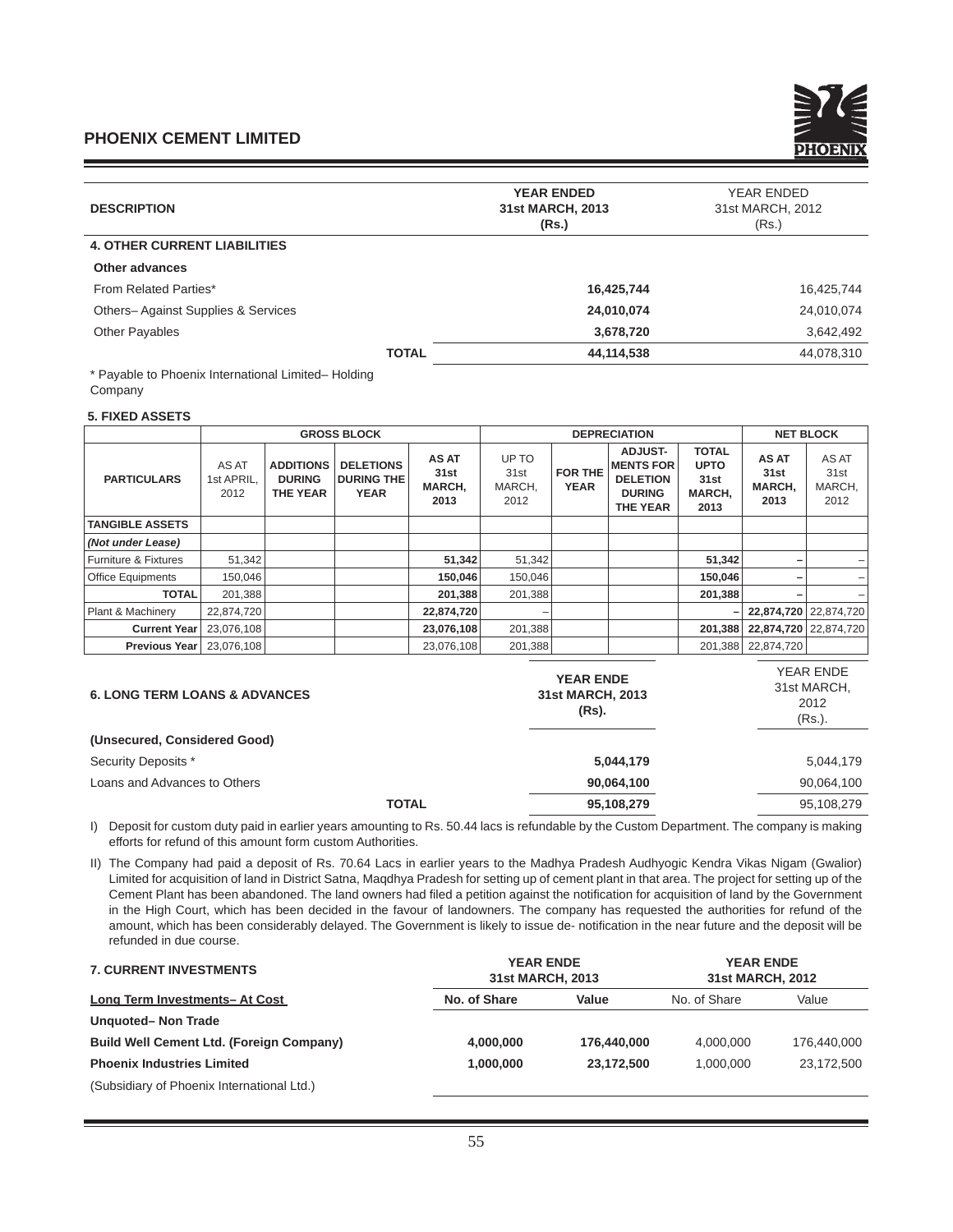| <b>DESCRIPTION</b>                                        |              | <b>YEAR ENDED</b><br>31st MARCH, 2013<br>(Rs.) | YEAR ENDED<br>31st MARCH, 2012<br>(Rs.) |
|-----------------------------------------------------------|--------------|------------------------------------------------|-----------------------------------------|
|                                                           | <b>TOTAL</b> | 199,612,500                                    | 199,612,500                             |
| <b>8. CASH &amp; CASH EQUIVALENTS</b>                     |              |                                                |                                         |
| (i) Balances with Scheduled Banks                         |              |                                                |                                         |
| In current Accounts                                       |              | 119,496                                        | 119,496                                 |
| (ii) Cash on hand                                         |              | 27,500                                         | 27,500                                  |
|                                                           | <b>TOTAL</b> | 146,996                                        | 146,996                                 |
| $\sim$ Film $\sim$ i.i. af alimnetic itin tiall alimnetic |              |                                                |                                         |

#### **9. FAIR VALUE OF CURRENT AND NON CURRENT ASSETS**

In the opinion of the management, the value on realization of current assets, loans and advances in the ordinary course of business would be at least equal to the amount at which they are stated in the Balance Sheet and provision for all known liabilities is adequate.

# **10. PAYMENT TO AUDITORS**

| <b>Audit Fees</b>                                         |              | 28,090     | 16,854     |
|-----------------------------------------------------------|--------------|------------|------------|
|                                                           | <b>TOTAL</b> | 28,090     | 16,854     |
| <b>11. BASIC AND DILUTED EARNING PER</b><br><b>SHARE:</b> |              |            |            |
| Net Profit / (Loss) After Tax                             |              | (36, 228)  | (55,041)   |
| Number of Equity Shares                                   |              | 82,953,570 | 82,953,570 |
| Nominal Value of Equity Shares (Rupees)                   |              | 10         | 10         |
| Basic and Diluted Earning Per Share (Rupees)              |              | (0.0004)   | (0.001)    |
| <b>12. OTHER EXPENSES</b>                                 |              |            |            |
| <b>Auditors Remuneration</b>                              |              | 28,090     | 16,854     |
| Legal & Professional fees                                 |              | 5,618      | 25,258     |
| <b>Filing Fees</b>                                        |              | 1,520      |            |
| Insurance                                                 |              |            | 12,929     |
| Travelling & Conveyance                                   |              | 1,000      |            |
|                                                           | <b>TOTAL</b> | 36,228     | 55,041     |

# **13. SEGMENT REPORT**

Accounting Standard AS 17 regarding Segment Reporting issued by Institute of Chartered Accountants of India is not applicable as the company does't have any other segment.

- 14. Other statutory information is presently not applicable as the company has not started any business activities.
- 15. AS 22 regarding taxes on income is not presently applicable to the company as it has not commenced any business activity.
- 16. The accounts of the Company have been prepared on going concern basis.
- 17. In view of losses and uncertainty of future taxable income, the Company has not recorded cumulative Deferred Tax Assets / Liabilities on account of timing differences as stipulated in Accounting Standard ( AS-22) "Accounting for Taxes on income"
- 18. Debit/Credit Balances as on 31<sup>st</sup> March, 2013 in Loans & Advances and other parties' accounts are subject to confirmations.
- 19. Figures for the previous year have been regrouped / rearranged wherever necessary to confirm to the classification adopted in the current year.

**For RKM & Associates** For and on behalf of the Board of Directors Chartered Accountants

Firm Reg. No. - 007536N

Prop. **Director Director** Mem. No. 81851

Place : **New Delhi** Date : **13.08.2013**

Rakesh Mathur Narender Aggarwal Narender Makkar Narender Makkar Narender Aggarwal Narender Aggarwal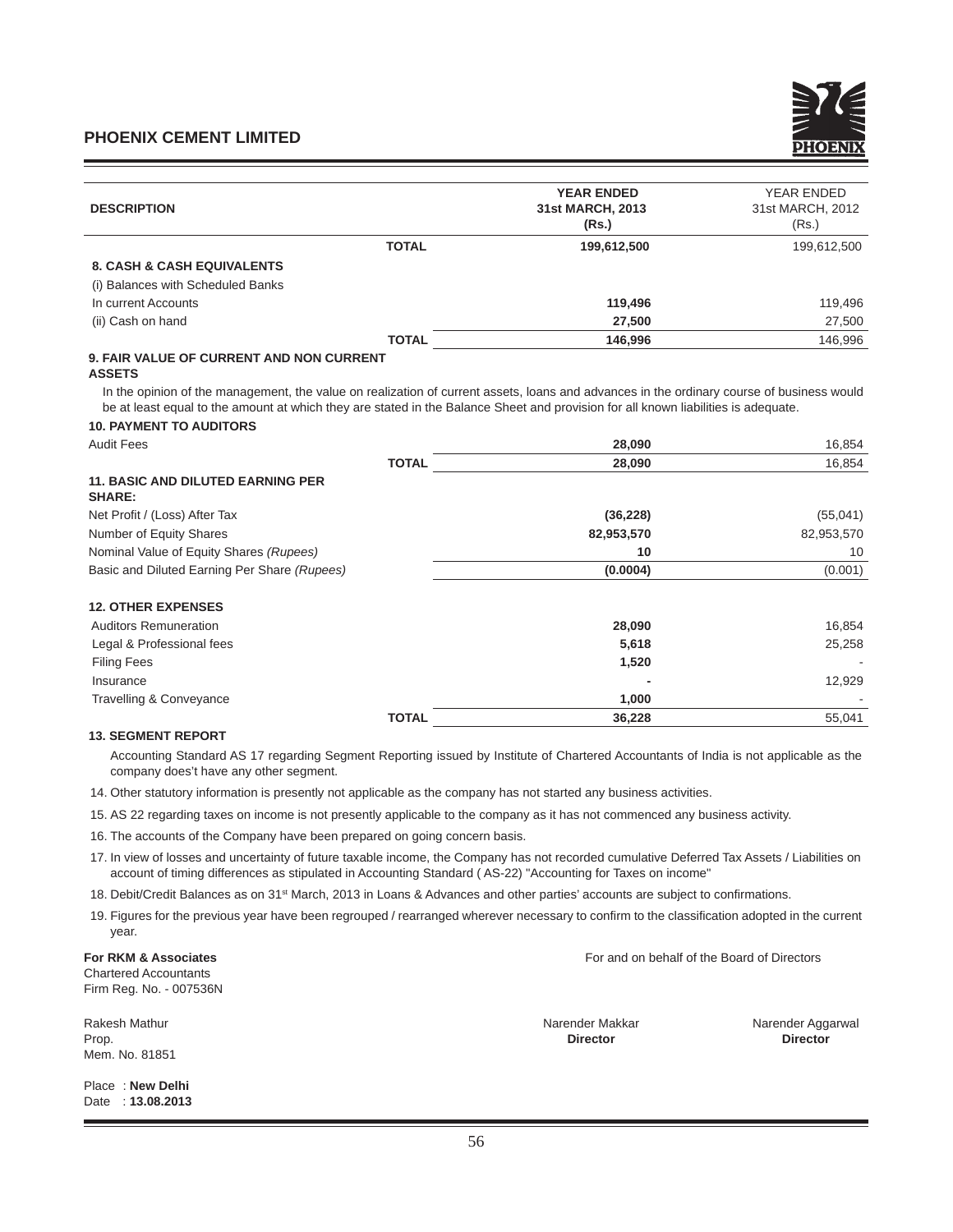

# **PART - IV**

|     | <b>BALANCE SHEET ABSTRACT AND COMPANY'S GENERAL BUSINESS PROFILE</b>     |                                                                                            |                            |                                             |  |
|-----|--------------------------------------------------------------------------|--------------------------------------------------------------------------------------------|----------------------------|---------------------------------------------|--|
| i.  | <b>Registration Details</b>                                              |                                                                                            |                            |                                             |  |
|     | Registration No.                                                         | 3 0 0 9 2<br> 0 5 5<br>$\qquad \qquad -$                                                   | State Code                 | 5 5                                         |  |
|     | <b>Balance Sheet Date</b>                                                | 31<br>03<br>2013                                                                           |                            |                                             |  |
|     |                                                                          | Date<br>Month<br>Year                                                                      |                            |                                             |  |
| ii. | Capital raised During the year                                           | N<br>L<br>$\mathbf{I}$                                                                     | <b>Right Issue</b>         | N<br>$\mathbf{I}$                           |  |
|     | <b>Bonus Issue</b>                                                       | ${\sf N}$<br>L<br>$\mathbf{I}$                                                             | <b>Private Placement</b>   | N<br>$\mathbf{I}$                           |  |
|     | iii. Position of Mobilisation and Development of Funds (Rs. in Thousand) |                                                                                            |                            |                                             |  |
|     | <b>Total Liabilities</b>                                                 | $\mathbf{3}$<br>$6\overline{6}$<br>$\overline{2}$<br>$\overline{7}$<br>$\overline{2}$<br>8 | <b>Total Assets</b>        | 2 8<br>2 7 <br>3 6                          |  |
|     | <b>Source of Fund</b>                                                    |                                                                                            |                            |                                             |  |
|     | Paid-up Capital                                                          | 8<br>$\sqrt{2}$<br>$\boldsymbol{9}$<br>$\,$ 5 $\,$<br>$\,$ 3 $\,$<br>$\,6\,$               | Reserve & Surplus          | (5)<br>$\sqrt{5}$<br>5<br>0   8)<br>$9\,$   |  |
|     | <b>Secured Loans</b>                                                     | N<br>L<br>I.                                                                               | <b>Unsecured Loans</b>     | N<br>L<br>$\mathbf{L}$                      |  |
|     | <b>Application Funds</b>                                                 |                                                                                            |                            |                                             |  |
|     | <b>Net Fixed Assets</b>                                                  | $\sqrt{5}$<br>$\overline{2}$<br>8<br>7 <sup>1</sup><br>$\overline{2}$                      | Investments                | $\,6\,$<br>$\mathbf{3}$<br>9<br>9<br>1<br>1 |  |
|     | Net Current Assets *                                                     | 3 9 <br>6 8)<br>(4)                                                                        | Other Long Term Assets     | 0 8 <br>9<br>5<br>$\mathbf{1}$              |  |
|     | <b>Accumulated Losses</b>                                                |                                                                                            |                            |                                             |  |
|     | iv Performance of Company                                                |                                                                                            |                            |                                             |  |
|     | Turnover                                                                 | N<br>L<br>$\mathbf{I}$                                                                     | <b>Total Expenditure</b>   | 3 6                                         |  |
|     | Profit/(Loss) Before tax                                                 | (3 6)                                                                                      | Profit/(Loss) After<br>tax | (3 6)                                       |  |
|     | Earning per Share (in Rs.)                                               | $ 0\rangle$<br>0<br>10<br>$ 4\rangle$<br>(0)<br>$\mathbf{r}$                               | Dividend Rate %            | N                                           |  |

**v Generic Names of Three Principal Products/Services of the Company (as monetary terms)**

| Item Code No. (ITC Code) |                                          | $41043905$ Production Description $CHHROMPETTAPNPED$                                             |
|--------------------------|------------------------------------------|--------------------------------------------------------------------------------------------------|
| Product Description      | $F$ O O T W E A R Production Description | $S$ $PL$ $I$ $T$                                                                                 |
| Item Code No. (ITC Code) |                                          | $\boxed{4 1 1 0 0 0 0 9}$ Production Description $\boxed{C \ E  M  E  N T}$ $\boxed{W  A S T E}$ |

Product has been abandoned

Mem. No. 81851

Place : **New Delhi** Date : **13.08.2013**

Prop. **Director Director**

Rakesh Mathur Narender Makkar Narender Makkar Narender Aggarwal<br>Prop. **Narender Aggarwal** Director **Narender Aggarwal**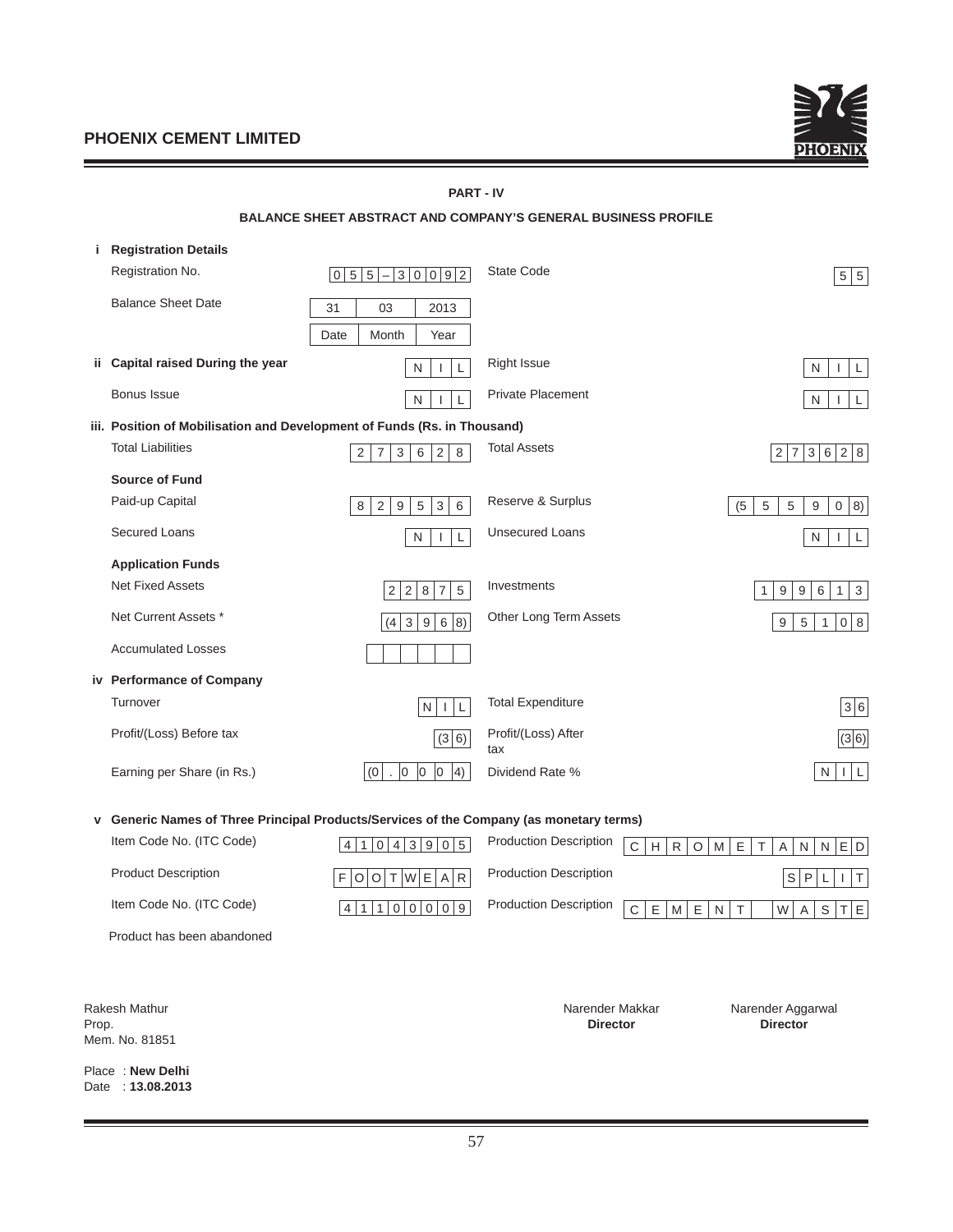

| Members/Proxy Holders Attending the Annual General Meeting<br>May please note that no Gifts/coupons will be distributed                                                                                                       |                      |                                      |
|-------------------------------------------------------------------------------------------------------------------------------------------------------------------------------------------------------------------------------|----------------------|--------------------------------------|
| <b>ATTENDANCE SLIP</b>                                                                                                                                                                                                        |                      |                                      |
| Please complete the Attendance Slip and hand it over at the entrance of Meeting Hall                                                                                                                                          |                      |                                      |
|                                                                                                                                                                                                                               | Folio No.            |                                      |
|                                                                                                                                                                                                                               | <b>DPID</b>          |                                      |
|                                                                                                                                                                                                                               | Account ID/Client ID |                                      |
|                                                                                                                                                                                                                               | No. of Shares        |                                      |
| I hereby record my presence at the 26th Annual General Meeting of the Company held on Monday the 30th day of September, 2013 at<br>10.00 A.M at LOK KALA MANCH, 20 INSTITUTIONAL AREA, LODHI ROAD, NEW DELHI-110003.          |                      |                                      |
| Please tick $(\sqrt{})$ in the Box                                                                                                                                                                                            |                      |                                      |
| Member<br>Proxy                                                                                                                                                                                                               |                      |                                      |
|                                                                                                                                                                                                                               |                      | Signature of Shareholder/Proxyholder |
| <b>NOTE:</b>                                                                                                                                                                                                                  |                      |                                      |
| Shareholder/Proxy is requested to bring the Attendance Slip with him/her when they come to the meeting. No attendance slip will be issued at<br>the time of meeting.                                                          |                      |                                      |
| - Tear Here -                                                                                                                                                                                                                 |                      |                                      |
| <b>PROXY FORM</b>                                                                                                                                                                                                             |                      |                                      |
| PHOENIX INTERNATIONAL LID.                                                                                                                                                                                                    |                      |                                      |
| Regd. Office: 3rd Floor, Gopala Tower, 25 Rajendra Place, New Delhi 110 008                                                                                                                                                   |                      |                                      |
|                                                                                                                                                                                                                               |                      |                                      |
|                                                                                                                                                                                                                               |                      |                                      |
| as my/our proxy to vote for me/our behalf at the 26th Annual General Meeting of the Company held on Monday the 30th September, 2013 at<br>10.00 A.M. at LOK KALA MANCH, 20, INSTITUTIONAL AREA, LODHI ROAD, NEW DELHI-110003. |                      |                                      |
| e e se                                                                                                                                                                                                                        |                      |                                      |

| Folio No.            |  | Affix  |
|----------------------|--|--------|
| <b>DPID</b>          |  | Revent |
| Account ID/Client ID |  | Stamp  |
| No. of Shares        |  | Rs 1/- |
|                      |  |        |

Signed this.................................day of...........................2013 Signature of Shareholder

Revenue Stamp Rs 1/-

# **NOTES:**

- (a) The form should be signed across the stamp as per specimen signature registered with the company.
- (b) The instrument appointing a proxy shall be deposited at the Registered Office of the Company not less than Forty Eight hours before the time fixed for holding the meeting.
- (c) A proxy need not be a shareholder of the company.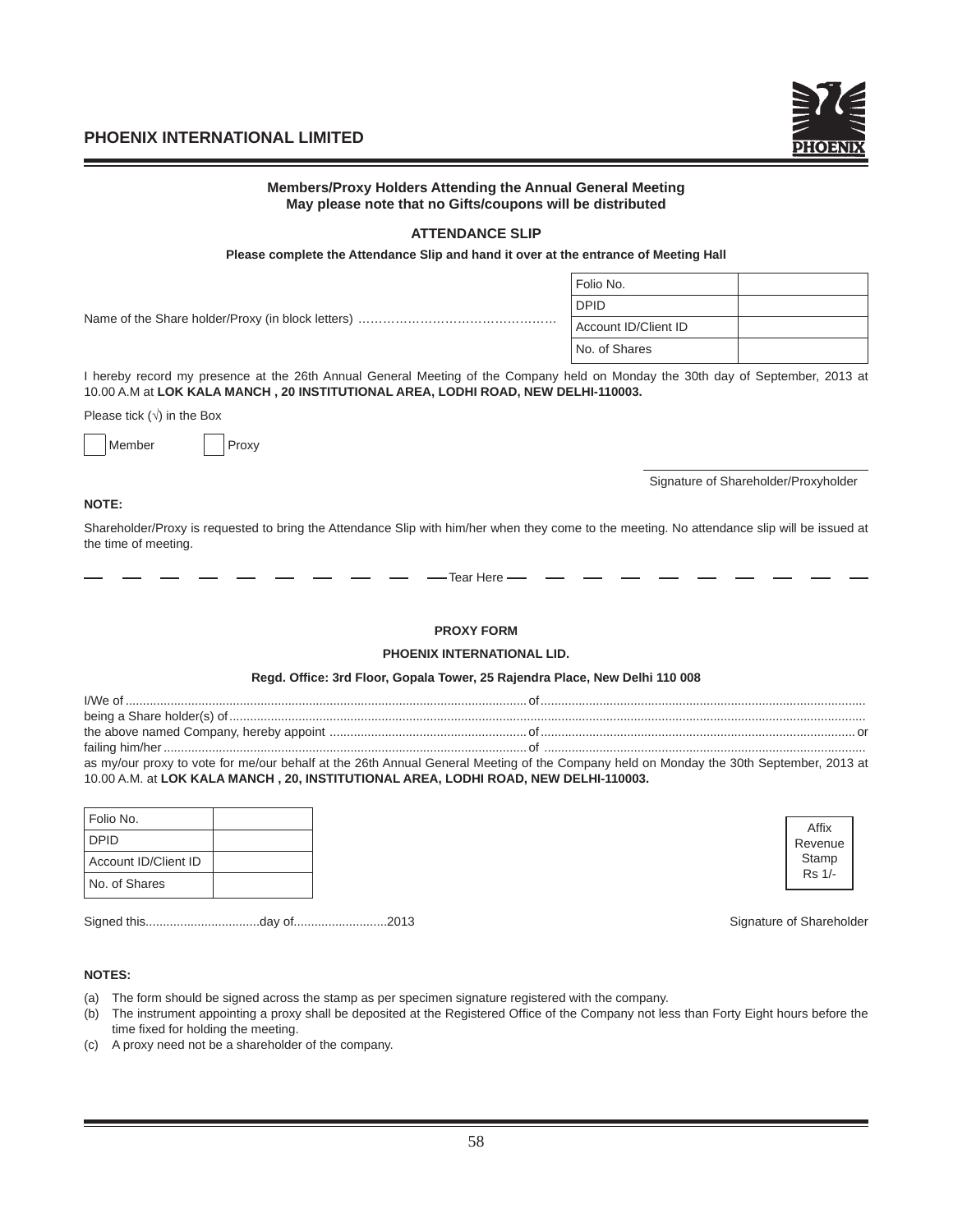

# **26TH** ANNUAL REPORT  $2012 - 2013$

# PHOENIX INTERNATIONAL LIMITED

Regd. Office:  $3^{RD}$  FLOOR, GOPALA TOWER, 25, RAJENDRA PLACE, NEW DELHI - 110008